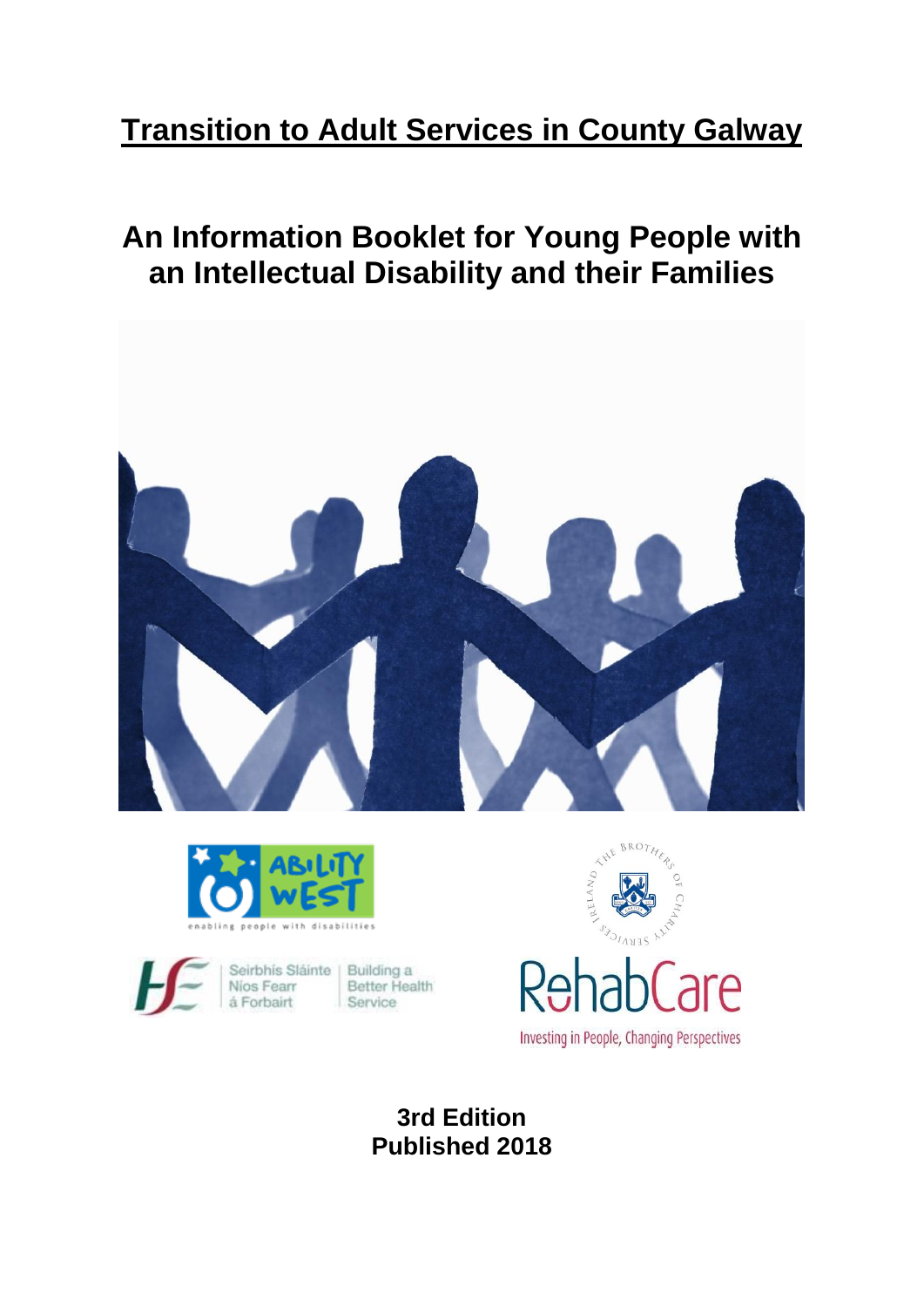# **Table of Contents**

# **'Type of Service' Abbreviations:**

ET = Education and Training FIS = Family or Individual Support

 $RH = Residential/Housing Support$   $T = Transport$ 

- 
- VS = Vocational Support

| Page           | <b>Service</b>                                                           | Organisation                                                          | <b>Type of</b><br><b>Service</b> |
|----------------|--------------------------------------------------------------------------|-----------------------------------------------------------------------|----------------------------------|
| 3              | <b>Occupational Guidance Service</b>                                     | <b>HSE</b>                                                            | <b>VS</b>                        |
| $\overline{4}$ | <b>Ability West</b>                                                      | <b>Ability West</b>                                                   | ET, FIS,<br>RH, T                |
| 6              | New Directions Services -<br><b>Community-Based Service</b><br>Locations | <b>Ability West</b>                                                   | <b>FIS</b>                       |
| $\overline{7}$ | St. Joseph's Training Services                                           | <b>Ability West</b>                                                   | ET.                              |
| 9              | Ability West-<br><b>Adult Day Services</b>                               | <b>Ability West</b>                                                   | ET, FIS                          |
| 10             | <b>Brothers of Charity Services</b><br>Ireland - Galway Region           | <b>Brothers of Charity Services</b><br>Ireland - Galway Region        | ET, FIS,<br>RH, T                |
| 11             | <b>Apple Tree Services</b>                                               | <b>Brothers of Charity Services</b><br>Loughrea                       | ET                               |
| 12             | <b>Duirling Services</b>                                                 | <b>Brothers of Charity Services</b><br>Casla, South Connemara         | ET                               |
| 14             | Ionad Cois Cladaigh                                                      | <b>Brothers of Charity Services</b><br>Casla, South Connemara         | ET                               |
| 15             | Lets Get to Work Programme                                               | <b>Brothers of Charity Services</b><br>Galway City/South<br>Connemara | ET                               |
| 16             | <b>Clarenmore Services</b>                                               | <b>Brothers of Charity Services</b><br><b>Galway City</b>             | ET, FIS                          |
| 17             | <b>Horizon Services</b>                                                  | <b>Brothers of Charity Services</b><br><b>Galway City</b>             | ET, FIS                          |
| 19             | <b>NASC</b>                                                              | <b>Brothers of Charity Services</b><br>South Connemara                | ET, FIS                          |
| 20             | <b>TOPE Services</b>                                                     | <b>Brothers of Charity Services</b><br><b>Ballinasloe</b>             | ET                               |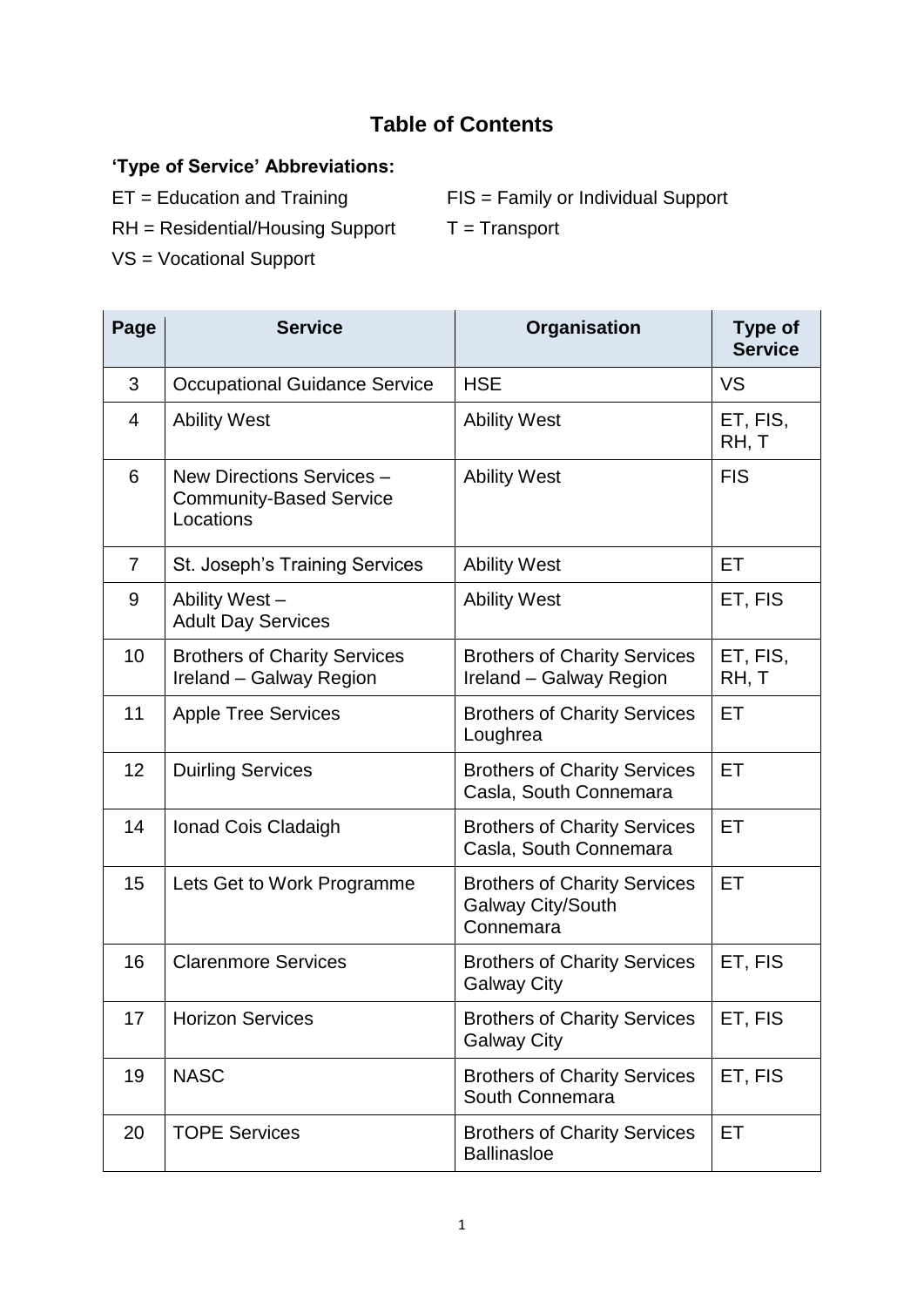| Page | <b>Service</b>                                                | Organisation                                                        | <b>Type of</b><br><b>Service</b> |
|------|---------------------------------------------------------------|---------------------------------------------------------------------|----------------------------------|
| 21   | <b>SUAS Services</b>                                          | <b>Brothers of Charity Services</b><br><b>Ballinasloe</b>           | <b>FIS</b>                       |
| 22   | <b>Blue Teapot Theatre Company</b>                            | <b>Brothers of Charity &amp; Ability</b><br><b>West Galway City</b> | ET                               |
| 23   | Galway and Roscommon<br><b>Education &amp; Training Board</b> | <b>GRETB</b>                                                        | ET                               |
| 27   | <b>Galway City Community Training</b><br>Centre               | <b>GCCTC</b>                                                        | ET                               |
| 28   | <b>Galway Community College</b>                               | GCC                                                                 | ET                               |
| 29   | <b>Galway Technical Institute</b>                             | GTI                                                                 | ET.                              |
| 31   | <b>National Learning Network</b>                              | <b>NLN</b>                                                          | <b>ET</b>                        |
| 34   | <b>Casla Resource Centre</b>                                  | <b>RehabCare</b>                                                    | <b>FIS</b>                       |
| 35   | <b>Galway Resource Centre</b>                                 | <b>RehabCare</b>                                                    | <b>FIS</b>                       |
| 36   | Supported Accommodation<br>Service                            | <b>RehabCare</b>                                                    | <b>RH</b>                        |
| 37   | <b>EmployAbility Galway</b>                                   | <b>EmployAbility Galway</b>                                         | <b>VS</b>                        |
| 38   | Intreo                                                        | Department of Employment<br><b>Affairs and Social Protection</b>    | <b>FIS</b>                       |
| 39   | <b>Citizens Information Service</b>                           | <b>Citizens Information</b>                                         | <b>FIS</b>                       |
| 40   | DeafHear                                                      | DeafHear                                                            | <b>FIS</b>                       |
| 41   | NCBI Working for People With<br>Sight Loss                    | <b>NCBI</b>                                                         | <b>FIS</b>                       |
| 42   | <b>National Advocacy Service</b>                              | <b>National Advocacy Service</b>                                    | <b>FIS</b>                       |
| 43   | <b>Galway Centre for Independent</b><br>Living                | <b>Galway Centre for</b><br><b>Independent Living</b>               | FIS, T                           |
| 45   | Independent Living Ireland                                    | Independent Living Ireland                                          | <b>FIS</b>                       |
| 46   | <b>Galway Rural Development</b>                               | <b>Galway Rural Development</b>                                     | FIS, ET                          |
| 49   | <b>Horses Connect</b>                                         | <b>Horses Connect</b>                                               | <b>FIS</b>                       |
| 50   | <b>Additional Resources</b>                                   |                                                                     |                                  |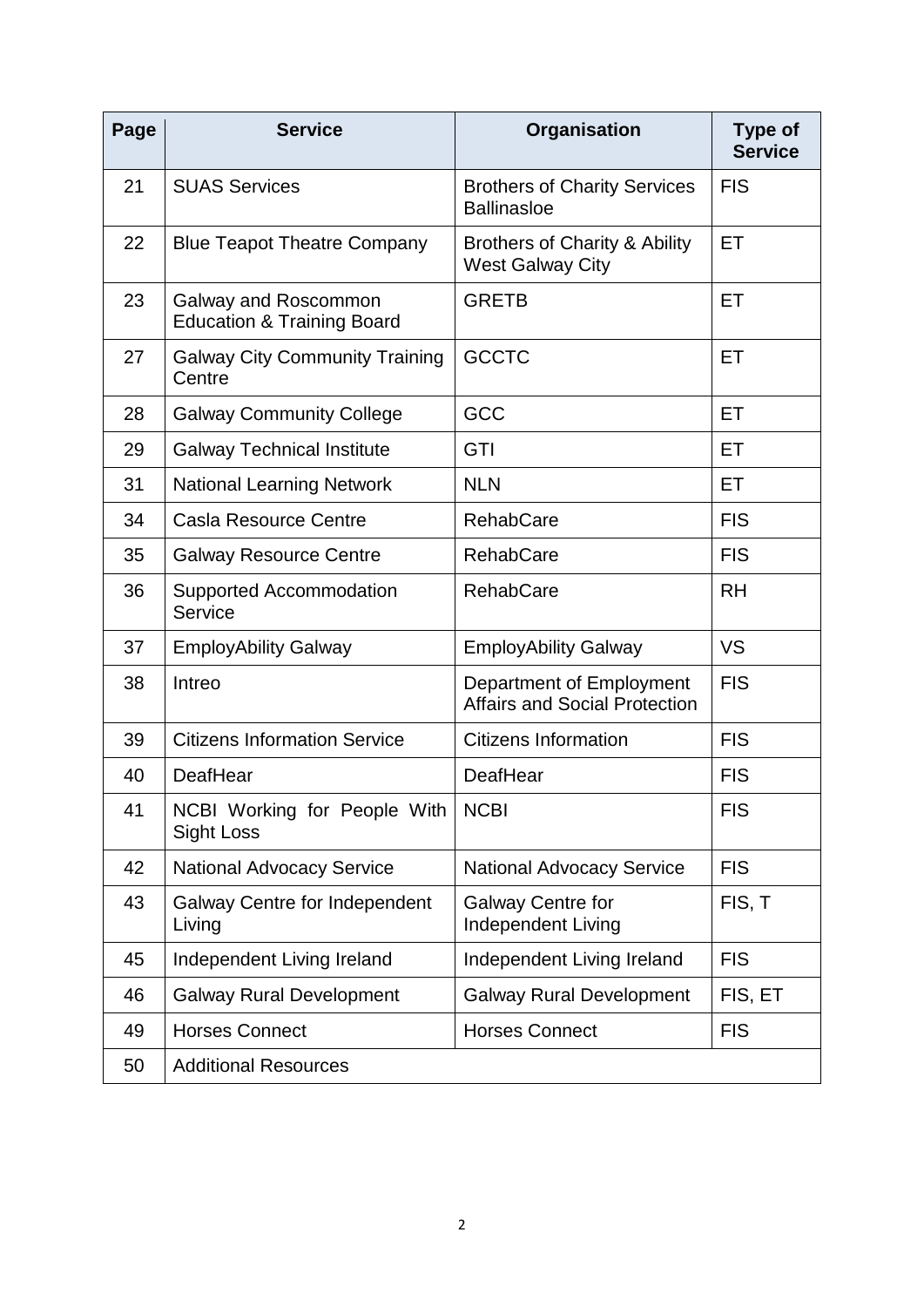

#### **Who we are?**

Occupational Guidance Service, Community Healthcare West, Galway

#### **Who do we support?**

People with intellectual disabilities

# **How do we support?**

The role of the Occupational Guidance Service is to provide vocational advice, support, information and direction in order to enable people with disabilities and their advocates make informed decisions regarding service requirements in relation to training, education and employment.

For school leavers, the occupational guidance officer:

- a. meets the person and their family/advocate as appropriate
- b. works closely with the school
- c. assists in identifying and clarifying personal goals and individual needs
- d. explores the training and development options most suited to their needs
- e. supports the individual in accessing their selected training, education or service options

#### **For more information:**

- **Contact:** Anne Silke
- **Phone:** 091 546267
- **Email:** anne.silke@hse.ie
- **Address:** Occupational Guidance Service,
	- Shantalla Health Centre,

25 Newcastle Road,

Galway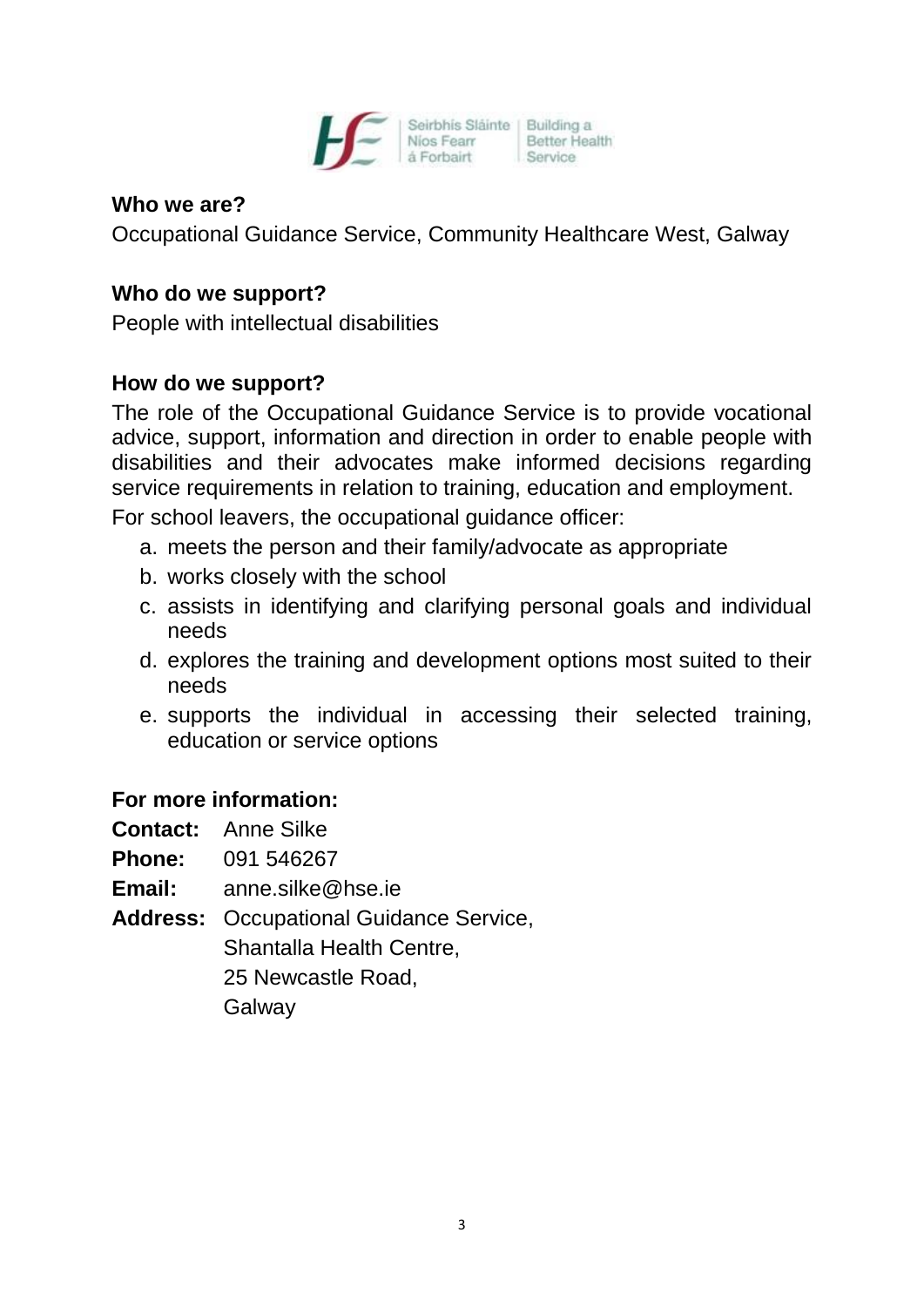

Ability West

# **Who do we support?**

Ability West supports children and adults with intellectual disability and autism living in both Galway City and County.

# **How do we support?**

Ability West provides supports and services to people by:

- Placing their fundamental rights at the centre of our activities and promoting those rights
- Empowering people to live the lifestyle of their choice and to play a meaningful role in all aspects of community life
- Working in active partnership with people, their families, staff, our voluntary supporters and the broader community

The core values of Ability West include:

- Rights Based Approach
- Person-centredness
- Independence
- Participation in Community life
- Partnership
- Openness, Integrity, Accountability and Transparency.

Ability West provides services and supports to over 540 children and adults with intellectual disability across 11 geographical areas in Galway City and County. Since our establishment in 1962 we have been to the forefront in developing community-based services for people with intellectual disability and autism.

Some of the services we provide to school leavers include:

 [Rehabilitative](http://www.abilitywest.ie/?q=content/services#Rehabilitative Training) training: providing opportunities to develop independent living skills through QQI accredited modules, work experience and community involvement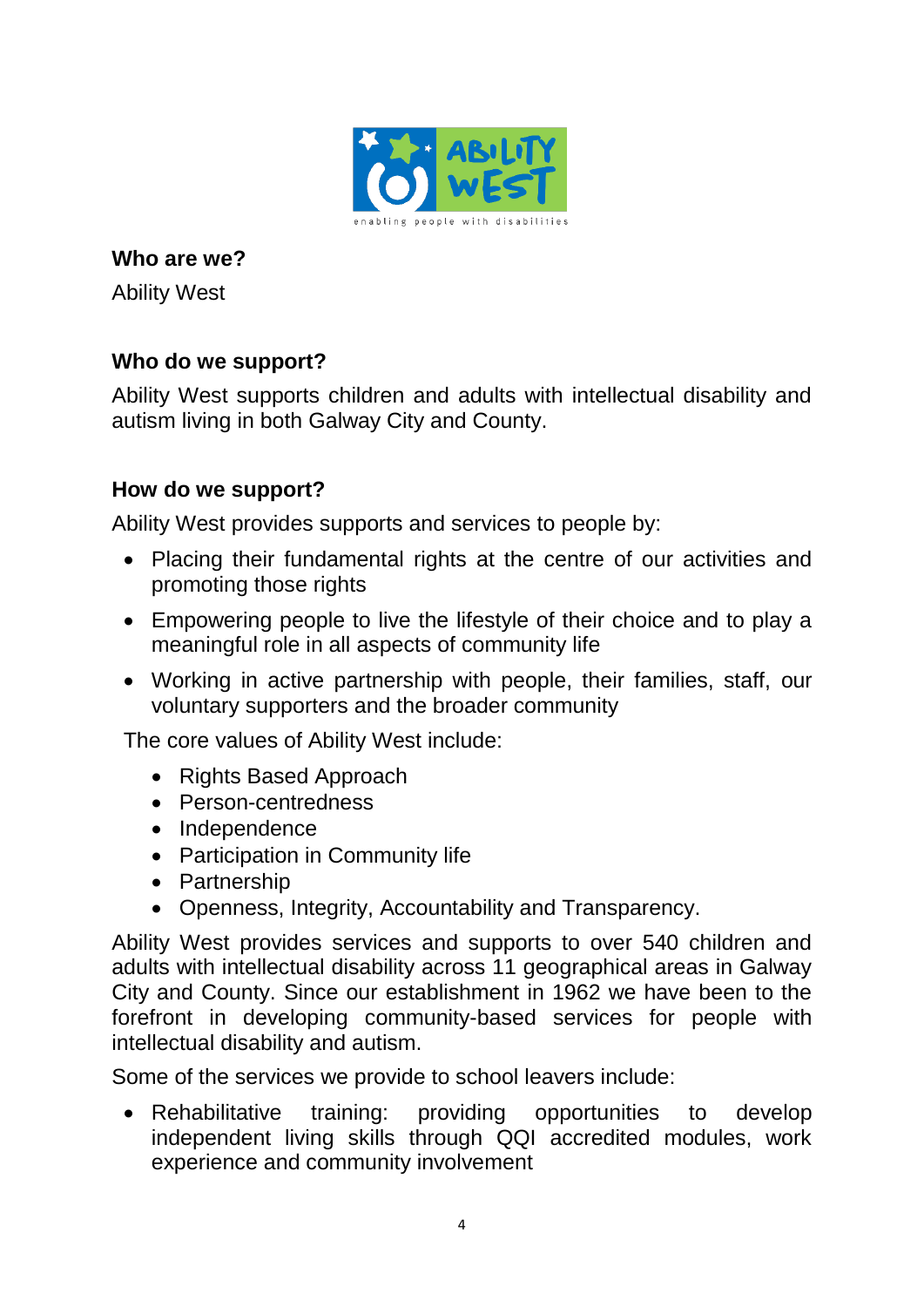- Adult day [services](http://www.abilitywest.ie/?q=content/services#Adult Day Services) and community-based service locations: providing supports to adults ensuring the core values of the HSE Interim Standards for New Directions of service provision
- Outreach programmes
- Short [breaks,](http://www.abilitywest.ie/?q=content/services#Short Breaks) including centre-based respite, home-sharing and community supports
- Self-directed [supported](http://www.abilitywest.ie/?q=content/services#Supported Living) living
- Multi-disciplinary supports
- [Volunteers](http://www.abilitywest.ie/?q=content/services#Volunteers)

Services and supports are provided on a needs basis and prioritisation system, as identified through the admission process.

# **For more information:**

**Phone:** 091 540900 **Email:** [enquiries@abilitywest.ie](mailto:enquiries@abilitywest.ie) **Address**: Ability West, Blackrock House, Salthill, Galway **Website:** [www.abilitywest.ie](http://www.abilitywest.ie/) **Facebook:** [www.facebook.com/abilitywest](http://www.facebook.com/abilitywest)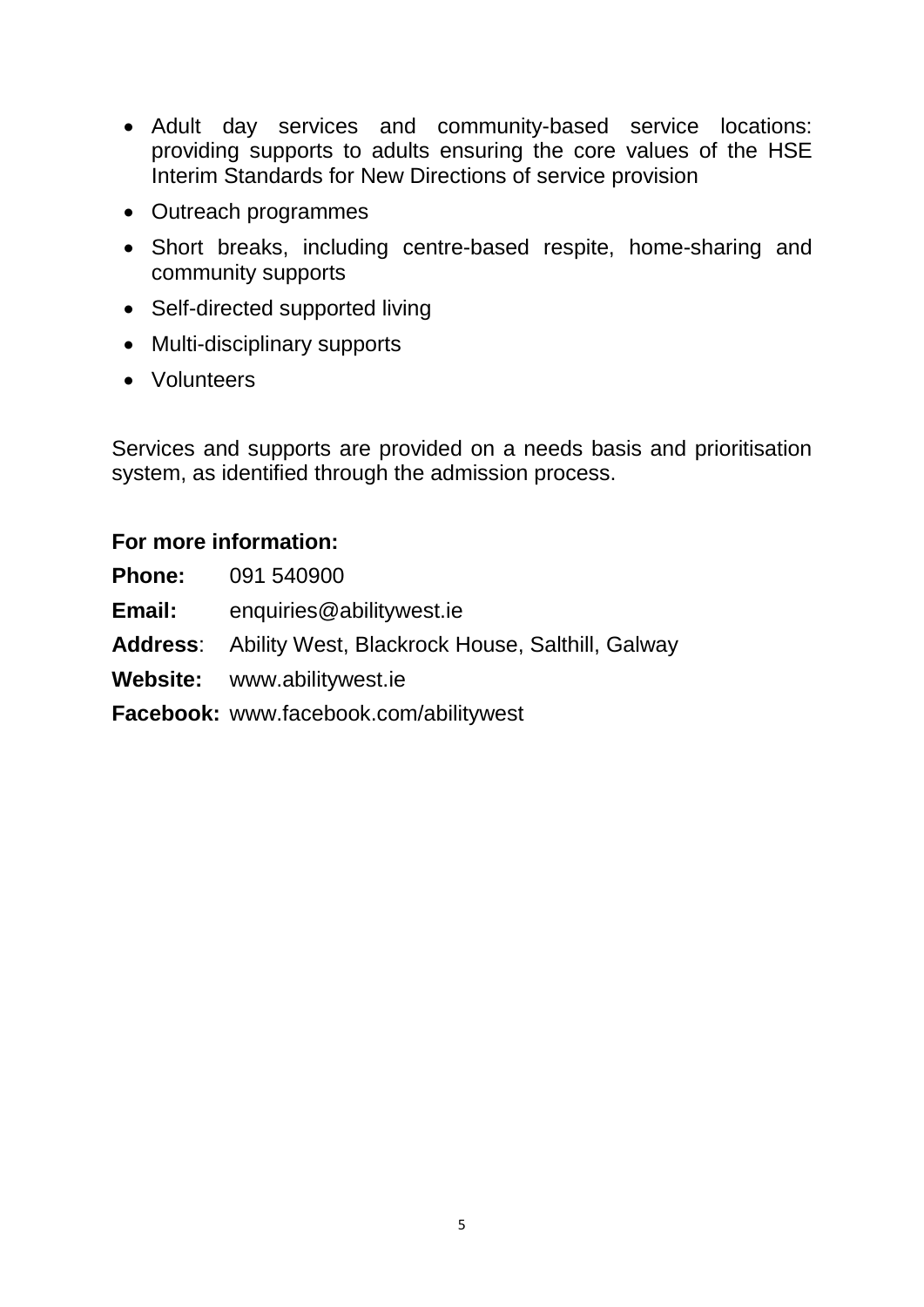

New Directions Services – Community-Based Service Locations

# **Who do we support?**

Ability West operates a number of community based service locations, which provide an individualised service to young people transitioning into adult services. Services are located in: Galway City, Headford, Moycullen, Tuam and Mountbellew.

#### **How do we support?**

The New Directions Service locations provide a base through which our young people can plan their future with the support of their key workers. This may include accessing further education, employment and social opportunities within their local community, and is based on the core values of New Directions, which are community inclusion, active citizenship, person-centredness and quality services. It is a flexible service through which each person is supported in their individual choices, needs and abilities to achieve their goals in collaboration with the New Directions 12 supports. Through this our young people are supported in increasing their independence by developing their life skills and their connections with their local community.

#### **For more information:**

| <b>Phone:</b> | 091 540900 |
|---------------|------------|
|               |            |

- **Email:** [enquiries@abilitywest.ie](mailto:enquiries@abilitywest.ie)
- **Address**: Ability West, Blackrock House, Salthill, Galway
- **Website:** [www.abilitywest.ie](http://www.abilitywest.ie/)

**Facebook:** [www.facebook.com/abilitywest](http://www.facebook.com/abilitywest)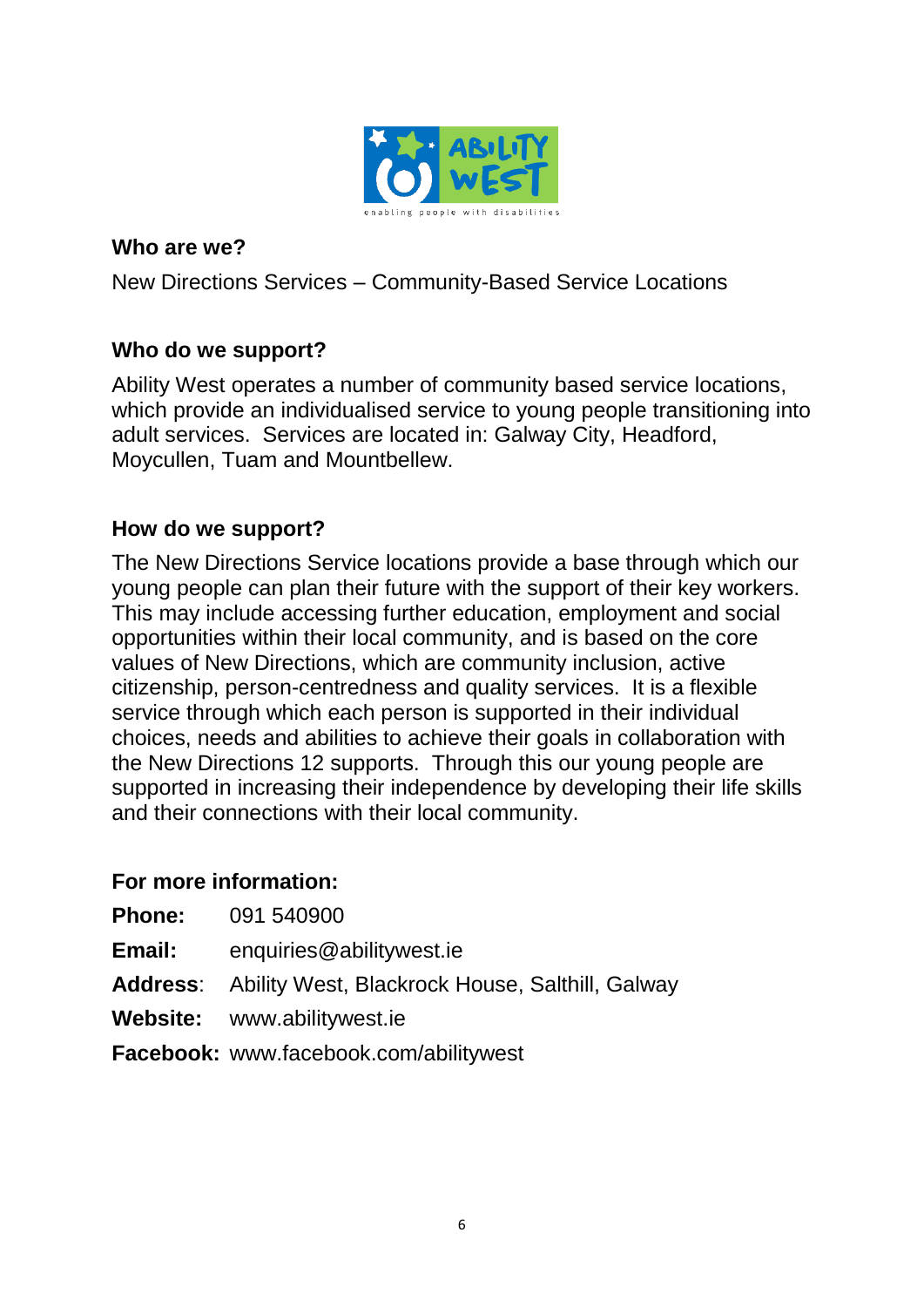

St. Joseph's Training Services (Ability West)

# **Who do we support?**

Ability West operates St. Joseph's Training Services which currently provides a Rehabilitative Training (RT) programme in Galway City, Tuam and Mountbellew.

- We support young adults who have left school
- We support those who want to learn and develop a range of independent living and social skills
- We support people who express an interest in further education and training at QQI levels 1 and 2
- We support individuals who wish to develop their social communication skills through our communication for life programme
- We support individuals who may have an interest in developing employment skills through our work experience/job coach programme
- We support individuals who are striving towards a more independent self with a tailored person centred programme with QQI levels 1 and 2 certification
- We support those who wish to explore their potential to benefit from our programmes in a holistic and person centred manner

#### **How do we support?**

- Each trainee has an annual review and an Individual Training Plan to guide their training time with us
- Trainees are matched to programmes based on their individual preference needs and ability
- Our training is QQI accredited and rehabilitative in focus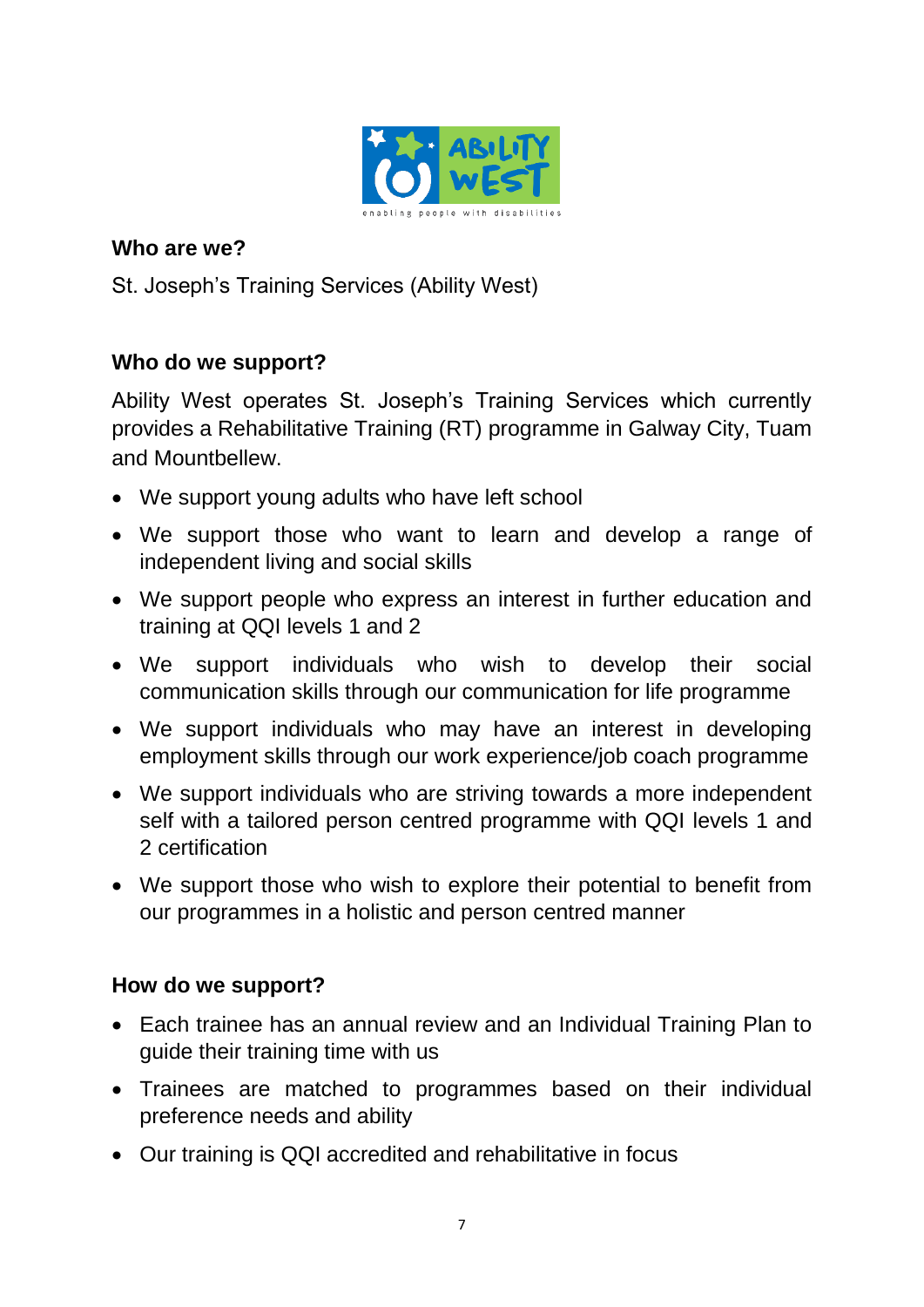- The rehabilitative training programmes are funded by the HSE
- The course is full-time, Monday to Friday, 30 hours per week over 3 years
- Trainees receive 30 annual leave days and at present trainees are entitled to a training allowance funded by the HSE
- We support individuals via a team of instructors in various subject areas to achieve nationally recognised QQI certification
- We operate a total communication environment to support trainees' speech, language and communication needs
- We support people to access opportunities to further education within the local community
- We work closely with local businesses to deliver a work experience programme with the assistance of job coaches
- In addition to the QQI courses we also offer trainees opportunities to enhance their learning, therapeutic and health and social gain by way of various in house and community activities
- We offer a comprehensive social skills curriculum based around elements including video modelling and role playing with the overall aim of generalisation across different social environments

#### **For more information:**

**Contact:** Kevin Purcell, Assistant Director of Client Services

**Phone:** 091 540900

**Email:** Kevin.Purcell@abilitywest.ie

**Address:** Ability West, Blackrock House, Salthill, Galway H91 R254

**Website:** www.abilitywest.ie

**Facebook:** www.facebook.com/abilitywest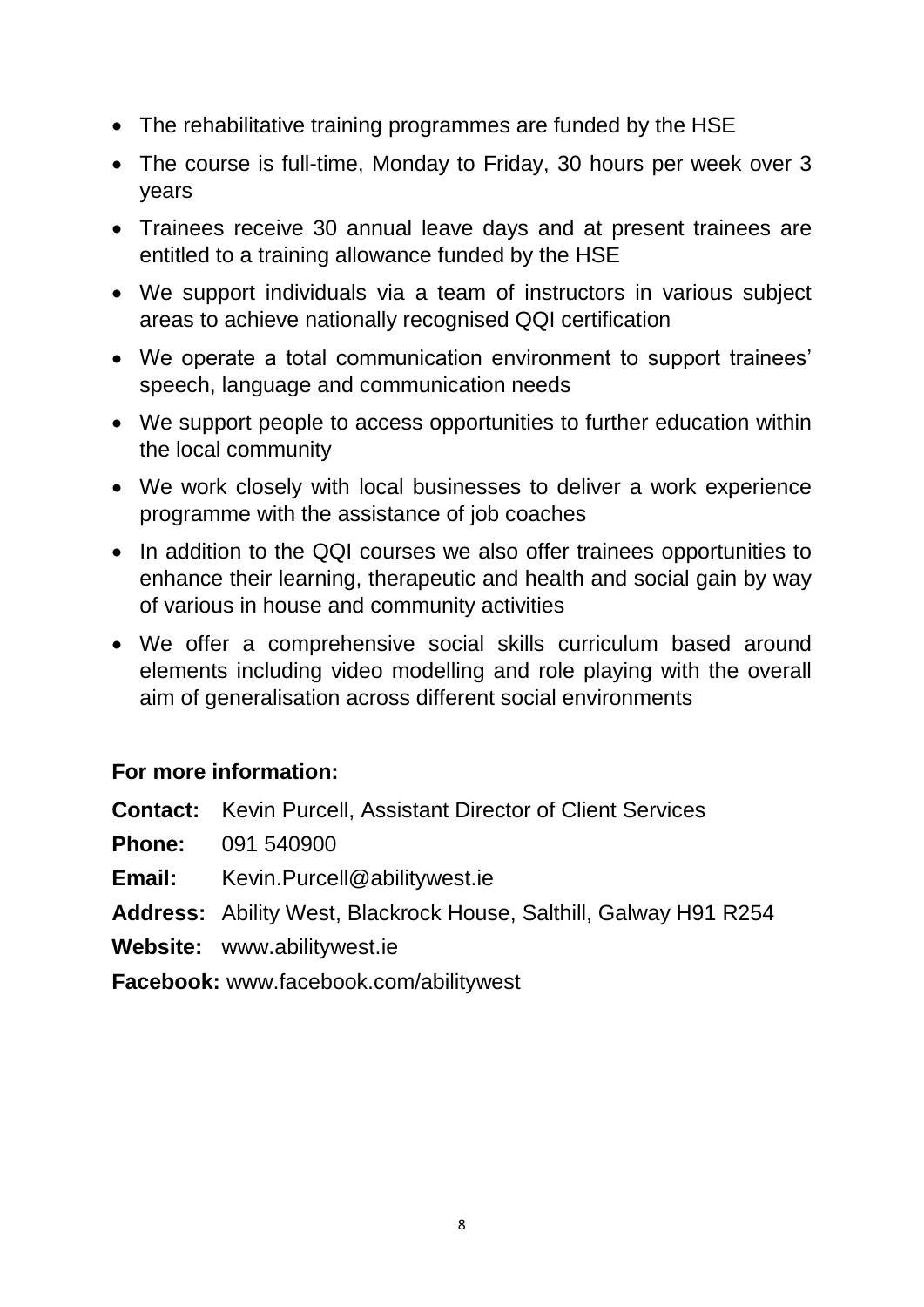

Adult Day Services

# **Who do we support?**

Ability West operates a number of community based service locations, which provide an individualised service to adults. Services are located in; Galway City, Tuam, Mountbellew, Clifden, Glenamaddy and Portumna.

#### **How do we support?**

The Adult Day Services focus primarily on an individual's personal support and developmental needs. The curricula and programmes reflect the fundamental needs of service users in relation to learning, personal development and capacity building for the person and their meaningful life objectives. To this end, the design of Adult Day Services programmes build on the potential of each person to expand their capacity to take their rightful place in their communities.

| <b>Phone:</b> | 091 540900                                                      |
|---------------|-----------------------------------------------------------------|
| Email:        | enquiries@abilitywest.ie                                        |
|               | <b>Address:</b> Ability West, Blackrock House, Salthill, Galway |
|               | Website: www.abilitywest.ie                                     |
|               | <b>Facebook:</b> www.facebook.com/abilitywest                   |
|               |                                                                 |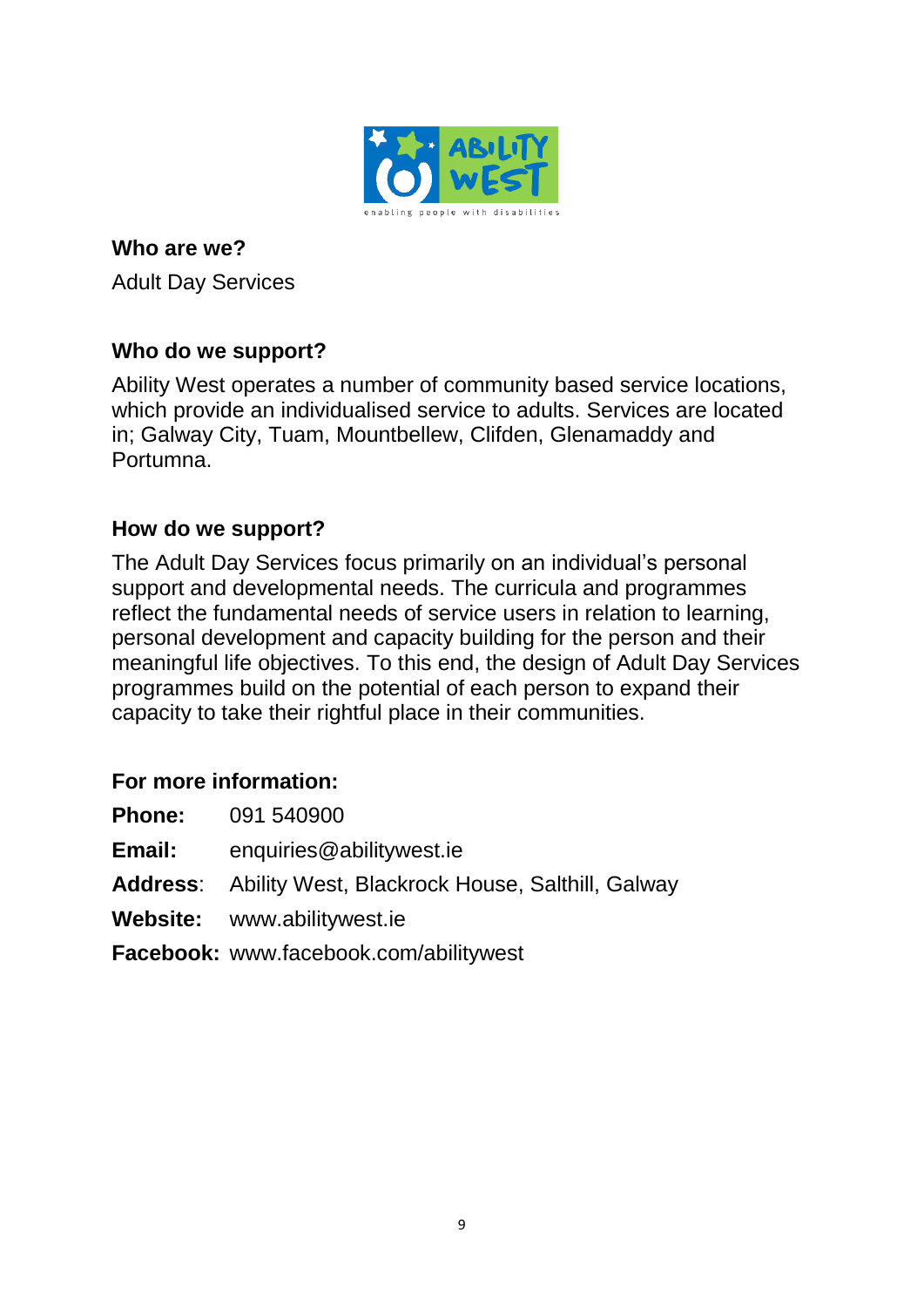

The Brothers of Charity Services Ireland – Galway Region

# **Who do we support?**

The Brothers of Charity Services Ireland – Galway Region provide a wide range of services to people with intellectual disability and their families in Galway City and County.

# **How do we support?**

We support people to be valued citizens in their local community, to have ordinary life experiences and to be closely connected to family and friends. We are committed to supporting people to make choices about their lives and to the provision of quality services that meet people's needs. Our services range from early intervention for young children through to school age services and a variety of programmes for adults, devised according to the level of support that individuals require and priorities that they identify. Services include educational, day, residential, respite, family support, a range of multidisciplinary support services and supports to individuals who live independently. We aim to support people to lead self-directed lives (SSDL) and to embed the values of social role valorisation (SRV). The core values and principles of New Directions are grounded in our day services.

|               | <b>Phone:</b> 091 721400                          |
|---------------|---------------------------------------------------|
| <b>Email:</b> | contact@bocsi.ie                                  |
|               | <b>Address:</b> Woodlands Centre, Renmore, Galway |
|               | <b>Website:</b> www.brothersofcharity.ie/galway/  |
|               |                                                   |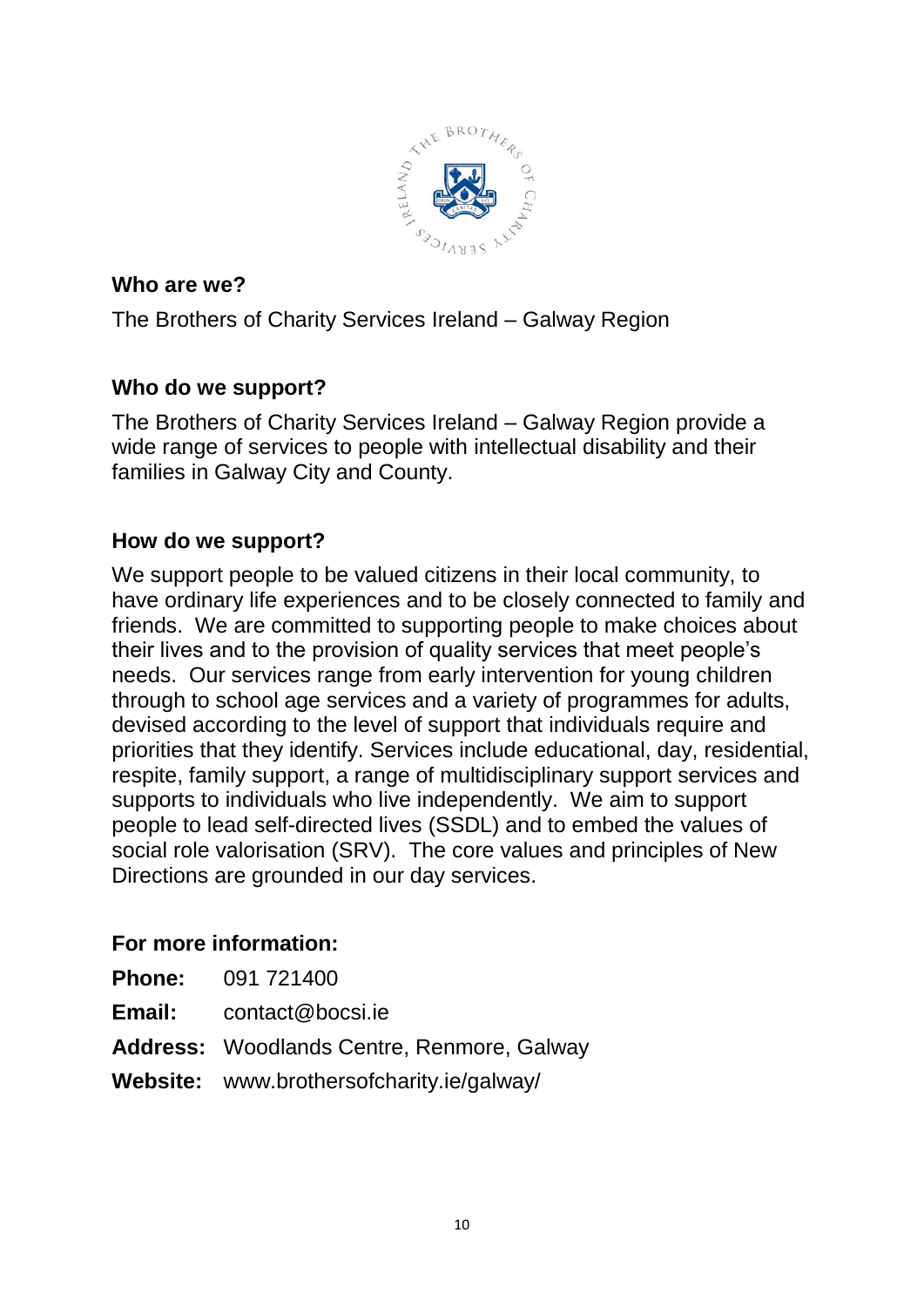

Apple Tree Services - Rehabilitative Training Programme

# **Who do we support?**

School leavers with intellectual disability including people on the autism spectrum

# **How do we support?**

The centre offers a 4 strand programme:

- 1. Formal Education: QQI level 2 and 3 programmes leading towards certification in EmployAbility Skills (level 3) and General Learning (level 2). We are increasingly availing of integrated, community based education (Loughrea GRETB) as well as online and inhouse programmes
- 2. Community Integration: Incorporating personal development and social connectedness
- 3. Preparation for Independent Living: Practical skill development including personal safety
- 4. Preparation for Work: Including work experience and supported employment

# **For more information:**

**Contact:** Mary O'Dea

**Phone**: 091 842405

**Email:** mary.odea@bocsi.ie

**Address:** Millennium House, West Bridge, Loughrea, Co. Galway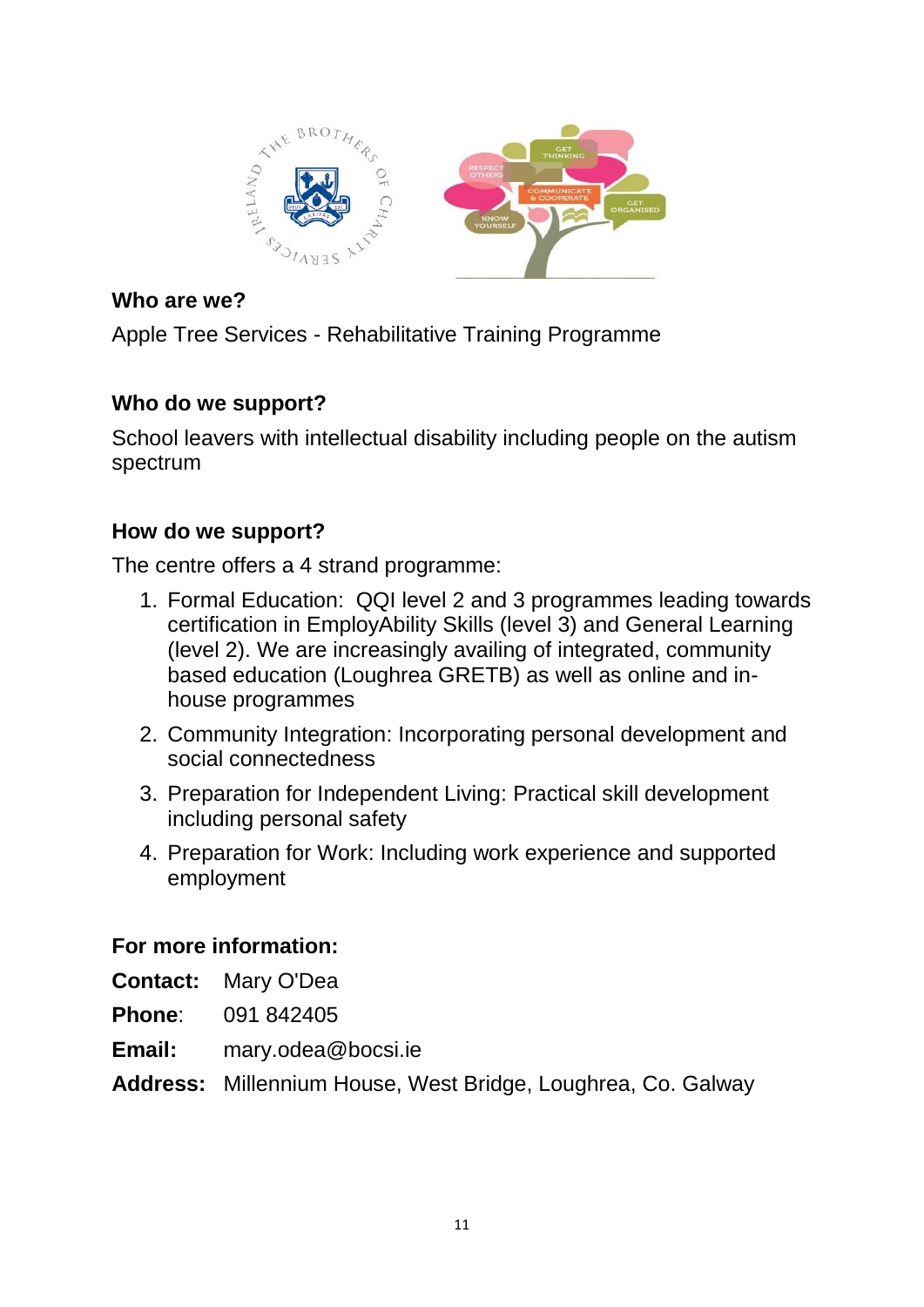

Duirling - Ionad Oiliúna Athshlánúcháin – Rehabilitative Training Programme

# **Who do we support?**

Young adults with intellectual disability graduating from school

# **How do we support?**

Is clár oiliúna athshlánúcháin é Ionad Duirling atá faoi chúram Sheirbhísí Bruach na Mara i gConamara Theas. Cuirtear an clár seo ar fáil do dhaoine le míchumas intleachta atá idir 18 bliain d'aois agus 25 bliain d'aois.

Duirling RT is a 3 year programme that offers formal education at QQI levels 1-3 leading towards certification in Level 1 and 2 - General Learning; Level 3 – Communications, Health Safety Awareness, Computer Literacy, Digital Media, Internet Skills, Self-Advocacy, Career Preparation, and Personal and Interpersonal Skills. A Personal Development, Relationships and Sexuality course is also delivered.

|           | Independence: Preparation for independent living and practical skill<br>development including life skills, home management,<br>money skills and goal setting |
|-----------|--------------------------------------------------------------------------------------------------------------------------------------------------------------|
| Training: | Preparation for work which includes work skills,<br>horticulture, woodwork, outreach, jobs, catering skills                                                  |
|           | <i>Empowerment:</i> Community integration and engagement incorporating<br>personal development and working in partnership with<br>agencies                   |

This training endeavours to empower and enable these young adults to make positive connections with and between family, friends and community and equip the trainees to make informed choices about the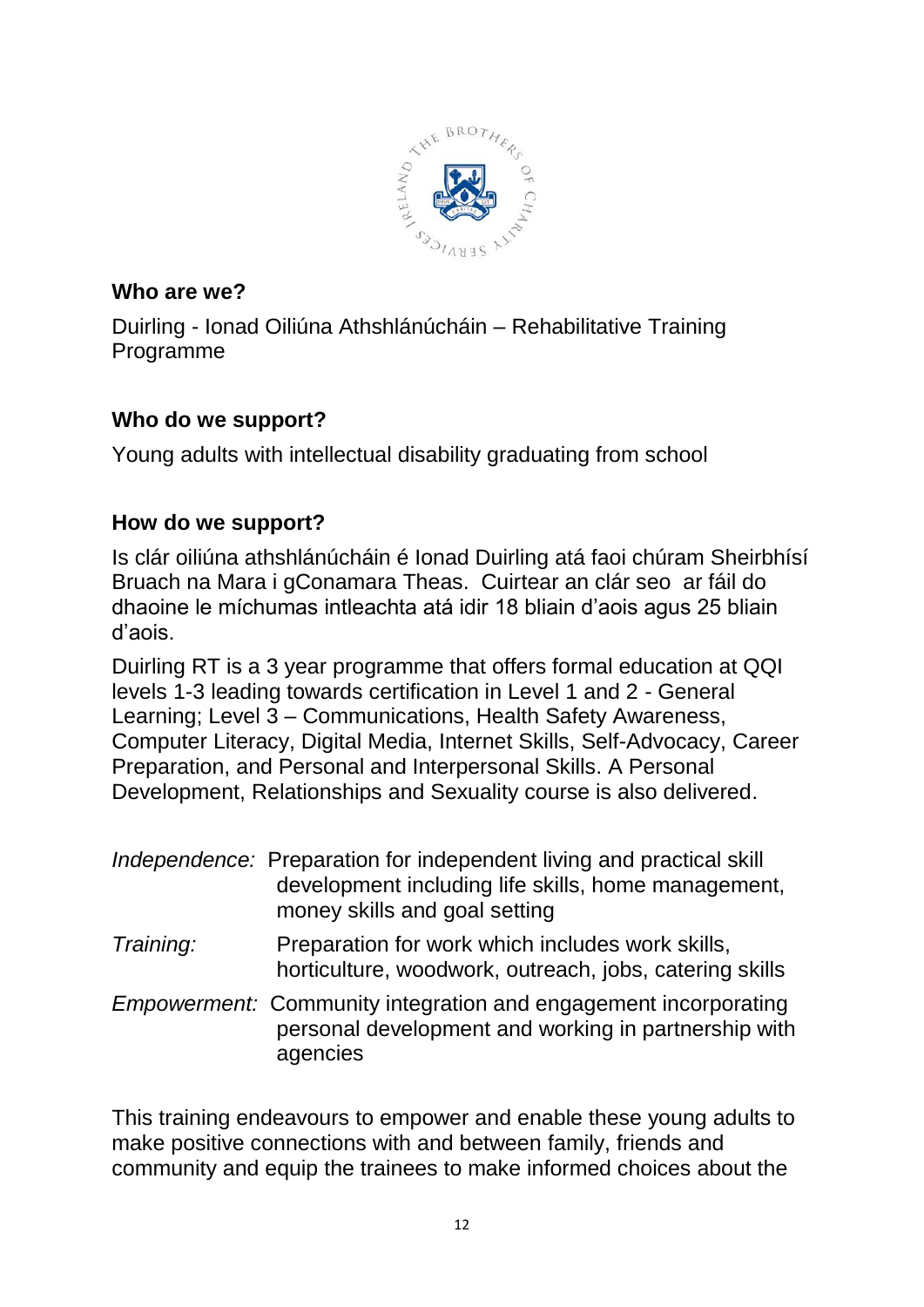issues that affect their lives. The programme is trainee-centred, directed through a system of individual programme planning. Learning to learn strategies are incorporated into all activities and trainees are encouraged to take responsibility for their own action plans.

|                 | <b>Contact: Mairéad Conroy</b>                                                                               |
|-----------------|--------------------------------------------------------------------------------------------------------------|
| <b>Phone:</b>   | 091 506865                                                                                                   |
|                 | <b>Address:</b> Duirling RT – Ionad Oiliúna Athshlánúcháin, Ionad<br>Tionsclaíochta, Casla, Co. na Gaillimhe |
| Email:          | RTbnm@bocsi.ie                                                                                               |
| <b>Website:</b> | www.brothersofcharity.ie/galway/services/adult-west                                                          |
|                 |                                                                                                              |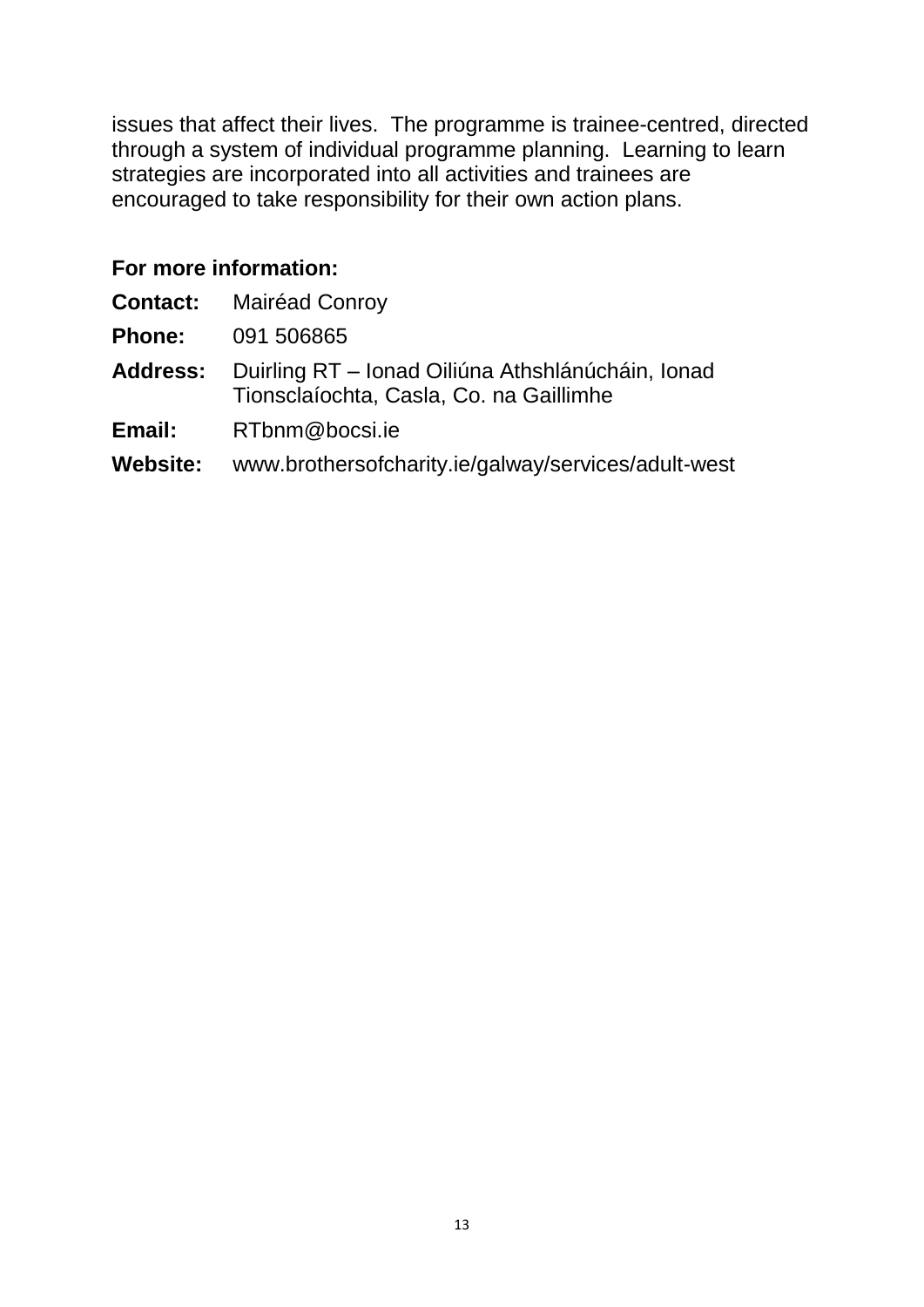

**Who are we?** Ionad Cois Cladaigh

# **Who do we support?**

Adults with intellectual disability

# **How do we support?**

This day service provides various activities in the resource centre which is situated in Casla, South Connemara, and includes: pottery, art, patchwork/quilting, knitting, drama, music, creative writing, woodwork, cookery, leisure activities, health and wellbeing, hill walking, advocacy and sports. Educational needs are supported by teachers from Galway Roscommon Education and Training Board (GRETB) in literacy, writing, computers, cookery and horticulture.

# **For more information:**

| <b>Mairéad Conroy</b> | <b>Contact:</b> |  |  |
|-----------------------|-----------------|--|--|
|-----------------------|-----------------|--|--|

**Phone:** 091 506865

**Address:** Ionad Cois Cladaigh, Casla, Co. na Gaillimhe

**Email:** [DayServiceBNM@bocsi.ie](mailto:DayServiceBNM@bocsi.ie)

**Website:** www.brothersofcharity.ie/galway/services/adult-west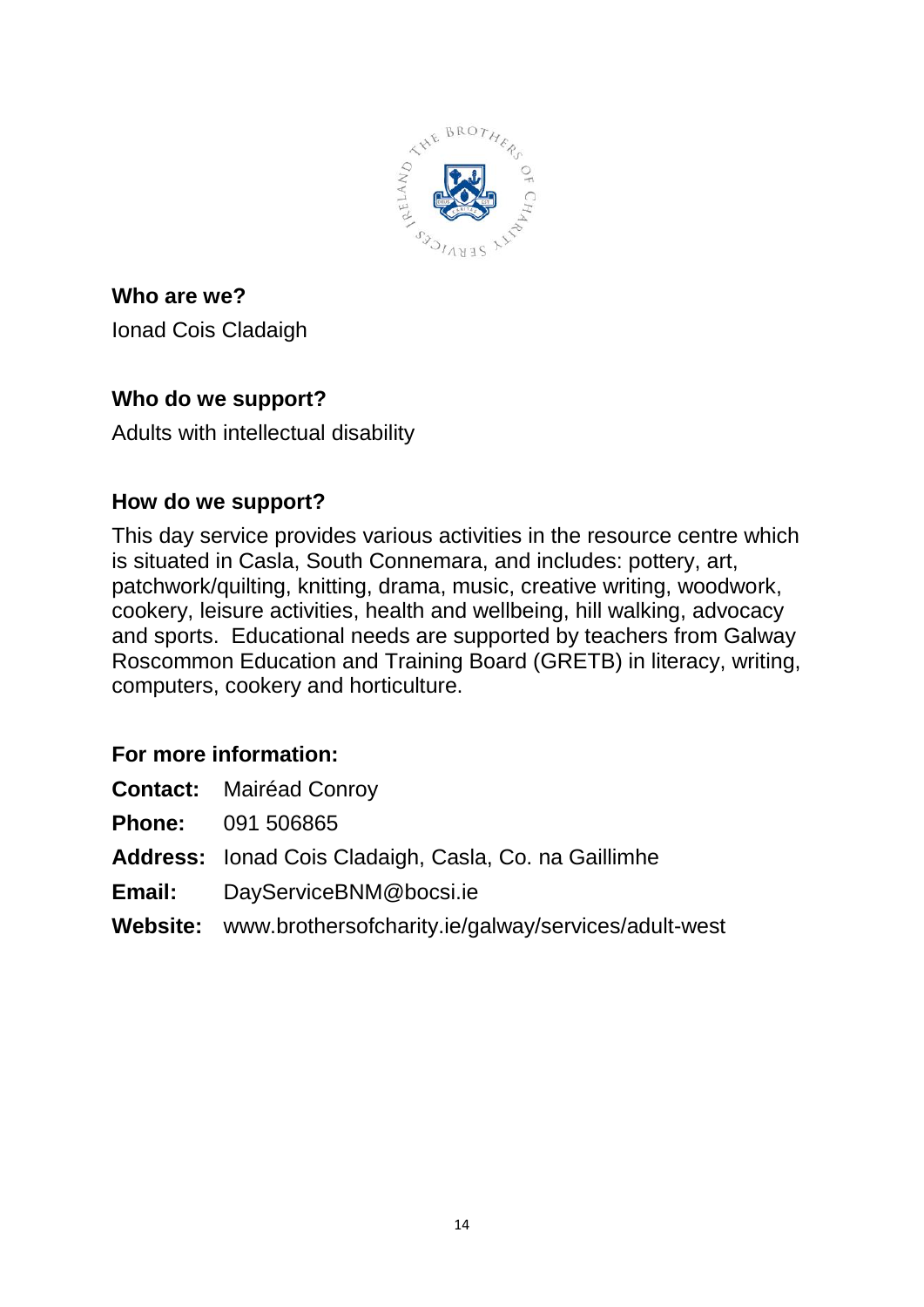

**Who are we?** Let's Get to Work Programme

# **Who do we support?**

Young adults with intellectual disability who are graduating from schools in Galway City and South Connemara

# **How do we support?**

The Let's Get to Work Programme focuses on supporting individuals to:

- Access mainstream education and training opportunities focusing on building their interpersonal and social skills and preparing individuals for the world of work
- Access jobs and work opportunities and work with employers to maintain and develop suitable jobs
- Promote and support opportunities for people volunteering and contributing to their local community
- Support the development of suitable social enterprises and business;
- Access information and develop their skills

Research potential employment opportunities for individuals in our services.

- **Contact:** Ursula Collis
- **Phone:** 091 755231
- **Email:** ursula.collis@bocsi.ie
- **Address:** Fáilte House, Ballybane, Galway
- **Website**: www.brothersofcharity.ie/galway/services/adult-west/horizonservices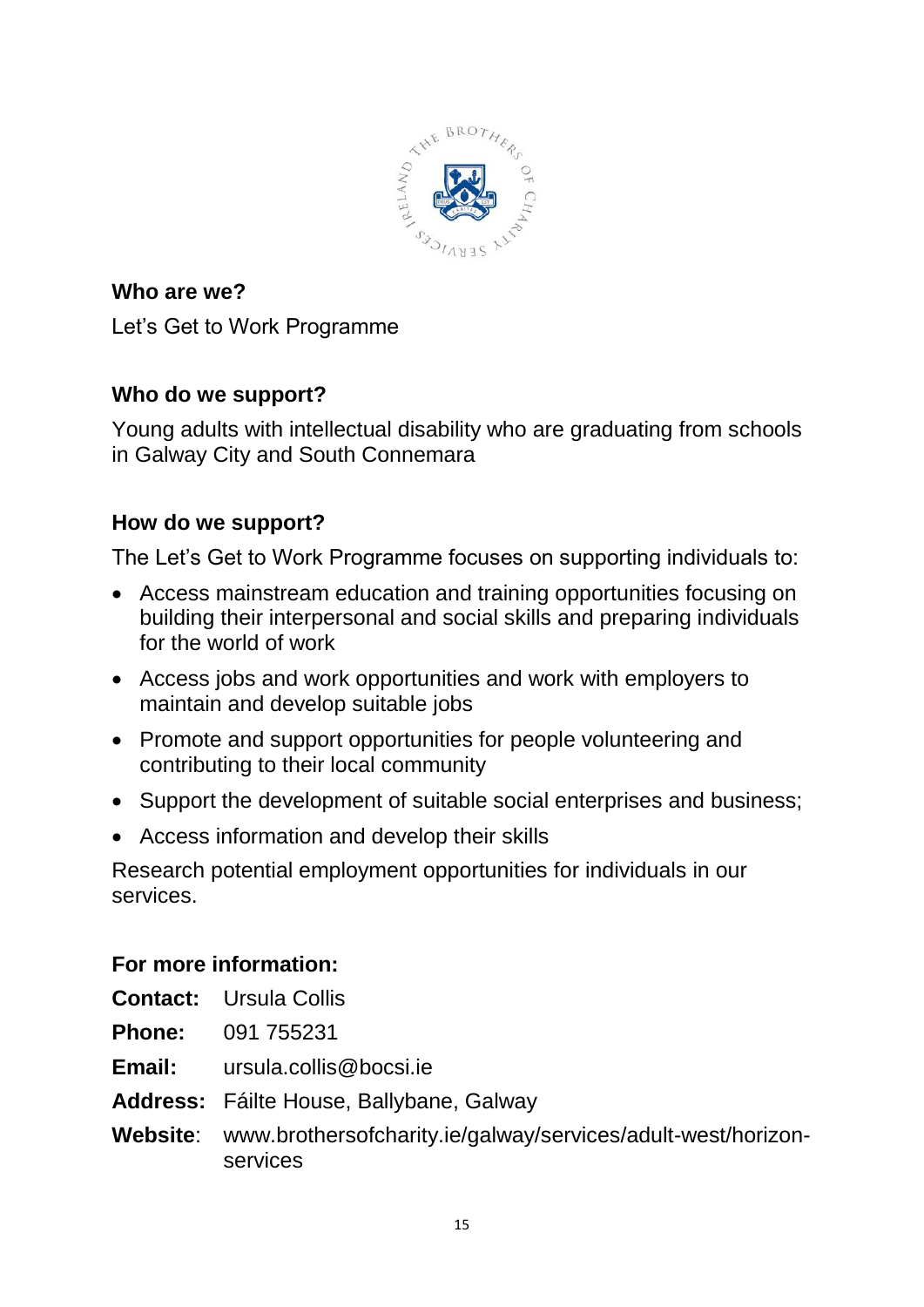

**Who are we?** Clarenmore Services

# **Who do we support?**

Adults with intellectual disability

# **How do we support?**

Clarenmore services provide residential, day and supported independent living services. The day/resource centres, Clarenmore and Glenina are located in Galway city. The aim of each service is to offer a varied and stimulating day programme where choice is central for all who attend. We aim to promote a positive learning environment where each individual feels secure and happy in a modern, person-centred day service. Activities are planned on an individual basis, with the emphasis on new challenges and opportunities. We promote independence and freedom of choice to enhance each individual's quality of life. Individuals in the day centres are invited to partake in a variety of programmes supported by teachers, instructors, supervisors, and care staff.

| <b>Contact:</b> Tony Gallagher                                              |
|-----------------------------------------------------------------------------|
| 091 782544                                                                  |
| <b>Address:</b> Clarenmore Centre, Enterprise Centre, Ballybane, Galway.    |
| tony.gallagher@bocsi.ie                                                     |
| www.brothersofcharity.ie/galway/services/adult-<br>west/clarenmore-services |
|                                                                             |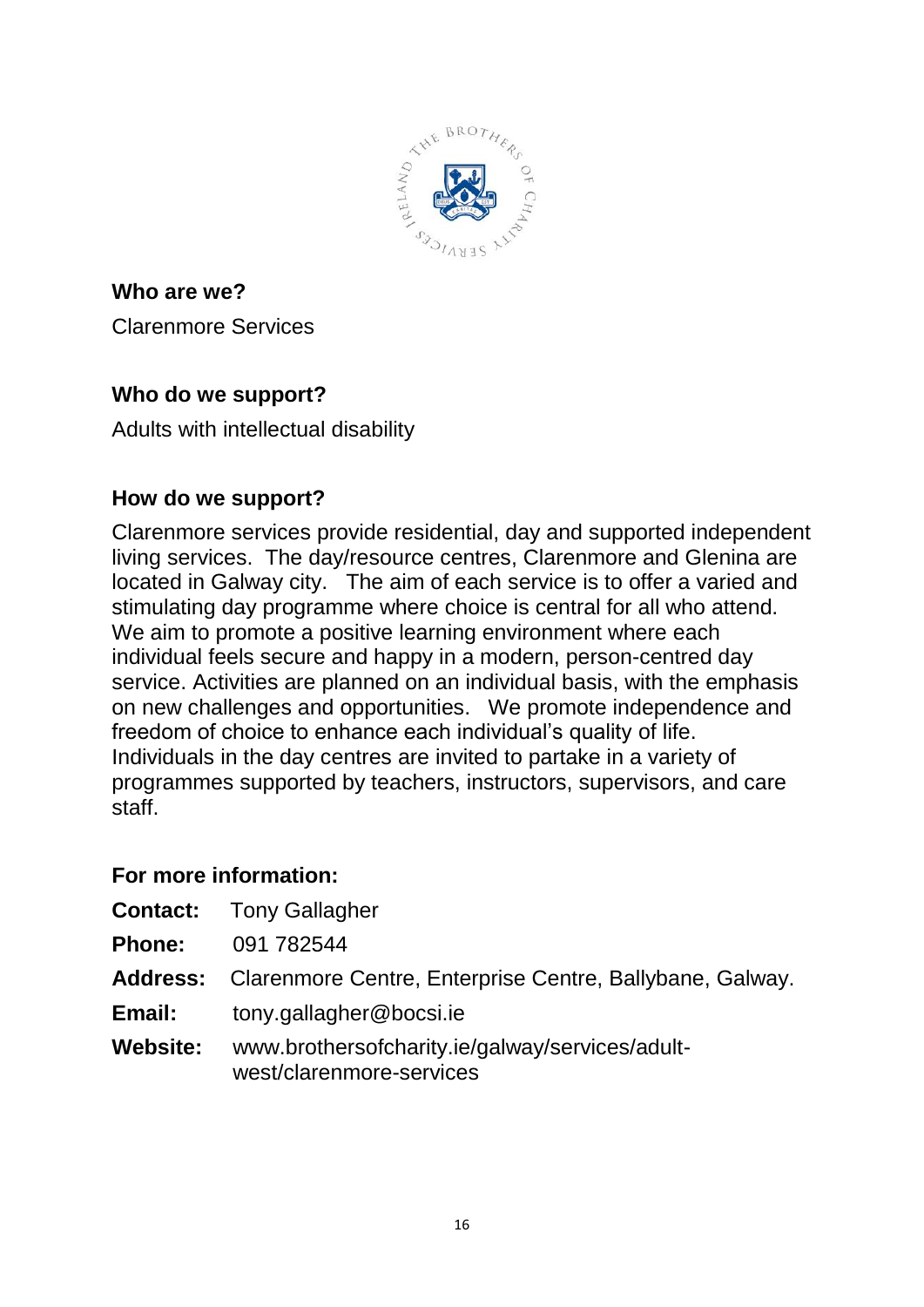



Horizon Services

# **Who do we support?**

We support adults with mild intellectual disability who are able to live independently, with support, either within the community or with their families.

# **How do we support?**

Horizon Services fosters independent lifestyles for adults by providing a range of multi-disciplinary support services including community support; social work; psychology; counselling and psychiatry (fortnightly day clinic). Multi-disciplinary supports are provided on a needs basis and are accessed through referrals within the team. Individuals are supported to live a safe and full life within their own community, to enhance their quality of life and well-being by developing personal goals and to make decisions in their daily lives regarding work, training, relationships, accommodation, personal development, health and general welfare.

Horizon Services operates two models of service – the core programme, Horizon Services, as well as an Individualised Support Service. With the individualised service, customised funding supports the development of a programme under New Directions that is distinctly tailored to address individual needs. These needs are often more complex and require higher support with training from GRETB or NLN, than those availing of the main Horizon programme.

A number of programmes are also being developed as a direct response to needs that have been identified. These are the Lets Get to Work Programme, Galway Adults Arts Programme, New Directions, and NASC South Connemara Community Support Programme.

Community residential services or respite are not provided by Horizon Services.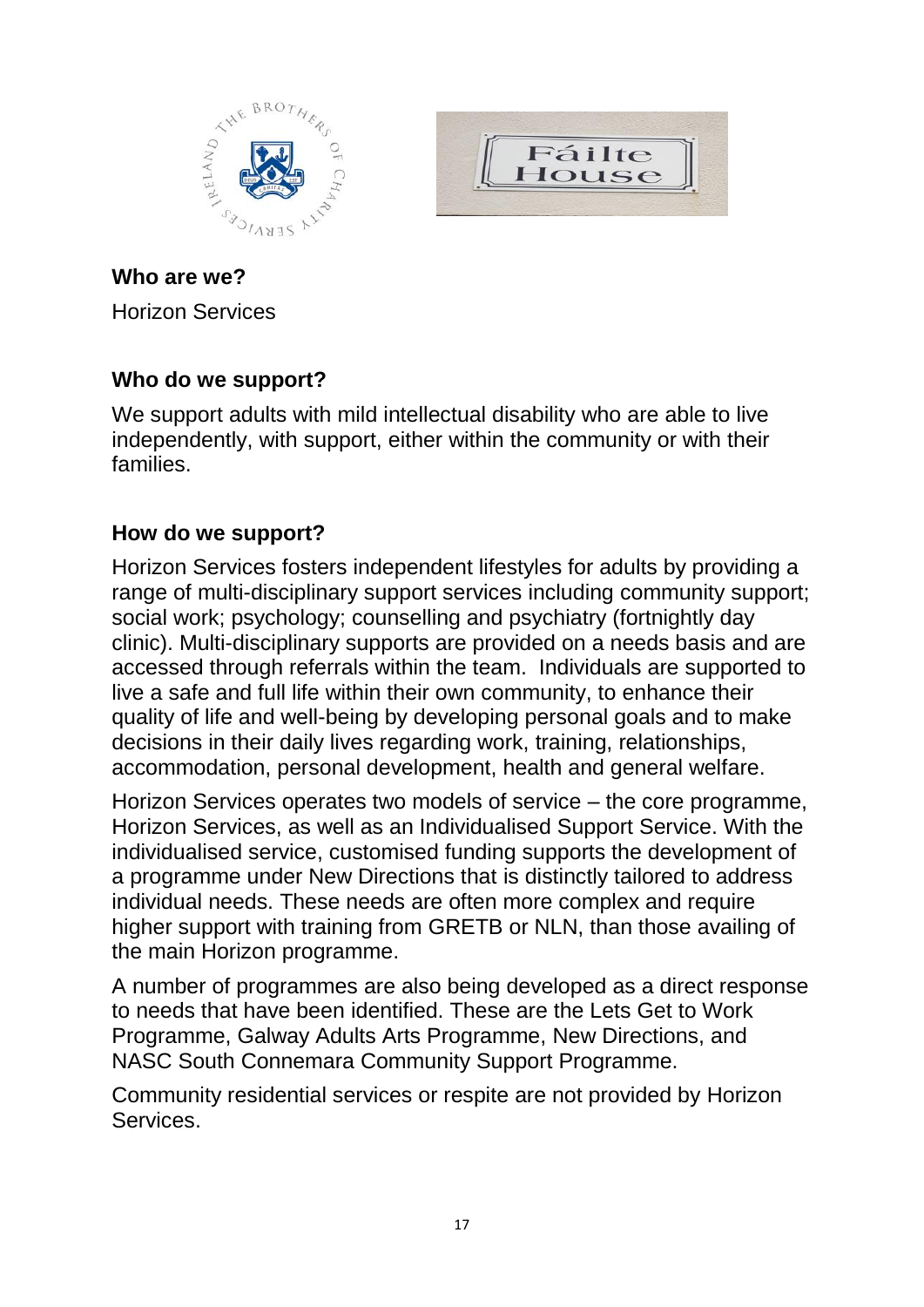## **For more information:**

**Contact:** Ursula Collis

**Phone**: 091 755231

**Email:** Ursula.collis@bocsi.ie

**Address:** Fáilte House, Ballybane, Galway

**Website:** www.brothersofcharity.ie/galway/services/adult-west/horizonservices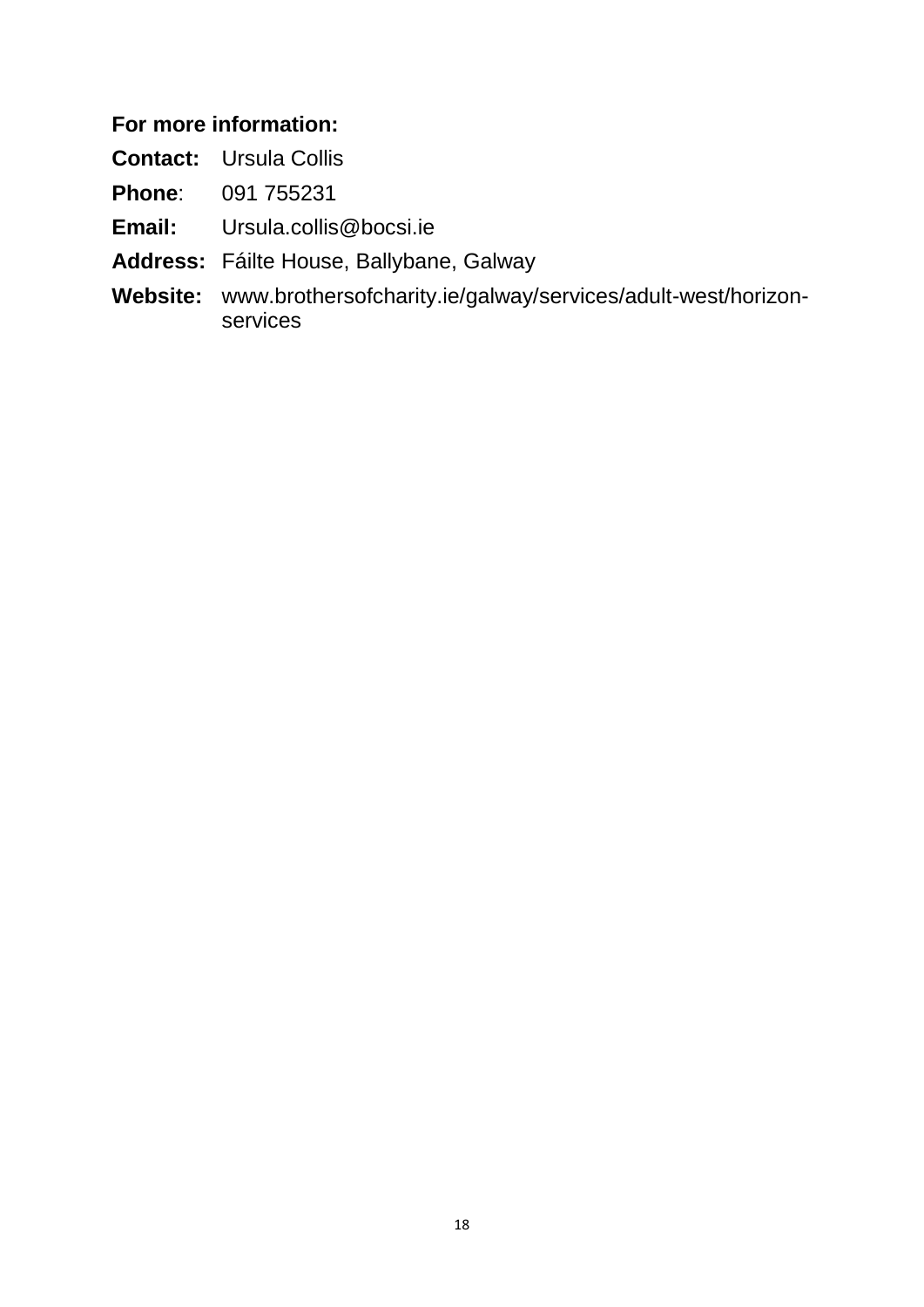

**NASC** 

# **Who do we support?**

We support adults with intellectual disability and their families.

# **How do we support?**

NASC is being established as a community based outreach programme to support young adults within the South Connemara area. The adults will be supported to access opportunities for education, volunteering, work experience and work opportunities. NASC aims to be an ongoing support programme which will raise the awareness of the needs of the adults and build partnerships within the community to meet these needs.

This individual support programme establishes and maintains single point of contact and provides relevant information to adults and their families.

- **Contact:** Ursula Collis
- **Phone:** 091 755231
- **Email:** Ursula collis@bocsi.ie
- **Address:** Fáilte House, Ballybane, Galway
- **Website:** www.brothersofcharity.ie/galway/services/adult-west/horizonservices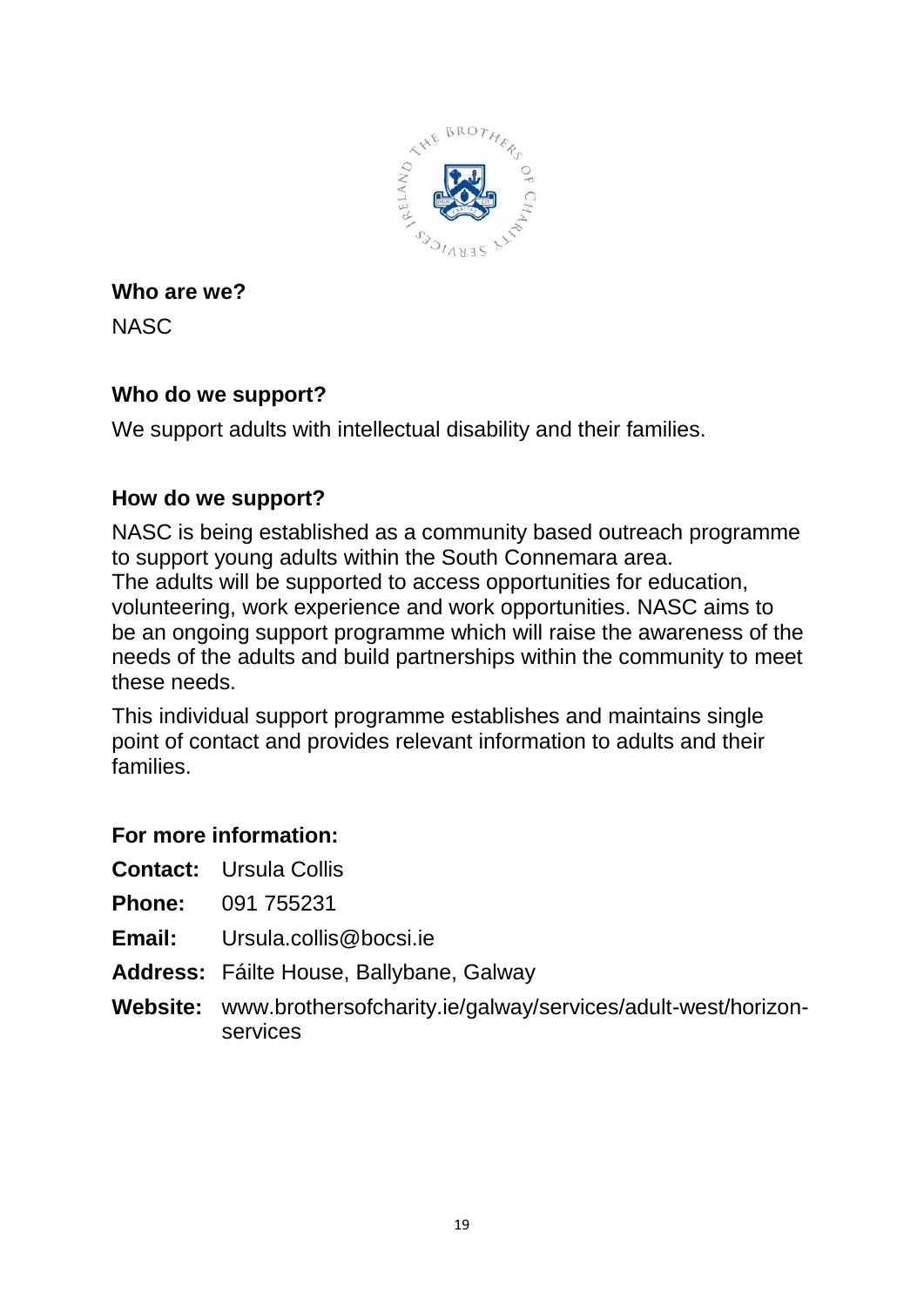

TOPE (Training Options & Personal Education) Resource Centre and TOPE RT (Rehabilitative Training)

# **Who do we support?**

Adults with intellectual disability

# **How do we support?**

Using Personal Outcome Measures individuals are supported to be involved in community life through meaningful activities and to achieve their own personal goals. Individuals are also supported in achieving QQI accredited modules at levels 1, 2 and 3 if they so choose with support from the GRETB and NALA's Write On Programme.

| <b>Contact:</b> Sharon Carty                                           |
|------------------------------------------------------------------------|
| <b>Phone:</b> 087 4111090                                              |
| <b>Email:</b> Sharon.carty@bocsi.ie                                    |
| <b>Address: TOPE Resource Centre, 1 Canalach, Poolboy, Ballinasloe</b> |
| TOPE RT, 12 Oakglen, Poolboy, Ballinasloe                              |
| <b>Website:</b> www.brothersofcharity.ie/galway                        |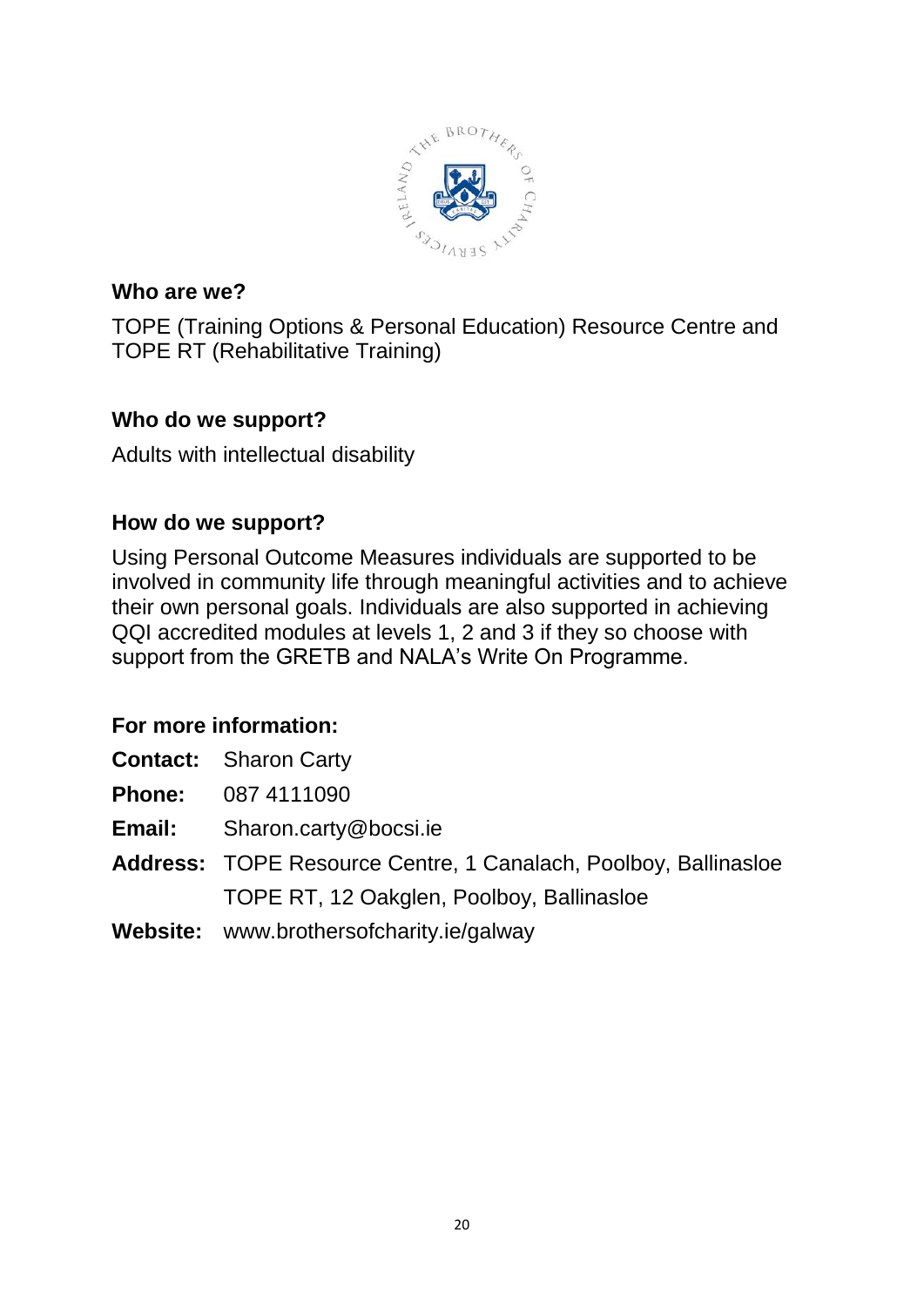

SUAS Services

# **Who do we support?**

We support adults with intellectual disability living in the community in East Galway.

# **How do we support?**

SUAS Services is an outreach service with a multi-disciplinary team based in the Ballinasloe town centre. SUAS aims to promote well-being and enhance opportunities. SUAS prioritises people's independence, choices, access to community services and safety using a personcentred approach. The service supports people to be recognised as valued members of their community, feel equal and be treated fairly. We provide access to community link workers, psychologists, social workers and psychiatrists based on a person's individual needs and goals.

- **Phone:** 0909 643687
- **Email:** tracey.moriarty@bocsi.ie
- **Address:** Church Hill, Ballinasloe
- **Website:** www.brothersofcharity.ie/galway/services/adult-eastsector/suas-services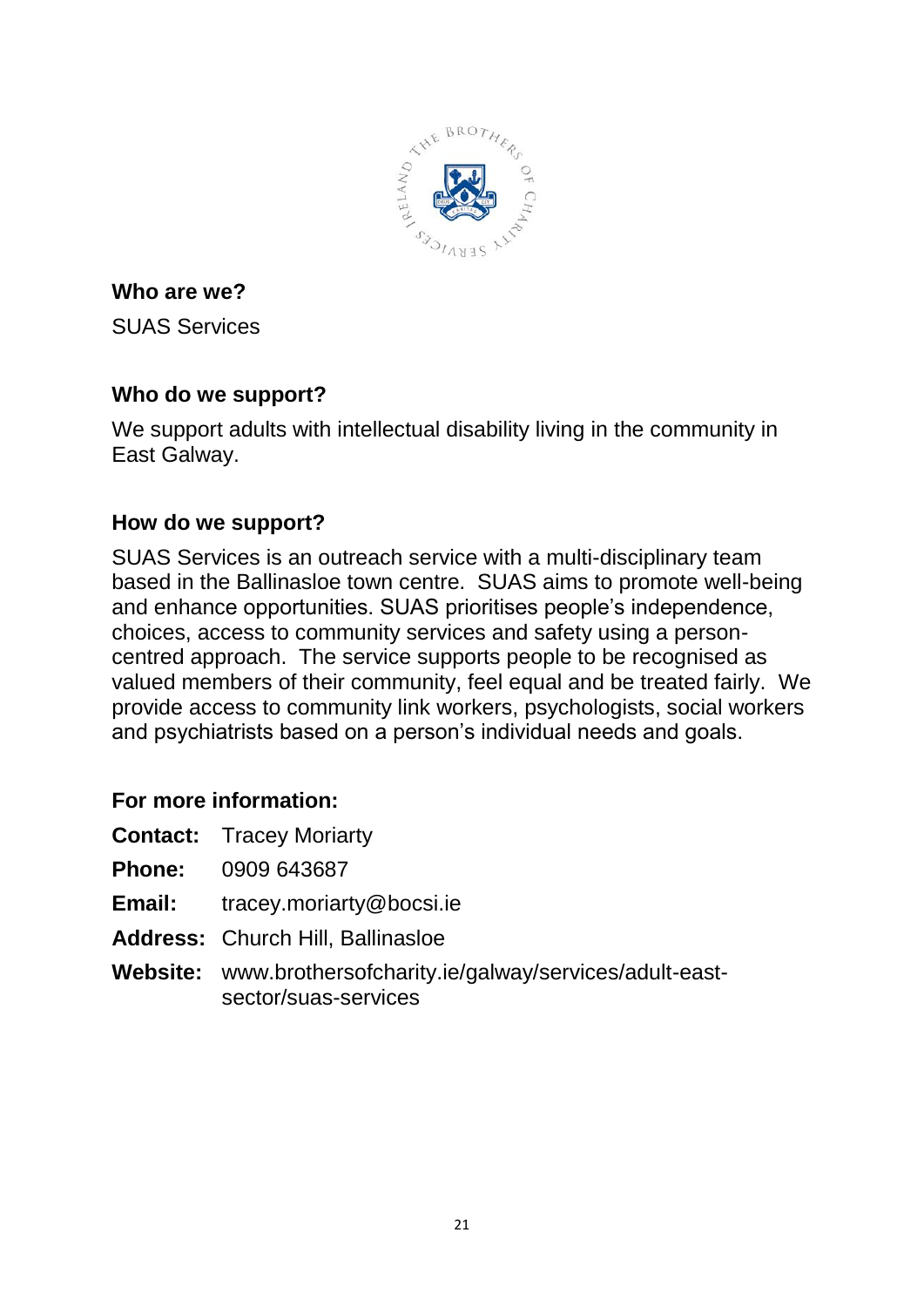

**Who are we?** Blue Teapot Theatre Company

# **Who do we support?**

People with intellectual disability

#### **How do we support?**

Blue Teapot Theatre is a multi-award winning Theatre Company, Performing Arts School & Outreach Programme for people with intellectual disability at the forefront of arts & disability in Ireland. Blue Teapot Performing Arts School is an accredited provider of training for people with intellectual disability. Founded in 2010, it was specifically set up to address the needs of those learners who want to gain formal training and certification in QQI creative modules. Research showed us that, traditionally, learners with intellectual disability don't attend conventional theatre schools in Ireland. We recognised the need for this provision to be made available. Our tutors are all subject matter experts with a wealth of experience in creative arts. We are privileged to work with some of the very best in Ireland in their own careers – directors, playwrights, actors, artists and musicians.

| <b>Phone:</b> | 091 520977                 |
|---------------|----------------------------|
| <b>Email:</b> | info@blueteapot.ie         |
|               | Website: www.blueteapot.ie |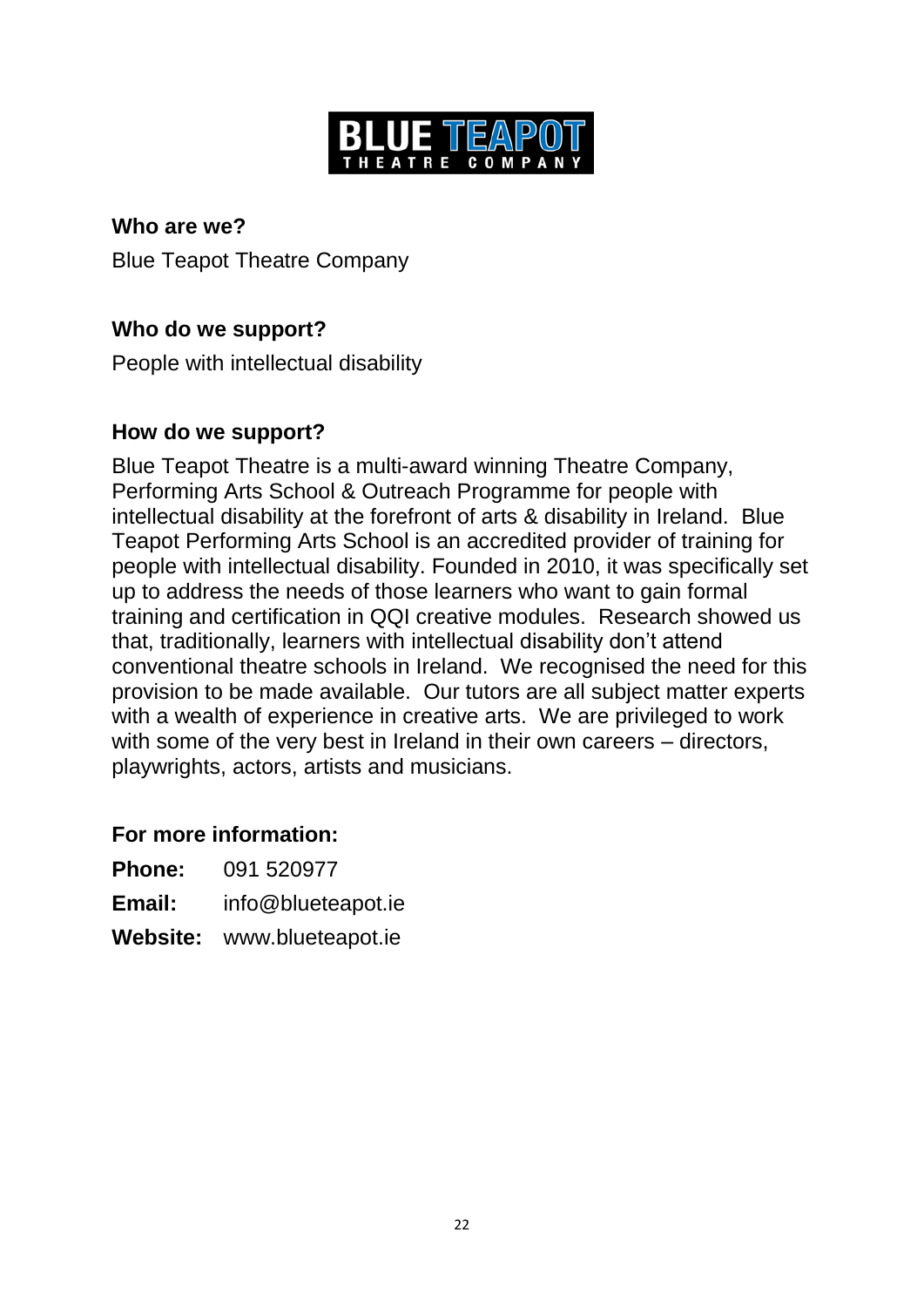

Galway and Roscommon Education and Training Board

#### **Who do we support?**

GRETB Further Education and Training Services (FET) supports adults (with and without a disability) who wish to return to learning on a full-time and part-time basis.

#### **How do we support?**

The GRETB FET Department offers a broad range of programmes:

- **Adult Guidance and Information Service** provides a free impartial, professional and confidential information and guidance service on all education and training opportunities available both locally and nationally. The Adult Guidance and Information Service will support you to make informed choices on the most suitable education or training programme to suit your specific interests, needs, ability and career goals. We can also advise you on any additional supports you may require to complete your education or training programme. We also provide support on qualifications, certification, careers, employment, CAO and other college applications, funding opportunities and support services. The service is free of charge and available throughout the geographical areas of Counties Galway and Roscommon
- **Adult Basic Education (Literacy) Service:** Offering a broad range of support to adults who would like to improve their writing, reading, numeracy, computer and English language skills at QQI Levels 1 to 3. There are programmes in Family Learning, Themed Learning and workplace basic education, group classes and one-to-one support. Classes are free of charge and available throughout the geographical areas of Counties Galway and Roscommon.
- **Community Education Service** offers opportunities for learners to learn, share skills and meet new people in their own community. Our purpose is to build the confidence and self-esteem of participants for their future educational and developmental needs. We provide grants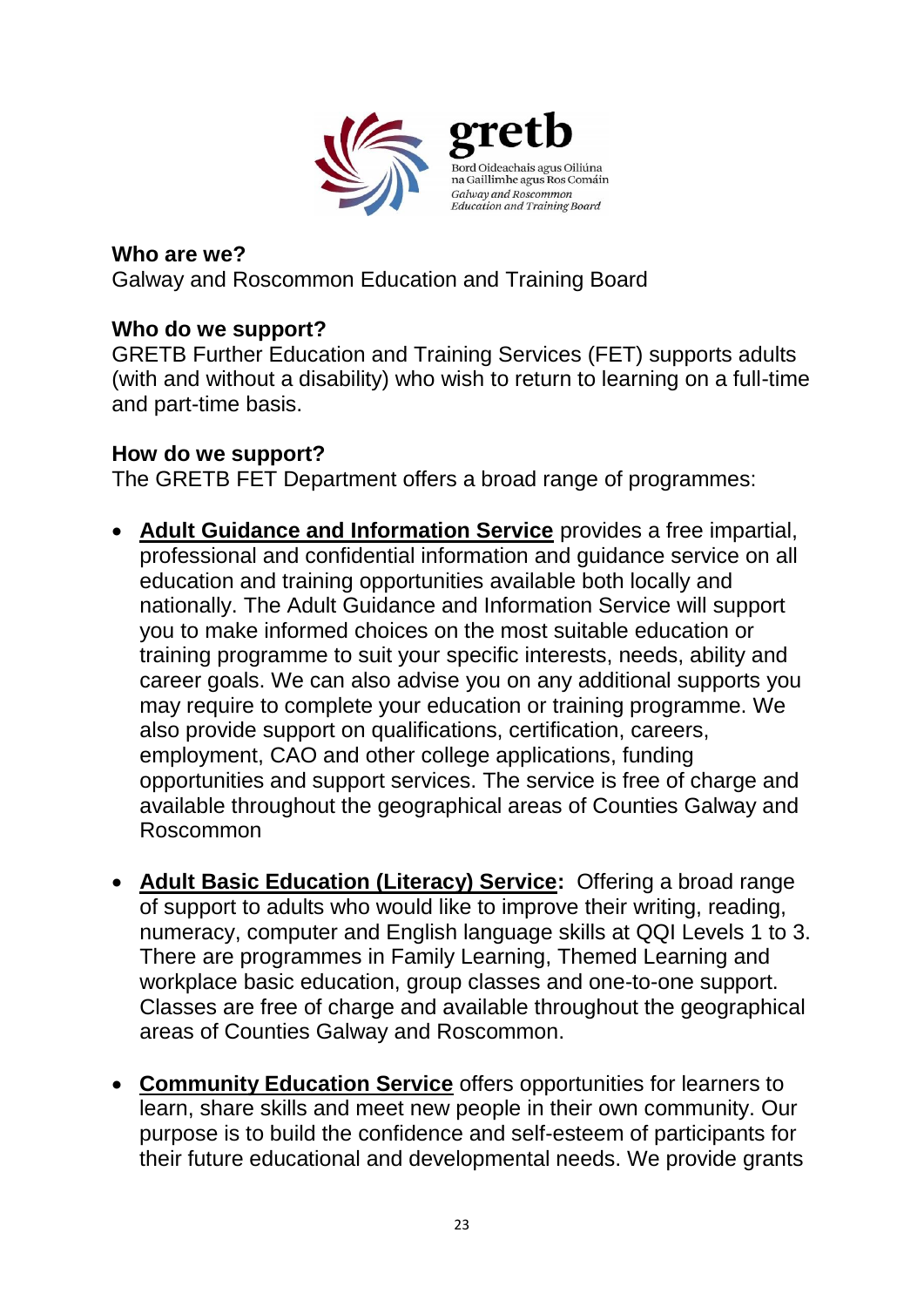or tuition hours to community groups to carry out a desired course. Groups decide the topic to be covered. It can vary from Cookery, Choral Singing, T'ai Chi, Yoga and Stained Glass Making to Woodturning, Gardening, First Aid, DIY and Information Technology. The Community Education programme is available in communities throughout the geographical areas of Counties Galway and Roscommon.

- **Back to Education Initiative (BTEI)** provides part-time further education and training programmes for adults at QQI levels 3 to 5 during the day time, evenings and weekends. Programmes may include General Learning, Leaving Certificate, Healthcare, Arts and Crafts, Sport and Recreation, Horticulture, Information Technology, Hair and Beauty, Employability Skills and much more. BTEI is available throughout the geographical areas of Counties Galway and Roscommon.
- **Vocational Training Opportunities Scheme (VTOS)** is a full-time general education and work-related training programme for adults who are over the age of 21 and in receipt of DEASP social welfare payment for 6 months. Courses are certified at QQI Levels 3 to 6 and can include Healthcare, Film Production, Sound Production, Early Childhood Care and Education, Business Administration, Art Craft and Design, Horsemanship, Horticulture and Tourism and Business. Learners may receive a training allowances whilst completing the programme. There are 7 VTOS centres within GRETB located in Tuam, Galway City, Ros Muc, Ballinasloe, Letterfrack, Boyle, Roscommon and Castlerea.
- **Youthreach Programme** provides a full-time educational programme for Early School Leavers, aged between 16 and 20 years. It offers participants the opportunity to identify and pursue viable options within adult life and provides certification at QQI Levels 3 and 4 and/or Leaving Certificate Applied. Learners may receive a training allowances whilst completing the programme. Youthreach is offered at 7 locations within GRETB: Galway City, Tuam, Ballinasloe, Letterfrack, Portumna, Ballaghadereen and Roscommon Town.
- **National Learning Network** is a specialist vocational training programme is available to people with disabilities who may require more intensive support. The features include: longer duration, adapted equipment, transport and enhanced programme content. Access, General Learning, Employability Skills, Employer Based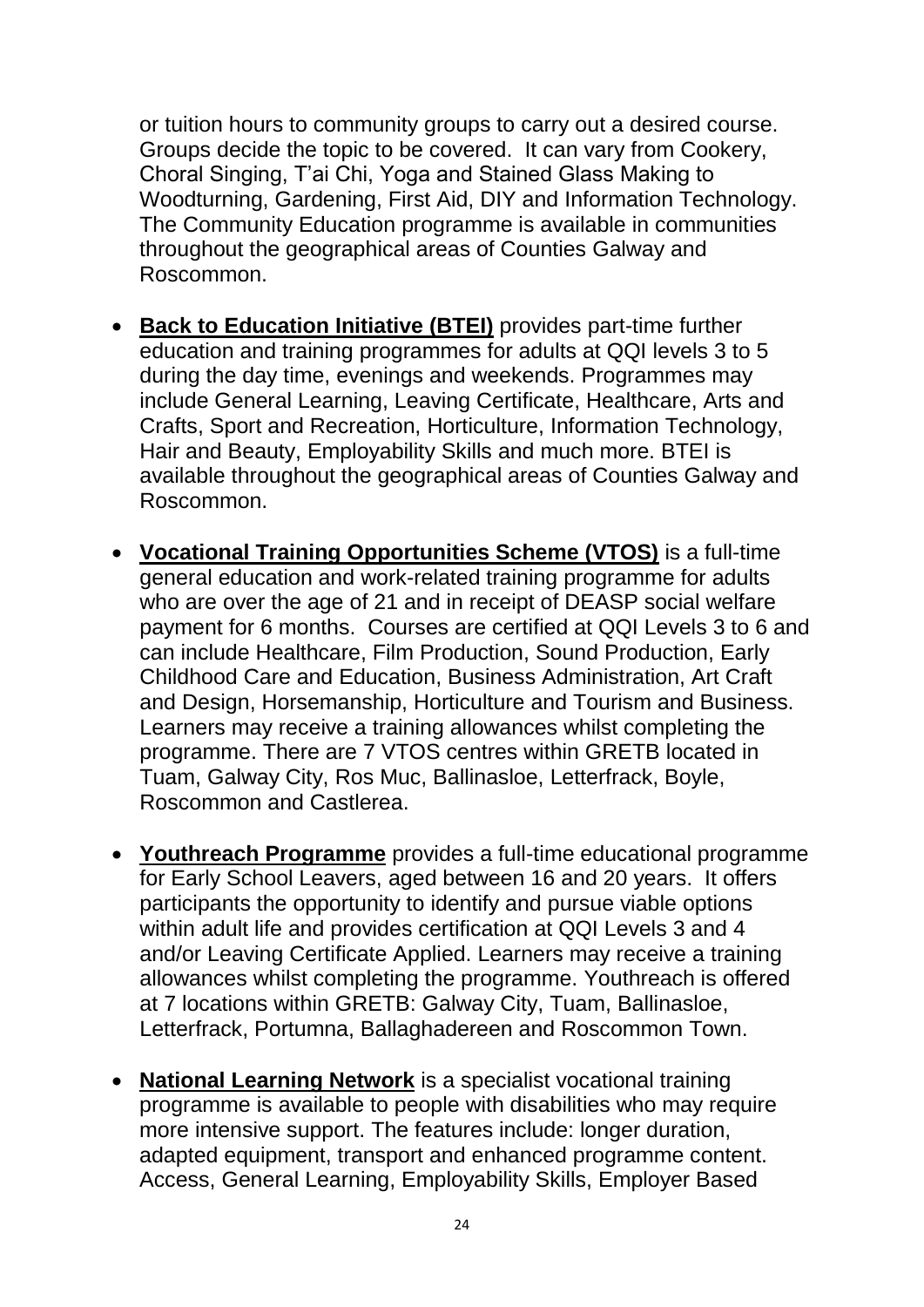Training, Fresh Start, Employability Skills, IT by Blended Learning, Transition and Horticulture. National Learning Network is available in 2 centres in GRETB: Ballybrit in Galway City and Castlerea, Co. Roscommon.

- **Local Training Initiative** is a full time project-based training and work experience programme carried out in the local community and run by local community groups throughout Galway and Roscommon. The programme is designed for people who are unemployed, primarily those aged between 18 and 35 years who are experiencing difficulty in gaining entry to the labour market due to personal, social or geographic disadvantage. LTI Provide certification at QQI level 3 to 5 in a range of areas including Employability Skills QQI Level 3, Professional Cookery QQI Level 5, Retail Practises level 4, E-Business QQI Level 5 and Office Administration QQI Level 5. There are five locations within GRETB: Strokestown, Castlerea - RWN and An Chistin, Ballaghaderreen and Portumna.
- **Community Training Centre** is an independent community-based organisation, catering for the training and employment needs of early school leavers, primarily aged between 16 and 21. Programmes may include employability skills, personal and social employment skills and science skills. Courses are generally one year in duration and lead to QQI Awards at levels 3 and 4. Training is in small group setting within a supportive and structured environment with opportunities to sample real working situations through work experience. There are three locations for CTC within GRETB: Galway City, Ballinasloe and Tuam.
- **GRETB Training Centre** in Mervue offers a wide variety of day, evening and apprenticeship training programmes for people who wish to enter, re-enter or progress within the jobs market. There is a strong emphasis placed on developing skills that are easily transferred to the workplace and many of the courses available lead directly to employment. A range of programmes are available including are CompTIA A, Bus Driving D Licence, [Welding MMA Flat-Horizontal](http://gretbtrainingcentre.ie/pages/daycourses/daycourses.php?search=5&view=0)  [Plate,](http://gretbtrainingcentre.ie/pages/daycourses/daycourses.php?search=5&view=0) [Solidworks CAD Parametric Modelling,](http://gretbtrainingcentre.ie/pages/daycourses/daycourses.php?search=5&view=0) [MySQL & PHP for](http://gretbtrainingcentre.ie/pages/daycourses/daycourses.php?search=5&view=0)  [Dynamic Websites,](http://gretbtrainingcentre.ie/pages/daycourses/daycourses.php?search=5&view=0) Pharmacy Sales Assistant and Accounting Technician and Payroll Manual and Computerised.
- **Post Leaving Certificate College** is a full-time 1 or 2 year programme offered QQI level 5 & 6 for those over the age of 17 who have competed Leaving Certificate or equivalent. A very broad range of programme are available in most career fields including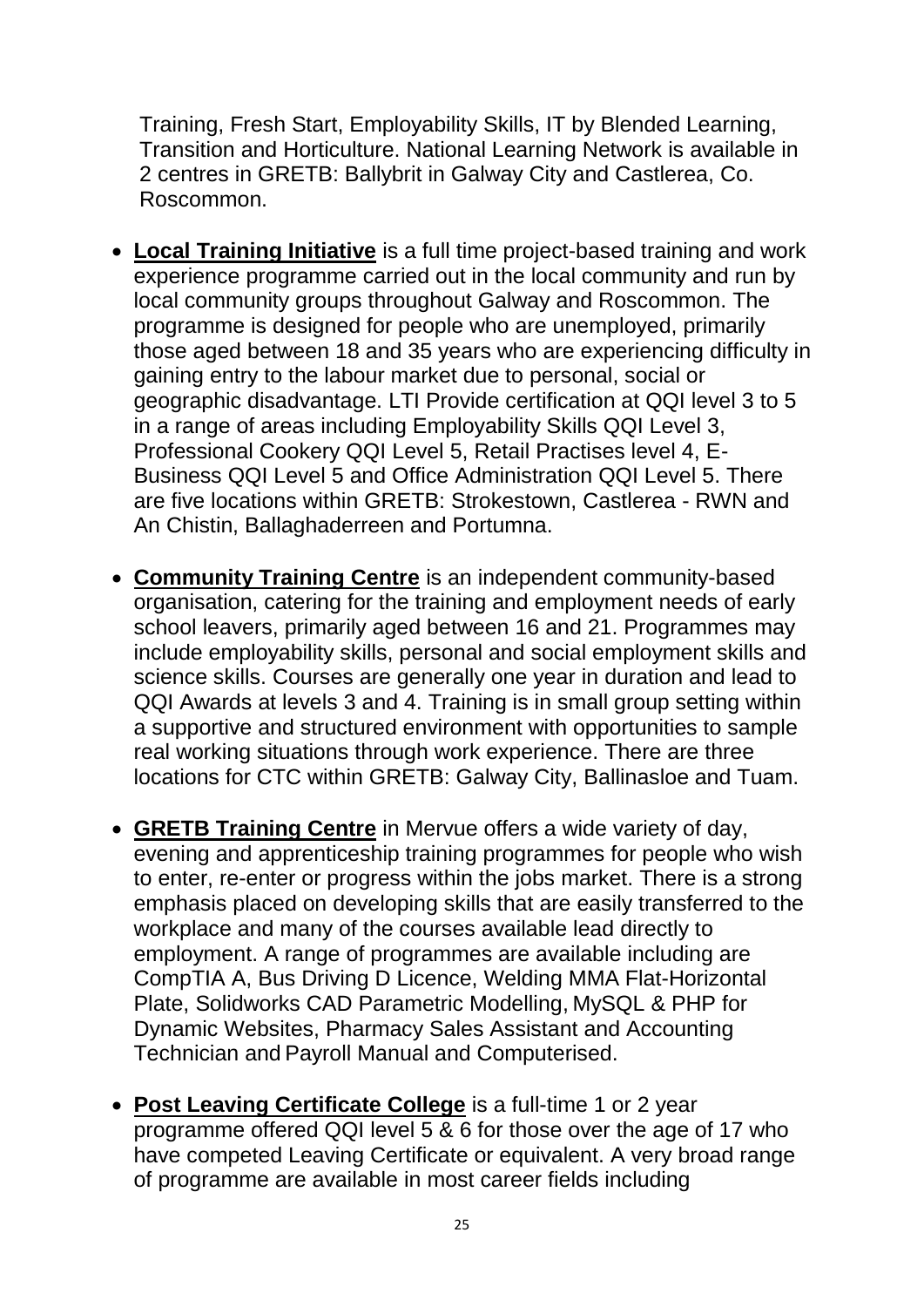Horticulture, Boat Building, Motor Technology, TV and Film, Business Administration, Pre Nursing, Science, Engineering, Sports, Equine Science and Hairdressing and Beauty Therapy. Post Leaving Certificate College are in four locations throughout GRETB; Coláiste an Chreagáin, Mountbellew; Clarin College, Athenry; Galway Technical Institute, Galway, and Moneenageisha/Galway Community College, Galway City.

#### **For more information:**

**Phone:** 091 706 238

- **Address:** Further Education and Training Department, Mervue Business Park, Galway
- **Website:** [www.gretb.ie](http://www.gretb.ie/)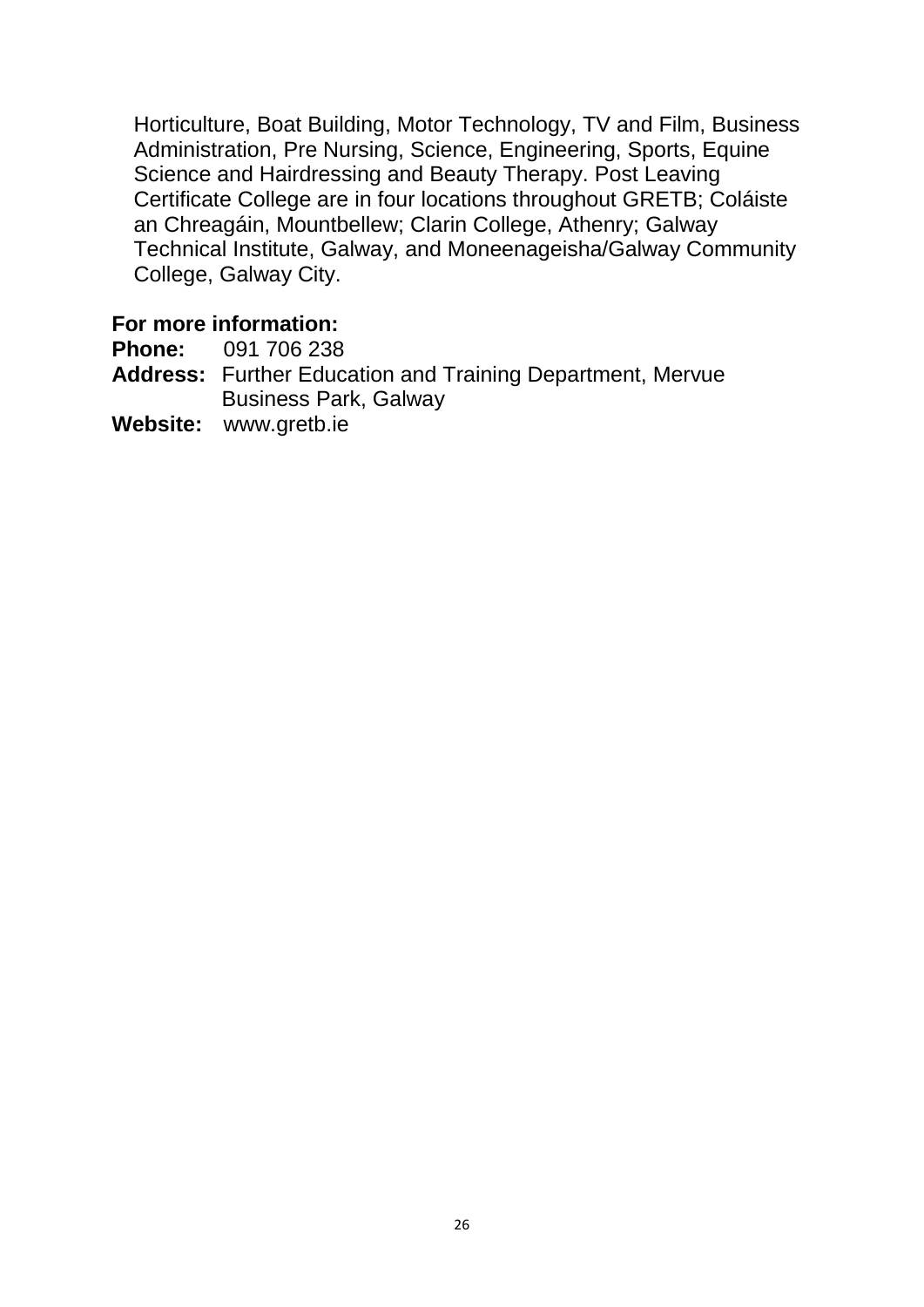

Galway City Community Training Centre

# **Who do we support?**

Early school leavers and lone/independent parents

# **How do we support?**

Through the following ways:

- Practical and hands on experience of the work environment with highly experienced instructors
- A recognised qualification (Major Award)
- A training allowance and six weeks annual leave
- A progression plan which supports learners to access employment, further training and education
- Training within a supportive and structured environment
- Opportunities to sample real working situations through work experience
- Learner tracking for 6 months to provide support

- **Contact**: Blaze Aylmer / Eleanor O'Boyle
- **Phone:** 091 753849
- **Email:** recruit@galwayctc.ie
- **Address:** 3-4 Liosbán Industrial Estate, Tuam Road, Galway
- **Website:** www.galwayctc.ie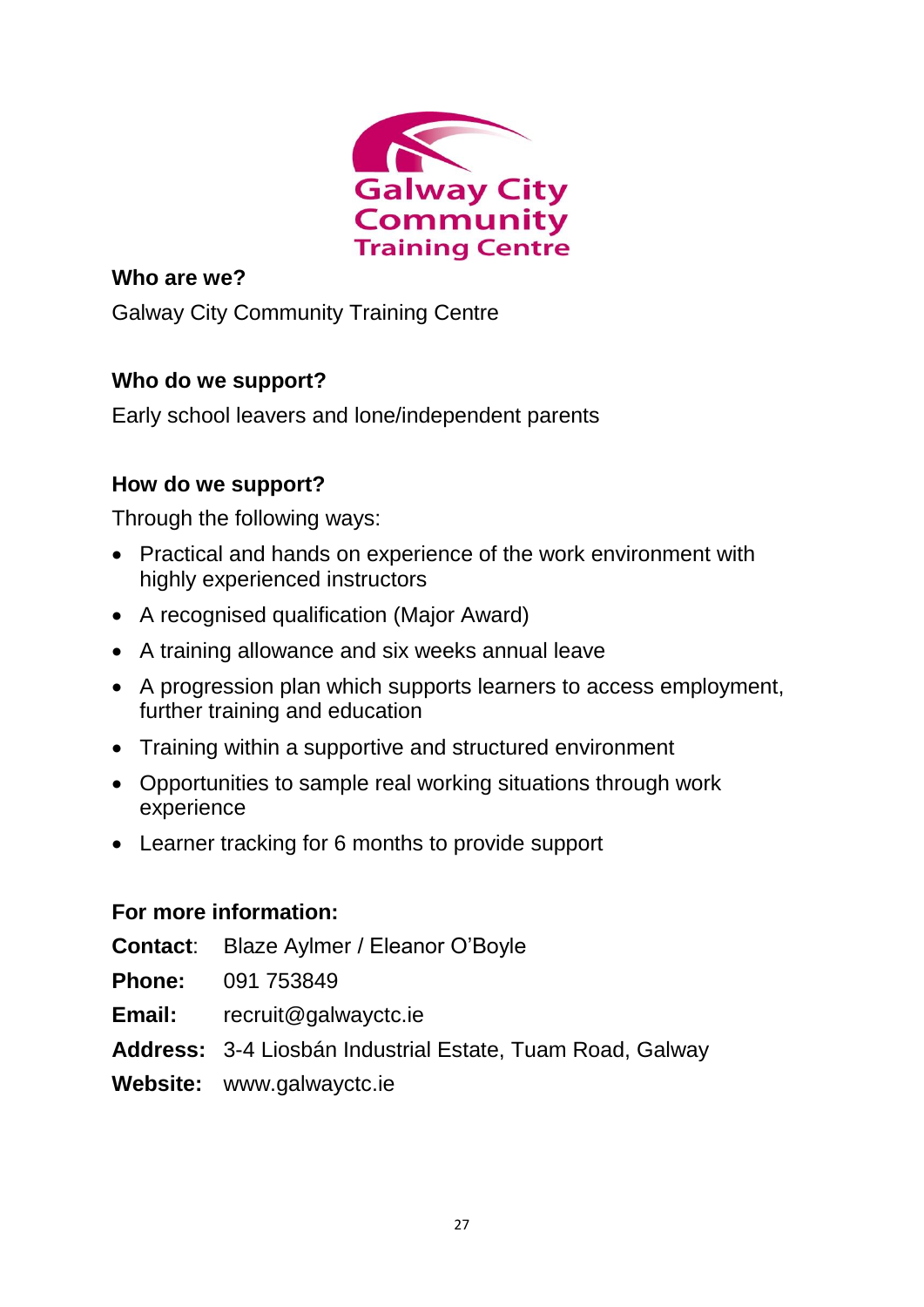

Galway Community College

# **Who do we support?**

Learners on QQI Level 5 & 6 courses

# **How do we support?**

In Galway Community College (GCC), there are a broad range of level 5 & 6 courses on offer in six specialist Departments: Social Care, Business Secretarial and Multimedia, Science, Design & Technology, Music Theatre & Film, Sport & Equine and Horticulture.

While studying in GCC you can expect a friendly inclusive environment, and we have a strong reputation for excellent tutoring with fantastic progression opportunities. We have an ideal location close to the city with free parking, a café, with modern facilities and career guidance.

On completion of a PLC course a maximum of 400 points can be achieved for your progression to third level education. Successful completion and certification of a QQI level 5 course allows you to apply through the CAO system for any course up to 400 points. Close ties with industry in Galway City and County and a focus on third level education are key factors in what has made the PLC College at GCC a centre of excellence.

Applications are taken online and we will have an Open Day in March 2019 - a date to be determined, usually early March. Please check PLC section on our website for details.

# **For more information:**

**Phone:** 091 755464

**Email:** gcc@gretb.ie

**Address:** Galway Community College, Wellpark Road, Galway

**Website:** www.galwaycc.ie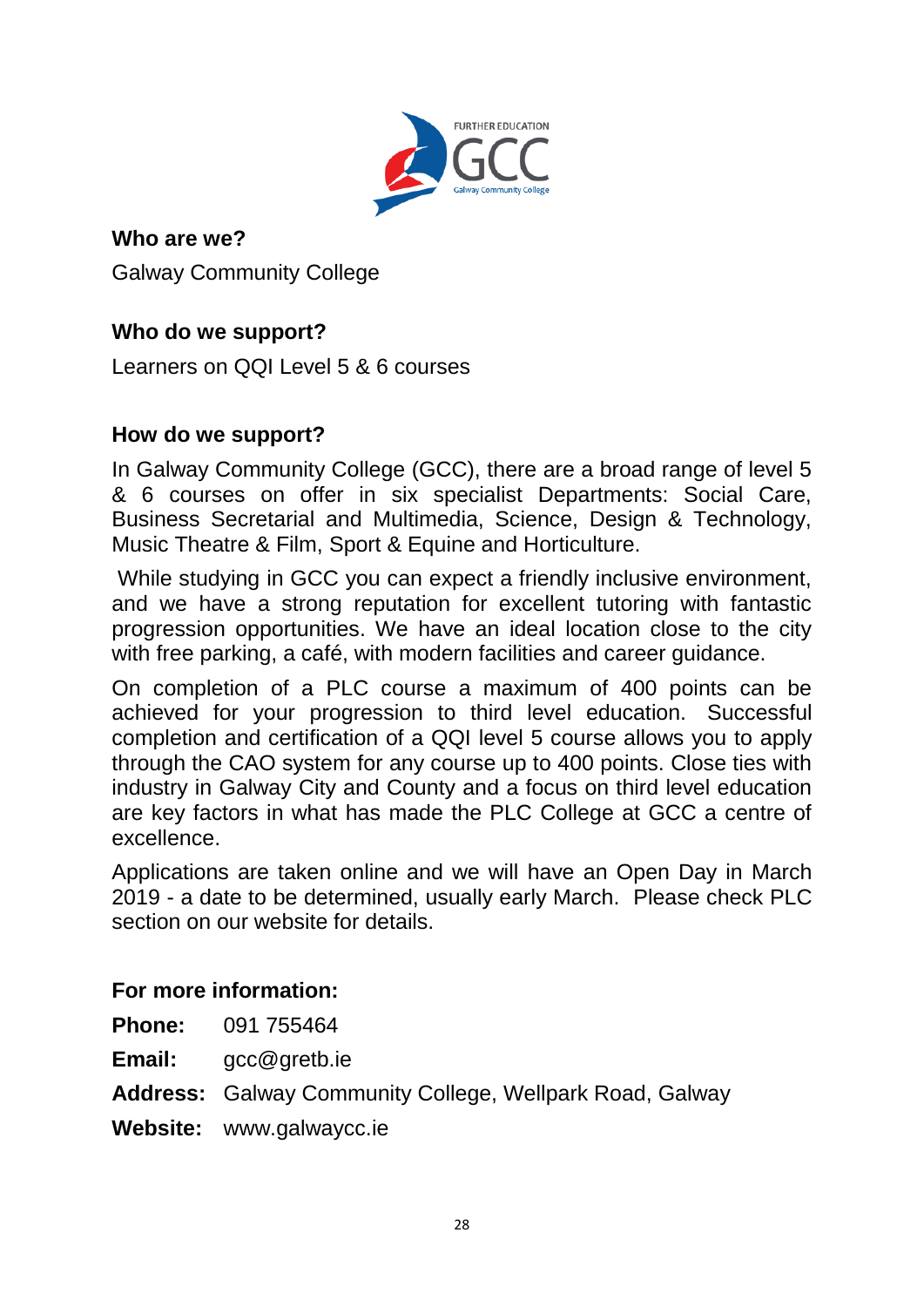

**Who are we?** Galway Technical Institute (GTI)

# **How do we support?**

We provide QQI Level 5 & 6 courses to over 1,100 learners annually. At GTI, courses are designed to be of immediate and practical use in the workplace or as a stepping stone to further study and higher qualifications. We offer careers and progression information, a counselling service, project support. We also have a Disability Officer to provide information regarding additional resources. Everything our students learn will be valuable to them throughout their lives.

We offer over 50 different courses across a range of Departments which include: Applied Health & Social Sciences, Art & Design, Business, Fashion, Hairdressing & Beauty, Computing & Engineering, Media, Sport & Recreation, Technology – Design & Engineering, and General Studies.

Our Applied Learning approach is designed to enable students learn more effectively in real-life situations. Applied Learning provides our students with learning experiences that involve solving problems that are based on real-life situations. GTI's underlying philosophy is about learning together. This is centred on learner activity, collaborative learning and critically, learning to learn.

Facilities at GTI include recording studios, creative digital media laboratories, hairdressing and beauty salons, furniture design workshops, fashion studios plus a wide range of specialist IT facilities.

Our European Links provide work placements abroad for over 100 GTI students annually. Students currently travel to France, Portugal, Spain, Finland, Italy, Turkey, Scotland and the Canary Islands. These placements are fully funded and afford students the opportunity to gain valuable work related training in institutions and enterprises throughout Europe.

Graduates of GTI are certified and accredited by nationally and internationally recognised examining and professional bodies. These include: QQI, DES, ITEC, CIBTAC, CIDESCO, City and Guilds, FAI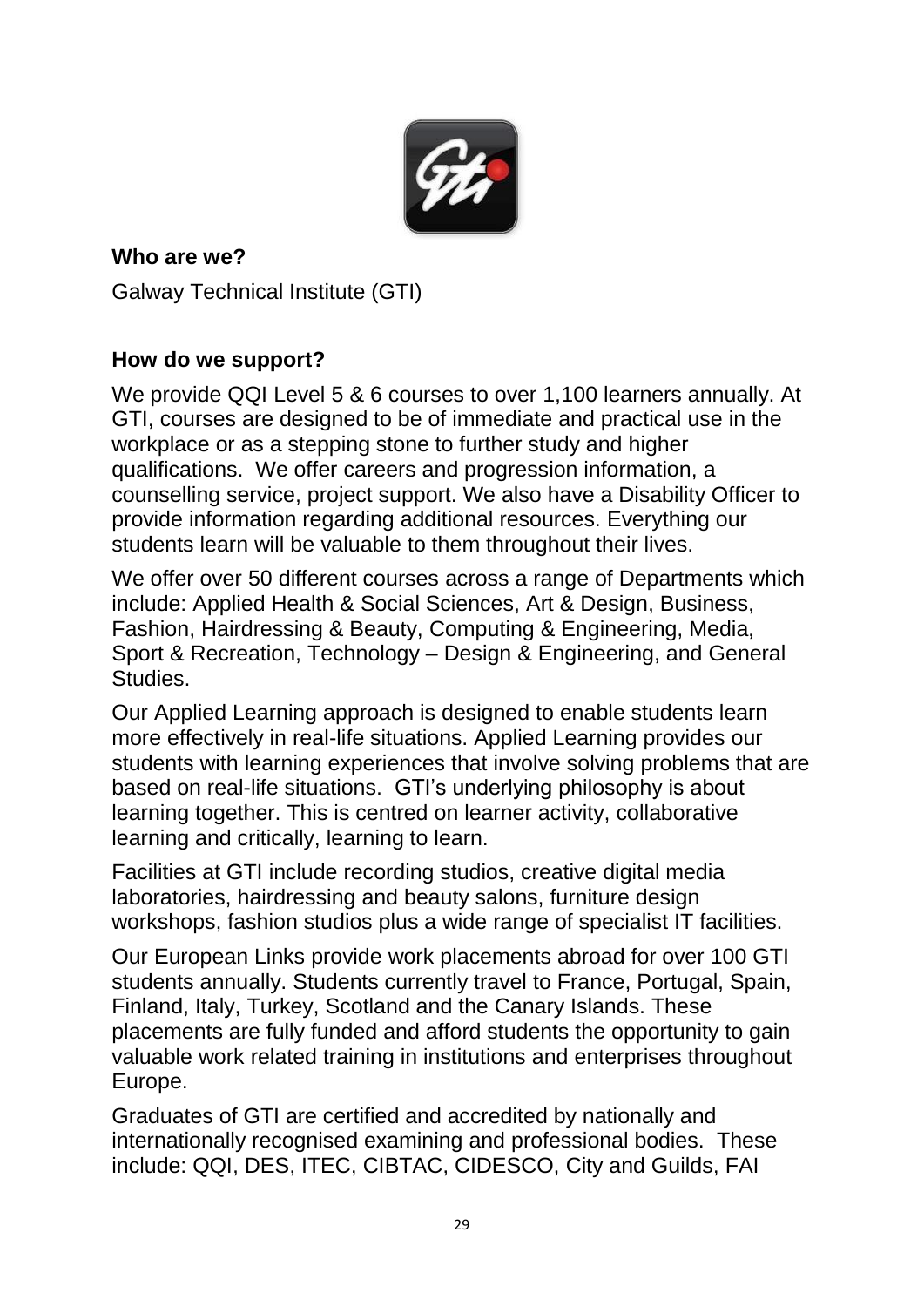Ireland and Toon Boom. Students with disabilities can be supported through supports available through the HEA and GTI staff.

# **For more information:**

**Phone:** 091 581342 **Email:** info.gti@gretb.ie **Website**: www.gti.ie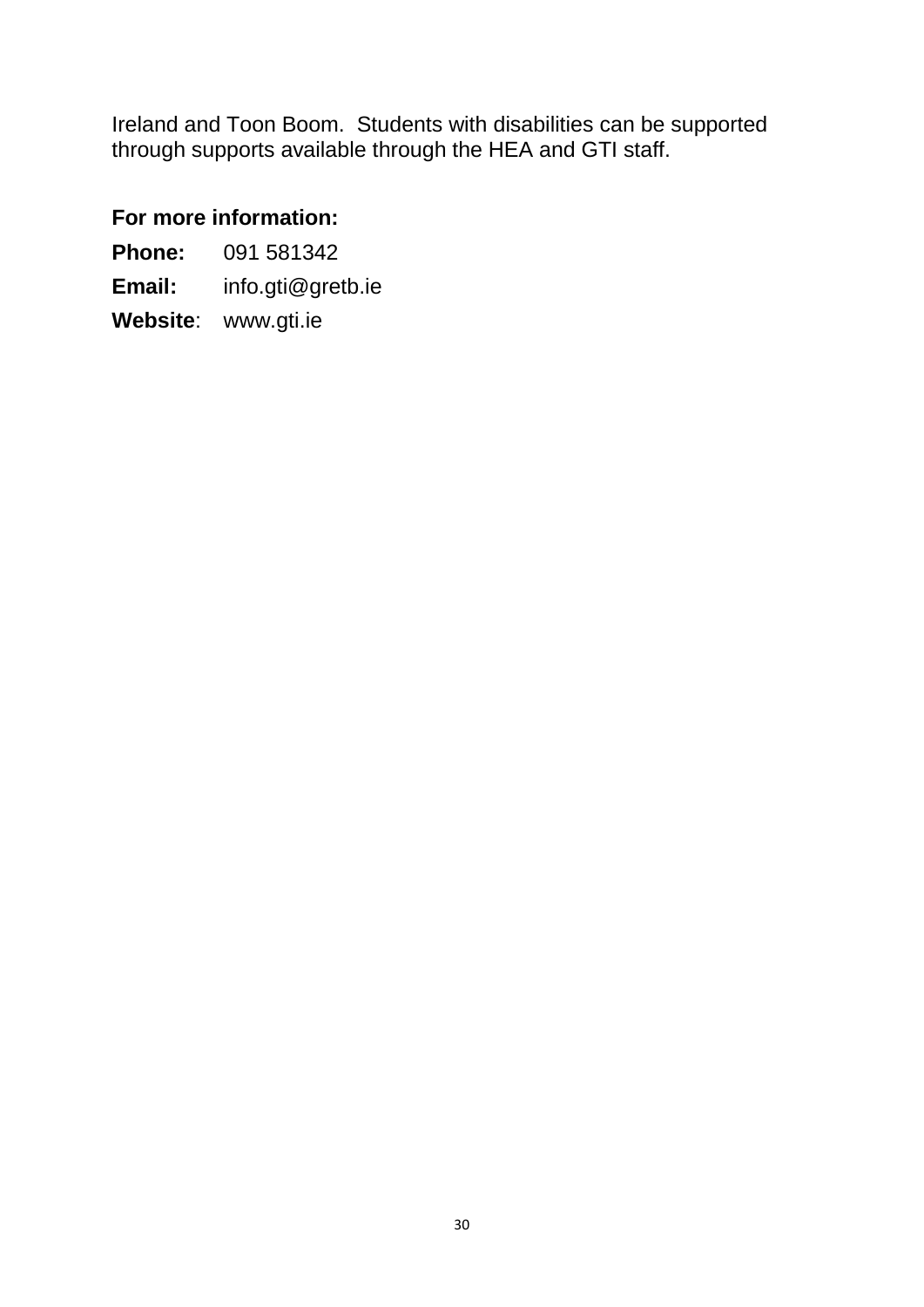# National Learning Network

Investing in People, Changing Perspectives

#### **Who are we?**

National Learning Network (NLN) Galway

# **Who do we support?**

National Learning Network (NLN) provides a range of flexible training courses and support services for people who need specialist support (job seekers, unemployed, people with an illness or disability) in 50 centres around the country. The SOLAS courses and HSE programmes, all of which include work experience, offer nationally recognised qualifications including QQI, ECDL, and City and Guilds ensuring that students are ready to get a job or go on to further education.

# **How do we support?**

We promote equality by providing world-class training, education and employment access services, and by actively influencing the creation of a more inclusive society.

# **For more information:**

| <b>Contact:</b> Patrick Hannon - Area Manager                |
|--------------------------------------------------------------|
| <b>Phone:</b> 086 0432617                                    |
| <b>Email:</b> $q$ alway@nln.ie                               |
| <b>Address:</b> NLN Horizon Business Park, Ballybrit, Galway |
| Website: www.nln.ie                                          |

# More detailed information about the courses NLN offer are as follows:

# **[Access](http://www.nln.ie/Courses/Access-(7).aspx)**

Personal Development & Person-Centred Planning. This programme is designed to provide students with opportunities to learn the skills, knowledge and attitudes needed to develop personal effectiveness and self-advocacy skills, become more independent in social & vocational situations, operate in a supported community situation and progress onto further training or education.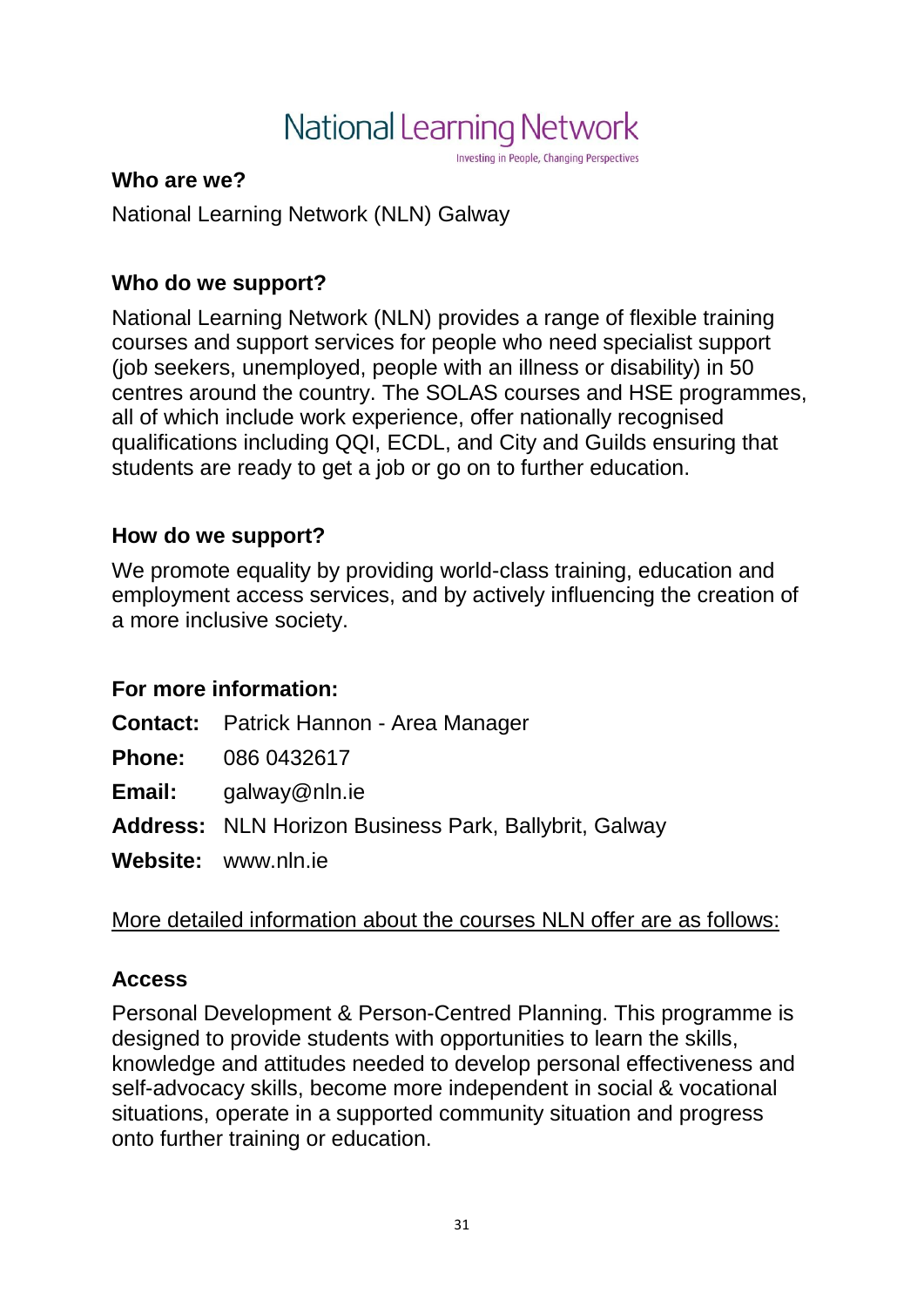**Contact:** Orla Turley – Instructor **Phone:** 091 781264 **Email:** [orla.turley@nln.ie](mailto:orla.turley@nln.ie)

# **Transition - Introductory Skills Training (IST) GY-878**

This QQI level 3 programme provides learners with personal, social and work related skills that will enable them to progress to greater levels of employment readiness. Learners will learn to identify their strengths and goals for the future as well as exploring employment or further training opportunities through work experience at a host company. Practical skills training will be delivered using a mix of structured directed training, self-direction and one to one coaching. Training will be tailored to meet individualised training and development needs through individual action planning.

| <b>Contact:</b> Breda Reidy – Instructor |                                  |
|------------------------------------------|----------------------------------|
| <b>Phone: 091 781268</b>                 | <b>Email:</b> breda.reidy@nln.ie |

#### **[Fresh Start](http://www.nln.ie/Courses/Tuas-Nua.aspx) (Tús Nua) - Introductory Skills Training GY-894**

This programme provides learners with an environment to achieve greater levels of personal development and vocational exploration, to develop IT and business skills and to explore employment or further education opportunities. Learners will be supported in progressing to higher level programmes within National Learning Network or onto further education or training of their choice. Certification at QQI level 4 is available for all learners.

| <b>Contact:</b> Dave Scully – Instructor |                                  |
|------------------------------------------|----------------------------------|
| <b>Phone: 091 781265</b>                 | <b>Email:</b> dave.scully@nln.ie |

#### **[Horticulture](http://www.nln.ie/Courses/Horticulture.aspx) Specialist Skills Training (SST) GY - 823**

This QQI Level 4 Programme will provide students with the opportunity to develop the skills and knowledge required to pursue a career of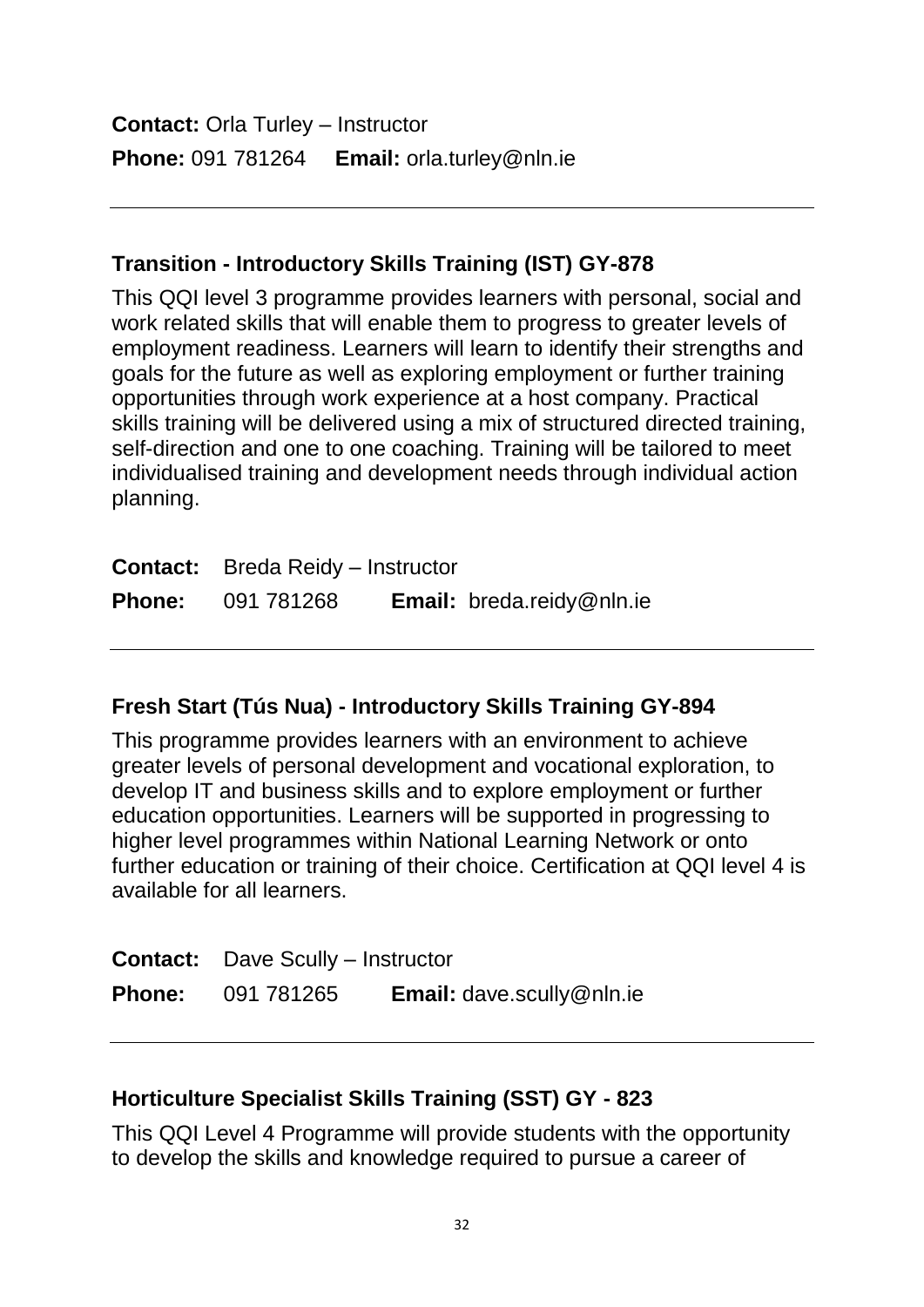choice in the horticulture industry. The first year of the programme will concentrate on modules designed to give you a solid foundation in horticulture skills, while year 2 will facilitate you in specialising in a preferred area such as Landscape/Garden Maintenance, Garden Centre Operations, Nursery Operations, Market Gardening or Turf Maintenance.

**Contact:** Bob Reilly - Instructor **Phone:** 086 0455506 **Email:** bob.reilly@nln.ie

# **Employer Based Training (EBT) – Specialist Skills Training GY-880**

# **QQI Level 4 Employment Skills**

This Employer Based Training is a QQI Level 4 Employment Skills. A flexible course that enables students to acquire practical skills with a host company in a skill area of their career choice. The course is a blend of on-the-job & in-centre training. The EBT co-ordinator will support both student & employer while student is in placed employment.

| <b>Contact:</b> JJ Byrne – EBT Co-ordinator |                               |
|---------------------------------------------|-------------------------------|
| <b>Phone:</b> 086 0433304                   | <b>Email:</b> jj.byrne@nln.ie |

# **IT & Business Studies – Specialist Skills Training (SST) GY-839**

A flexible programme providing students with the opportunity to achieve Information Technology and Business Administration qualifications to QQI level 5. This programme combines centre-based learning with home-based learning and work experience, where students are provided with the necessary information technology, office and personal effectiveness skills to obtain and retain employment or move on to further education. This is supported by home visits, online tutorials and centre based training. All equipment is supplied on loan to the students.

|               | <b>Contact:</b> Kevin Fitzgerald - Instructor |                                       |
|---------------|-----------------------------------------------|---------------------------------------|
| <b>Phone:</b> | 086 0432801                                   | <b>Email:</b> kevin.fitzgerald@nln.ie |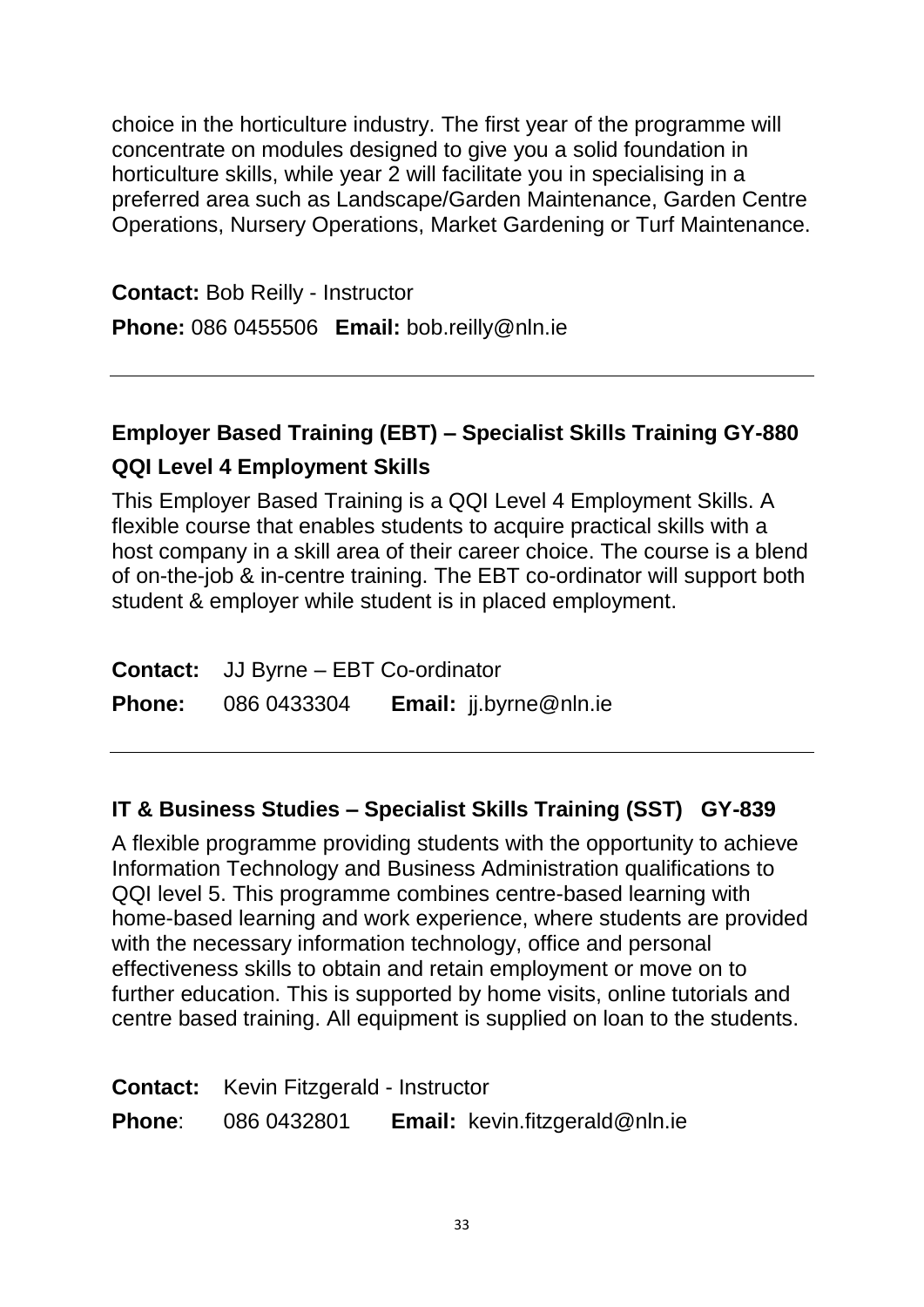

**Who are we?** Casla Resource Centre, RehabCare

# **Who do we support?**

Adults over 18 and under 65 with an Intellectual Disability, Mental Health challenges, Autism and/or a physical or sensory disability.

#### **How do we support?**

The Casla Resource Centre is an Irish and English speaking day service, which supports each person to achieve a meaningful and valued life in their community. These support services are based both in the person's local community and in our centre in Casla. We start by getting to know the person, their interests, skills and support needs. We provide supports for a person in areas such as wellbeing, social and personal development as well as supports around accessing education/training, employment and other areas identified by the person and their families/supporters.

RehabCare is the provider of choice of person-centred, health and social care services that facilitate people who are disadvantaged to participate in the life of their local community in ways that match their choices, aspirations and needs.

- **Contact**: Louise Kenny (Community Services Manager)
- **Phone:** 091 572210
- **Email:** louise.kenny@rehabcare.ie
- **Address:** Unit 3k, Casla Industrial Estate, Casla, Co. Galway
- **Website:** www.rehabcare.ie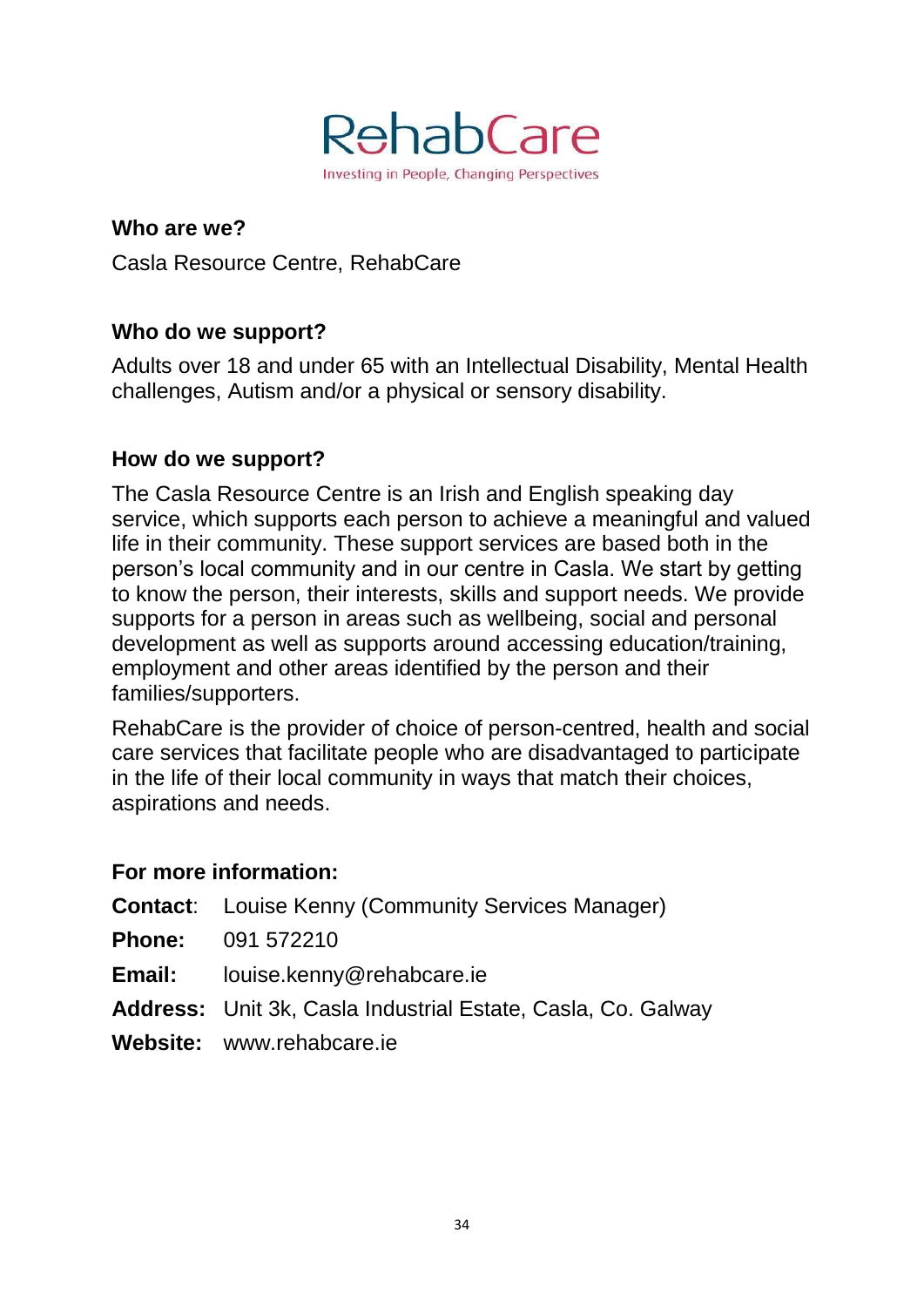

**Who are we?** Galway Resource Centre, RehabCare

# **Who do we support?**

Adults over 18 and under 65 with an Intellectual Disability, Mental Health challenges, Autism and/or a physical or sensory disability

#### **How do we support?**

The Galway Resource Centre is a day service, which supports each person to achieve a meaningful and valued life in their community. These support services are based both in the person's local community and in our centre in Galway. We start by getting to know the person, their interests, skills and support needs. We provide supports for a person in areas such as wellbeing, social and personal development as well as supports around accessing education/training, employment and other areas identified by the person and their families/supporters.

RehabCare is the provider of choice of person-centred, health and social care services that facilitate people who are disadvantaged to participate in the life of their local community in ways that match their choices, aspirations and needs.

| <b>Contact:</b> Louise Kenny (Community Services Manager) |
|-----------------------------------------------------------|
| <b>Phone: 091 755517</b>                                  |
| <b>Email:</b> louise.kenny@rehabcare.ie                   |
| <b>Address:</b> Unit 9b, Liosbán Business Park, Galway    |
| Website: www.rehabcare.ie                                 |
|                                                           |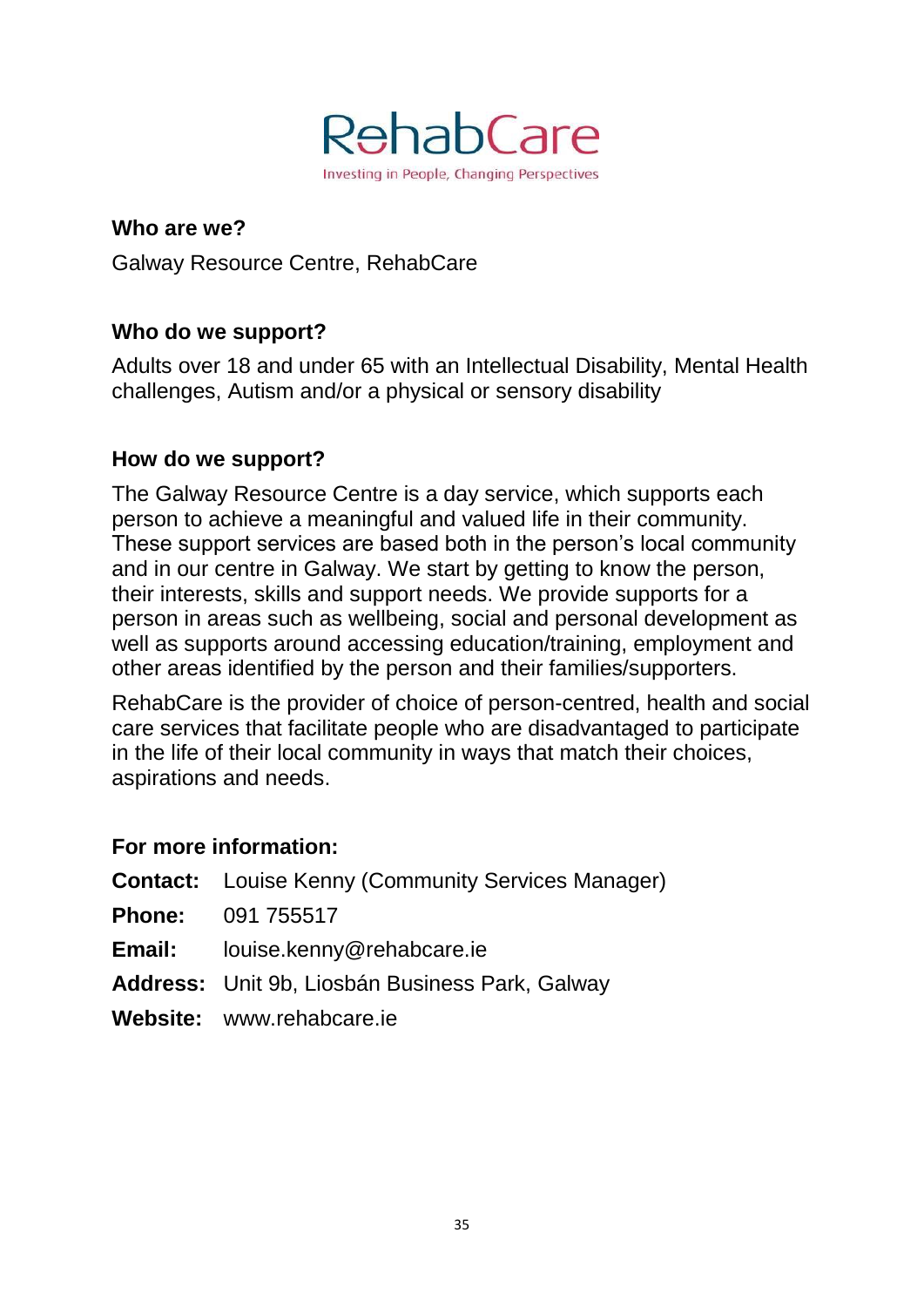

Supported Accommodation Service, RehabCare

## **How do we support?**

We support people with various diagnoses in supported accommodation.

## **How do we support?**

We support individuals with daily living skills and with community involvement. We tailor our work according to each individual's plan, which outlines their preferences and support needs.

RehabCare is the provider of choice of person-centred, health and social care services that facilitate people who are disadvantaged to participate in the life of their local community in ways that match their choices, aspirations and needs.

#### **For more information:**

**Phone:** 091 750643

**Email:** geraldine.hannon@rehabcare.ie

**Address:** 16 Glenina Heights, Renmore, Galway

**Website:** www.rehabcare.ie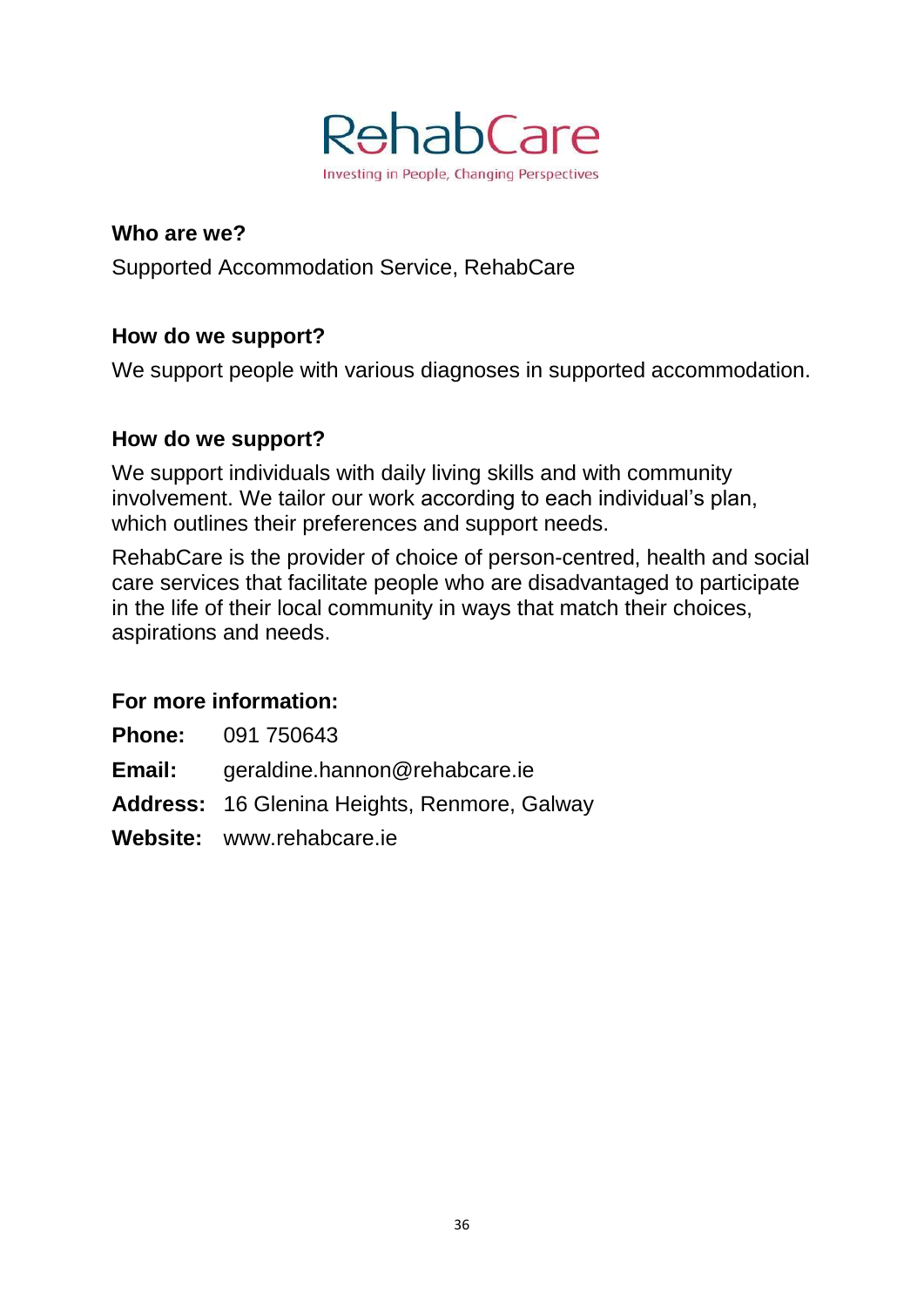

EmployAbility Galway is not for profit company funded by Department of Social Protection

#### **Who do we support?**

We support Job-seekers with disabilities, mental health difficulties and people in recovery from illness or injury in the Galway City and County area to find and maintain employment. We also support employers to integrate people with disabilities into their workplaces.

Entry criteria: Clients must be willing and able to work a minimum of 8 hours per week, and able to progress to independent employment by the end of an 18-month period, and be between the ages of 18 and 65. Clients are required to be job ready, as our goal is to support you in finding a paid job, and help you become independent in that role so you are able to work independently without our support. Job readiness is defined by the Department of Social Protection as having the necessary, training, motivation, education and ability to progress to work.

#### **How do we support?**

We provide a four stage support service

- 1. Profiling and Career Planning\*
- 2. Job Search
- 3. Employed with Support
- 4. Working Independently

#### **For more information:**

**Contact:** Pauline O'Dwyer

**Phone:** 086 3800444

**Email:** [pauline@employabilitygalway.ie](mailto:pauline@employabilitygalway.ie)

#### **Website**: [www.employabilitygalway.ie](http://www.employabilitygalway.ie/)

\*Stages 3 and 4 may not be an outcome for all clients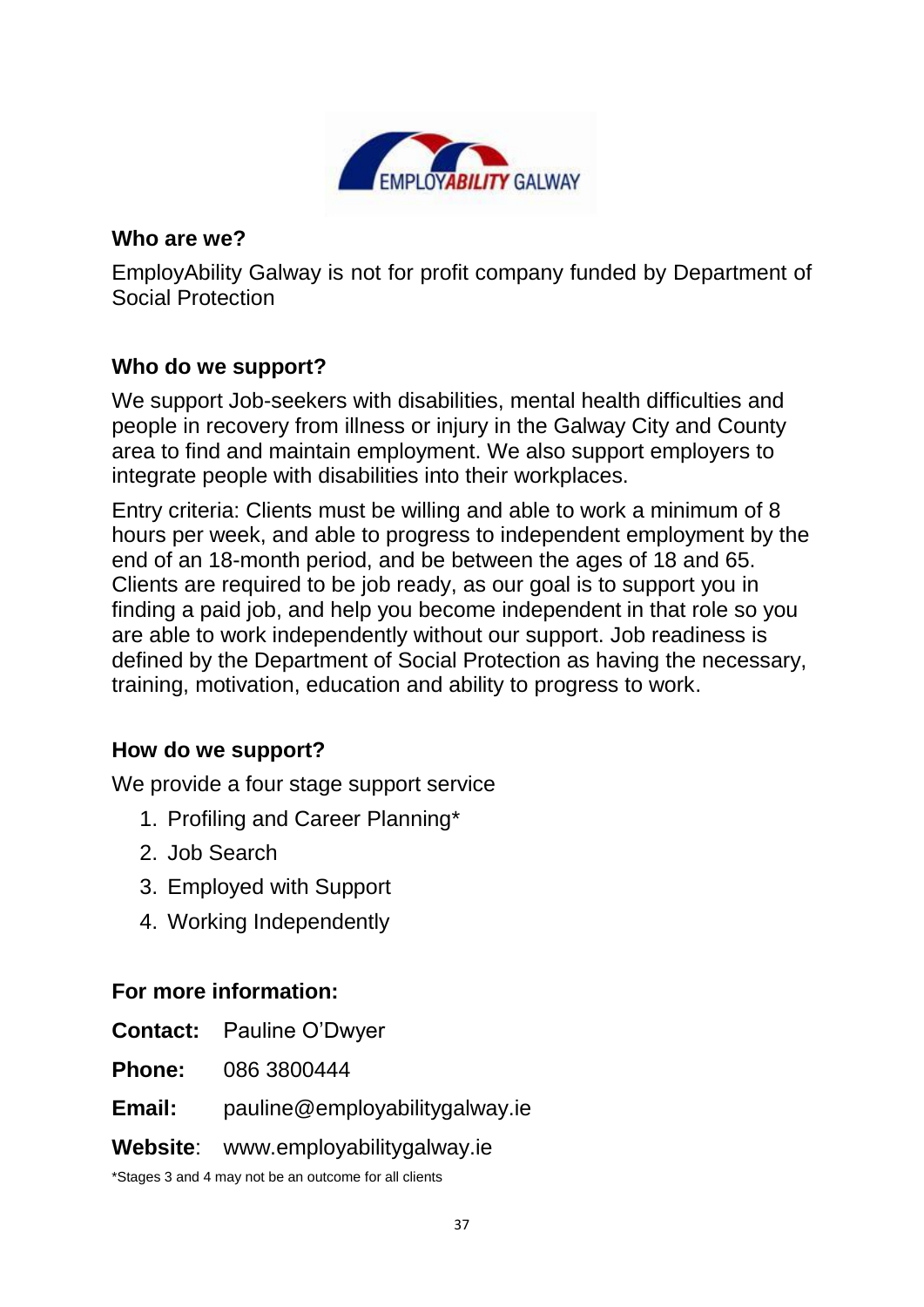

Intreo

# **Who do we support?**

All citizens

#### **How do we support?**

Intreo is a service from the Department of Social Protection. Intreo is a single point of contact for all employment and income supports. Intreo offers practical, tailored employment services and supports for jobseekers and employers and is designed to provide a more streamlined approach. Intreo also provides access to a range of supports for people with disabilities who are seeking employment and/or returning to education.

**For more information:** 

**Phone:** 091 500800 **Website:** [www.intreo.ie](http://www.intreo.ie/)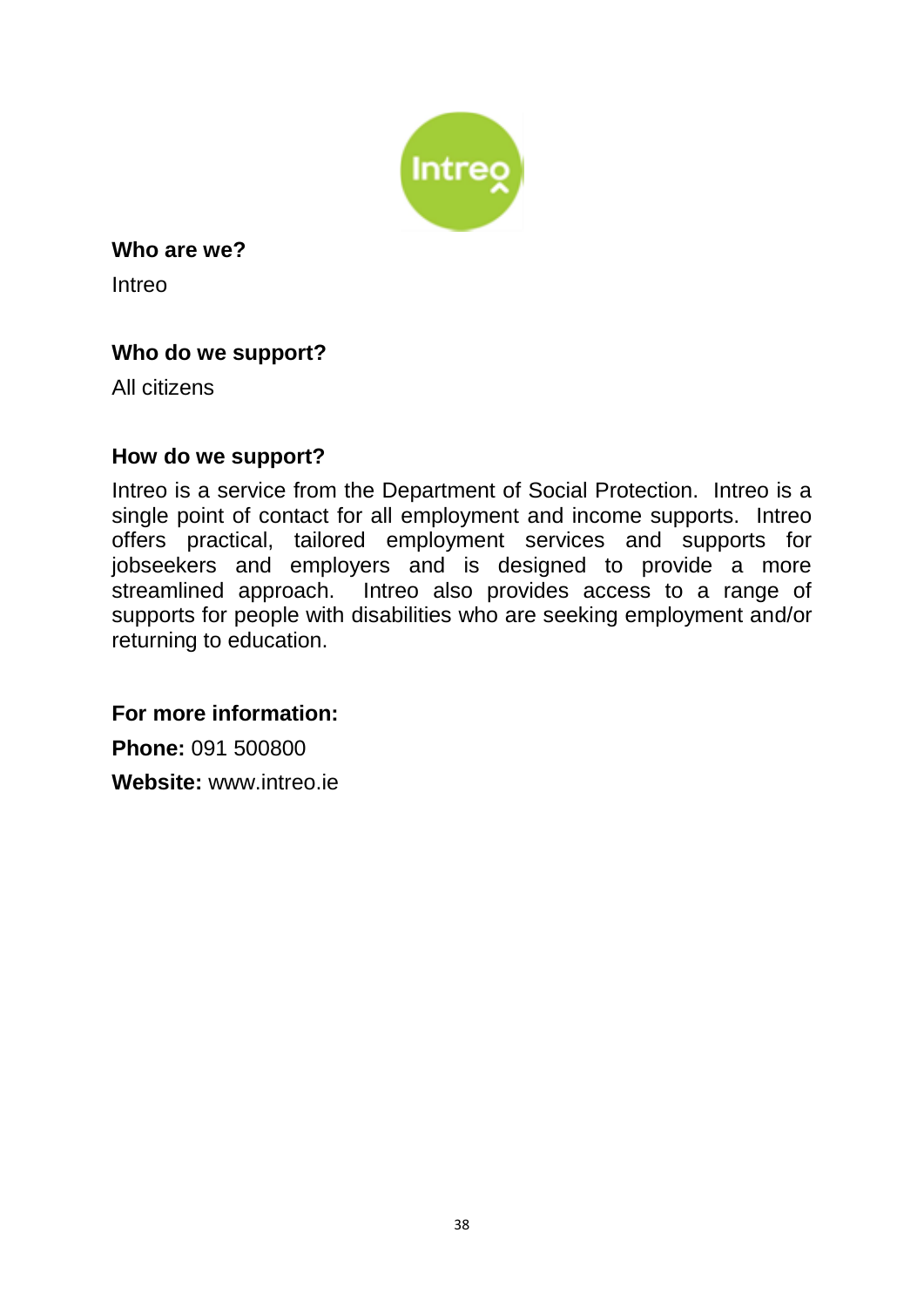

The Citizen's Information Service

#### **Who do we support?**

All members of the public

#### **How do we support?**

We provide information, advice and advocacy to all members of the public on their rights and entitlements in relation to social welfare, Health Board entitlements, consumer, Employment Law, Family Law, education and a wide range of other topics.

#### **For more information:**

**Phone:** 0761 07 7600

**Fax:** 091 563687

- **Email:** Galway@citinfo.ie
- **Website:** www.citizensinformation.ie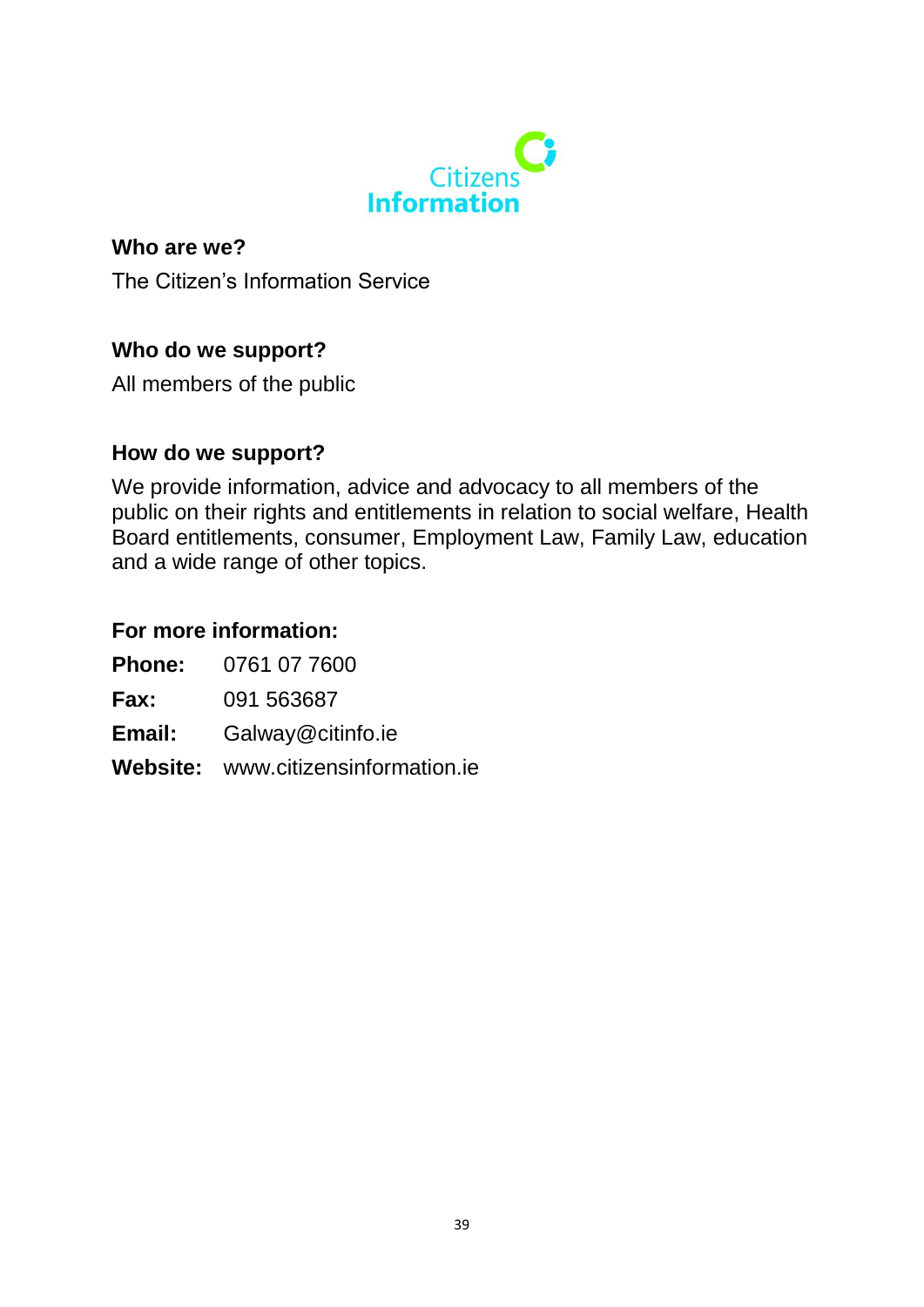

**DeafHear** 

#### **Who do we support?**

DeafHear provides a range of specialist supports and services to Deaf and Hard of Hearing people and their families. This will include Deaf and Hard of Hearing young people who need additional supports in the area of technology and communication. We seek to support and work in partnership with other organisations and service providers to make their services fully accessible to Deaf and Hard of Hearing people. In addition, we support all age ranges and communicate through a persons' preferred language, either Irish Sign Language or English.

#### **How do we support?**

We provide a range of supports to individuals, families and organisations. This includes family support, information and advice services, assistive technology, hearing aid service and Deaf and Hearing Awareness Training (DAHAT). We provide this support through one to one assessments, case work or group work. The DeafHear team are skilled in communicating through a persons' preferred language, Irish Sign Language or English.

|        | <b>Address:</b> DeafHear, 9a St. Francis Street, Galway |
|--------|---------------------------------------------------------|
|        | <b>Phone:</b> 091 564871 or 086 8648659                 |
|        | <b>Fax:</b> 091 564873                                  |
| Email: | galway@deafhear.ie                                      |
|        | Website: www.deafhear.ie                                |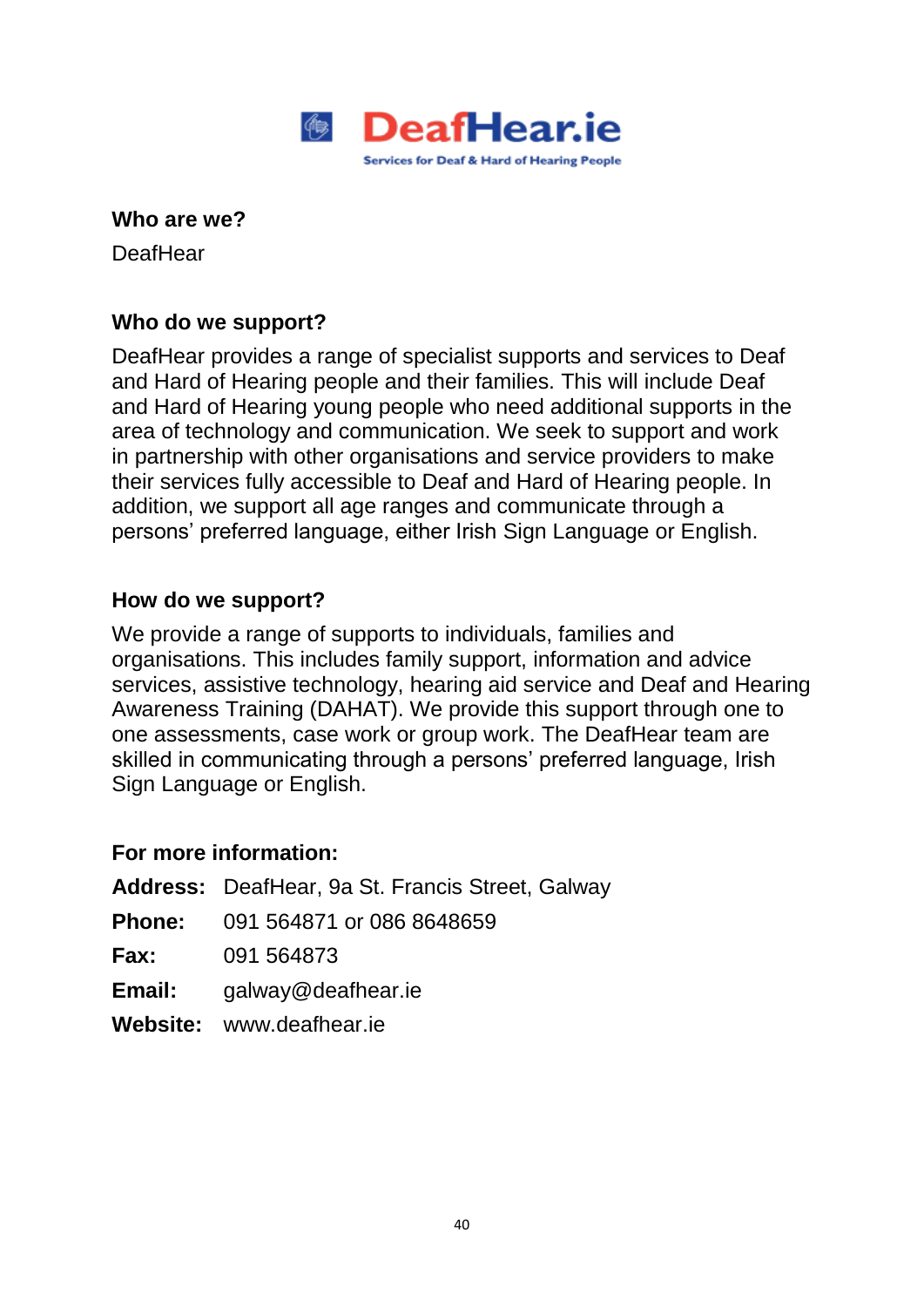

**Who are we?** NCBI – Working for People With Sight Loss

# **Who do we support?**

People experiencing sight loss

#### **How do we support?**

NCBI Working for People with Sight Loss, Ireland's national sight loss agency, is a not-for-profit charitable organisation which provides supports and services nationwide to people experiencing sight loss.

Office hours Mon-Fri 9am-5pm.

Referrals can be made through the website.

# **For More Information:**

**Phone:** 091 564926

**Address:** NCBI Galway, Odeon House, Eyre Square, Galway

**Website:** www.ncbi.ie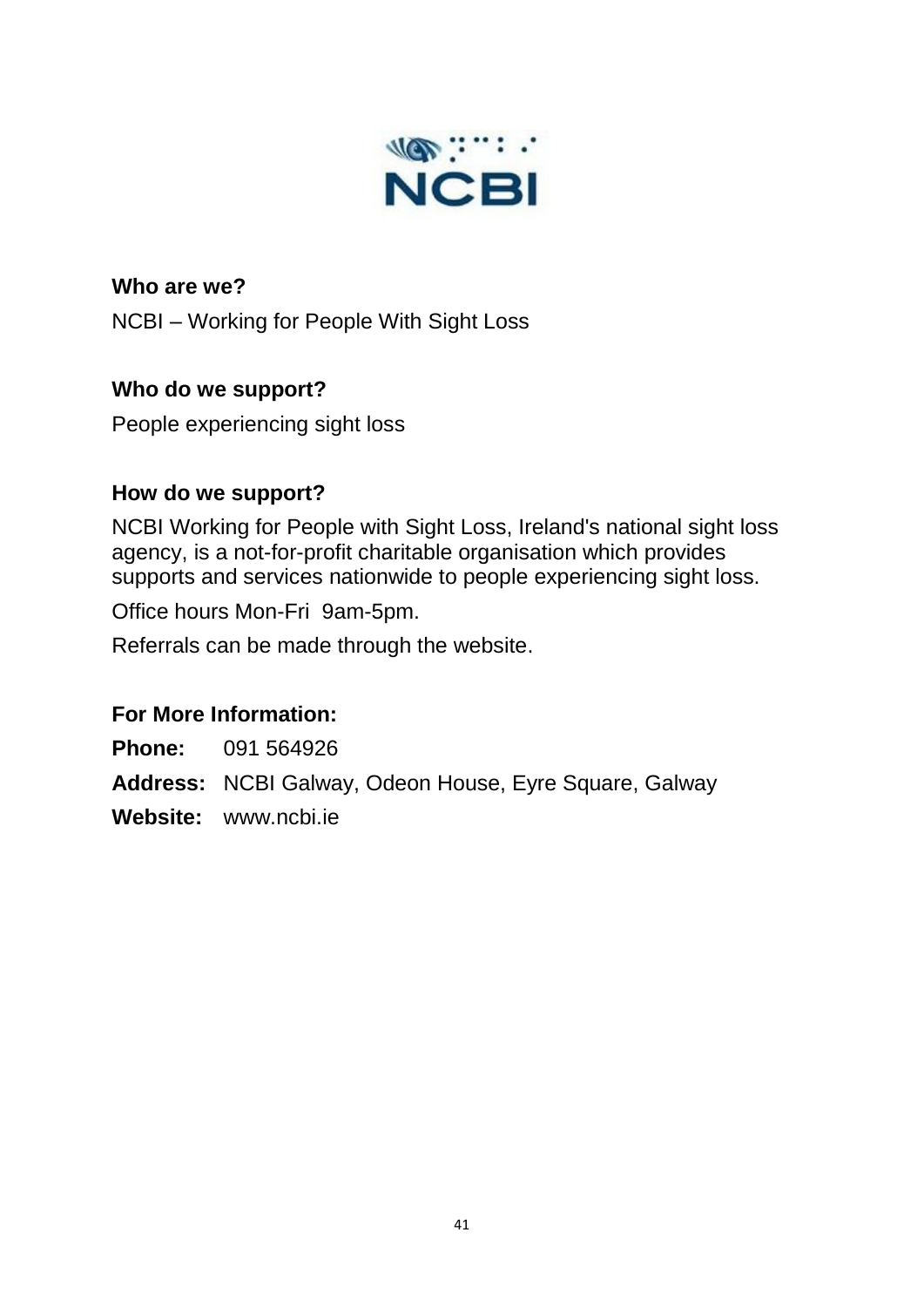

National Advocacy Service for People with Disabilities

#### **Who do we support?**

People with disabilities

#### **How do we support?**

The National Advocacy Service (NAS) for People with Disabilities provides an independent, confidential and free, representative advocacy service that works exclusively for the person using the service and adheres to the highest professional standards.NAS works to ensure that when life decisions are made, due consideration is given to the will and preference of people with disabilities and that their rights are safeguarded.

- **Phone:** 087 0641163 (Rebecca Leavy) or 086 0291948 (Andrea Farrell)
- **Email:** [rebecca.leavy@advocacy.ie](mailto:rebecca.leavy@advocacy.ie) or [andrea.farrell@advocacy.ie](mailto:andrea.farrell@advocacy.ie)
- **Address:** National Advocacy Service Western Region, Westside Resource Centre, Seamus Quirke Road, Galway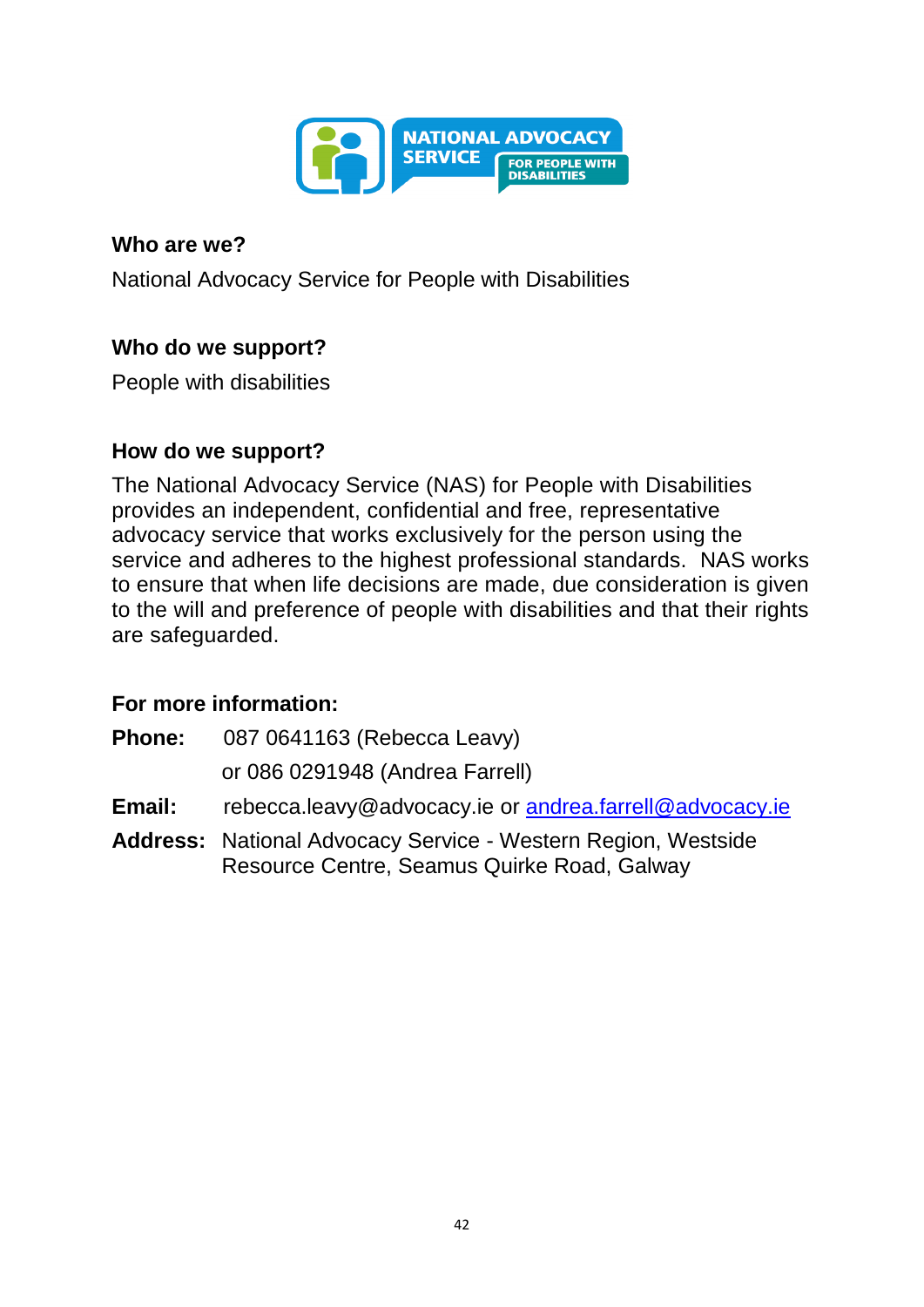# **Galway Centre for Civilis**

# **Who are we?**

Galway Centre for Independent Living

#### **Who do we support?**

Galway Centre for Independent Living provides supports to people with disabilities in Galway City and County.

#### **How do we support?**

Galway Centre for Independent Living (GCIL) is a not-for-profit organisation. For over 24 years, we have been successfully providing professional services which facilitate a person's choice to continue living independently in their own home and to participate in society.

Services provided include:

Personal Care Assistants for people with disabilities

- A Personal Assistant Service is the cornerstone in achieving independent living.
- A Personal Assistant assists the Service User in all aspects of daily living. This assistance is given at the direction and discretion of the person with disabilities, to ensure that they can engage in independent living and apply self-determination and control over their own life. The role of the Personal Assistant is personalised to the requirements of the individual and may include assisting with personal and domestic care needs, social, educational or work activities.
- Galway Centre for Independent Living is the employer of the Personal Assistant, but the Leader takes on the role of their day-to-day line manager. This means that the Leader (Client) will take on the direct supervision and on-the-job training of the Personal Assistant to ensure that their requirements are met.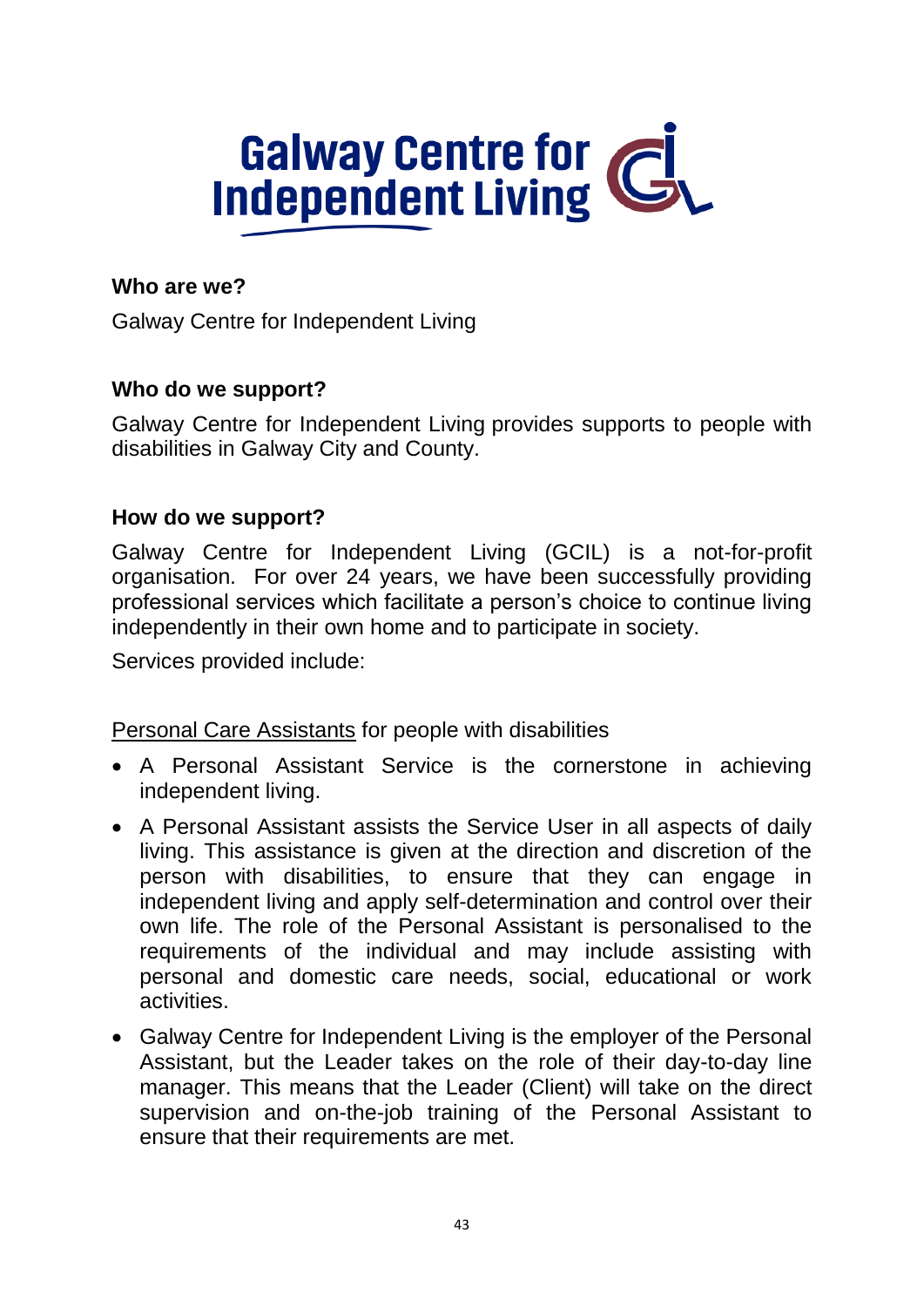Care for the Older Person & Home Care Services:

- Personal care such as assistance getting out of bed; assistance with dressing; assistance with toileting & personal hygiene
- Respite care
- Housekeeping
- Preparing meals
- Organising household matters
- Convalescence
- Medication prompting
- Frrands

Services are flexible and Person Centred which puts the individual and/or family member, at the centre of the service ensuring your personal plan is based upon your views, wishes and choices. All our Home Care Staff are trained and fully vetted.

## Education Support

Galway Centre for Independent Living provides an Educational Support Assistant Service to people with disabilities in Galway City and County. This assistance is given at the direction and discretion of the Service User (Leader), to ensure that they can engage in educational activities which further enhances independent living and facilitates the individual applying self-determination and control over their own life. The role of the Educational Support Assistant is personalised to the requirements of the individual Leader and may include:

- Attending lectures and assisting with note taking
- Assisting with projects
- Navigating around campus
- Personal care assistance e.g. lunches, hygiene
- Research assistance

#### Accessible Transport Service

Galway Centre for Independent Living provides a subsidised, accessible transport service for people with disabilities and people with mobility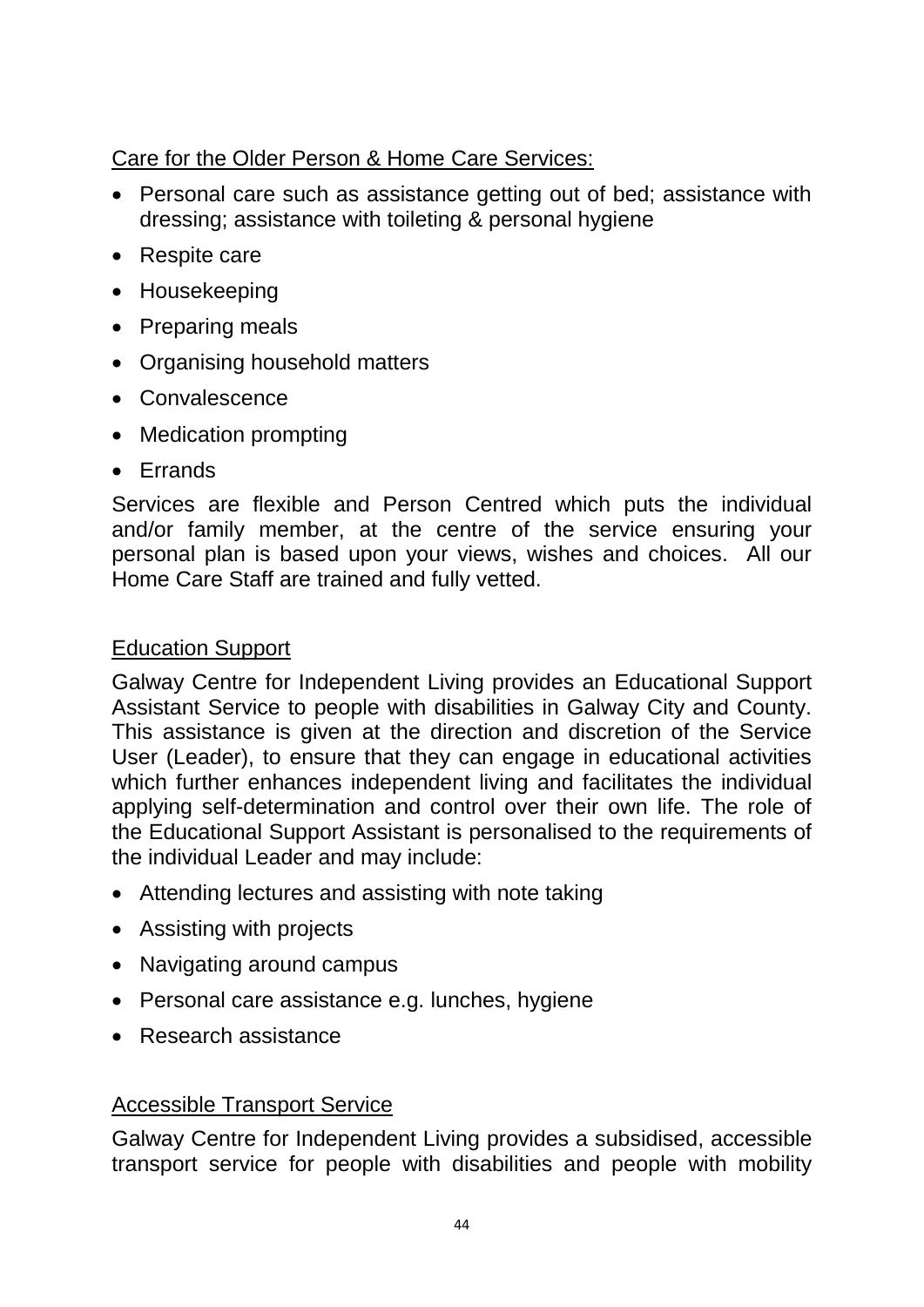issues in Galway City and County. The Accessible Transport Service is available to people who have a disability or a mobility issue who sign up as Transport Club Members

- Transport Club Membership is free
- Members enjoy door to door service
- €5 per journey within city limits. Rates for usage of the service outside city limits varies depending on the journey so please contact the office for details
- Drivers are professional, friendly, GLUAIS trained and Garda vetted
- Service available Monday to Friday from 8:00am to 6.00pm. Services outside these hours can be provided after consultation with transport department.

#### Access Consultancy Service

Galway Centre for Independent Living provides this service exclusively for making business premises accessible to the disabled community and to ensure premises are in accordance with legislation i.e. Building Regulation, Equal Status Act, etc. Galway Centre for Independent Living can also provide advice on proposed, planned and existing buildings/extensions.

#### **For more information:**

**Phone:** 091 773910

**Email:** mail@gcil.ie

**Address:** Unit 53 Briarhill Business Park, Briarhill, Galway

**Website:** www.gcil.ie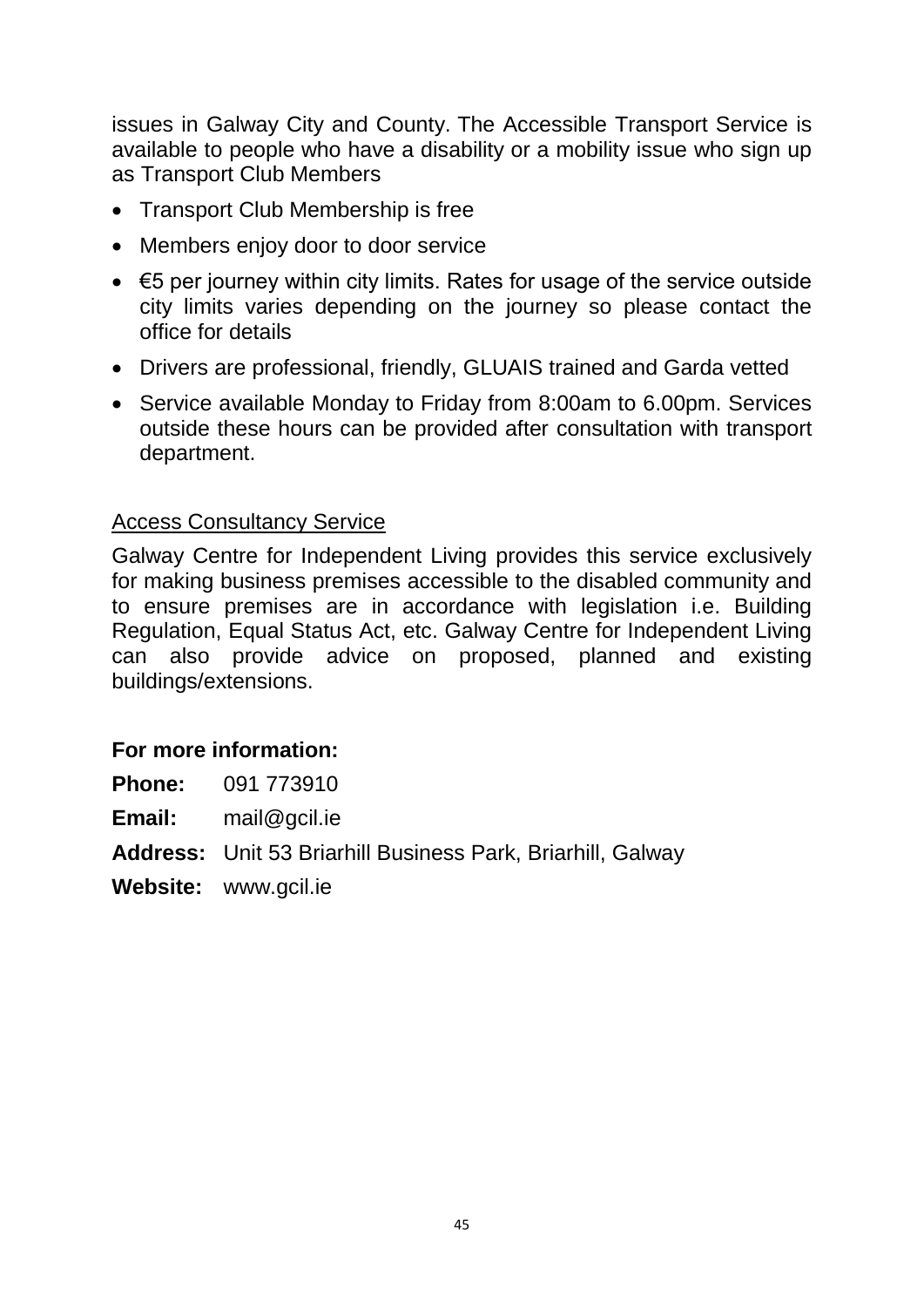

Independent Living Ireland Ltd

# **Who do we support?**

People of all ages with physical and intellectual disabilities/ the elderly/ dementia sufferers.

#### **How do we support?**

We provide assistive technology and telecare services to enable people to live more independently. Modern technologies can improve mobility, health and well-being and provide safety and security in and around the home.

Mobile systems encourage activity outside the home and also improve links to the wider community. We assess the property to ascertain what equipment or supports are needed along with the family/individual. Once the assessment is complete a plan is drawn up and assistive technology installed that will alert family/carers in the case of an emergency.

Alongside our technology supports, our Amicitia social hub provides a space for participatory initiatives to take place. This hub includes a community garden, markets, a plastics recycling centre and our new pottery workshop opened in partnership with the Vision Arch Club. Contact us to get involved in projects from the hub.

|               | <b>Contact: Billy Mulvihill</b>                       |
|---------------|-------------------------------------------------------|
| <b>Phone:</b> | 091-877007 Mobile: 0879272308                         |
| Email:        | billy@independentlivingireland.ie                     |
|               | <b>Address: Old Church Street, Athenry Co. Galway</b> |
|               | Website: www.independentlivingireland.ie              |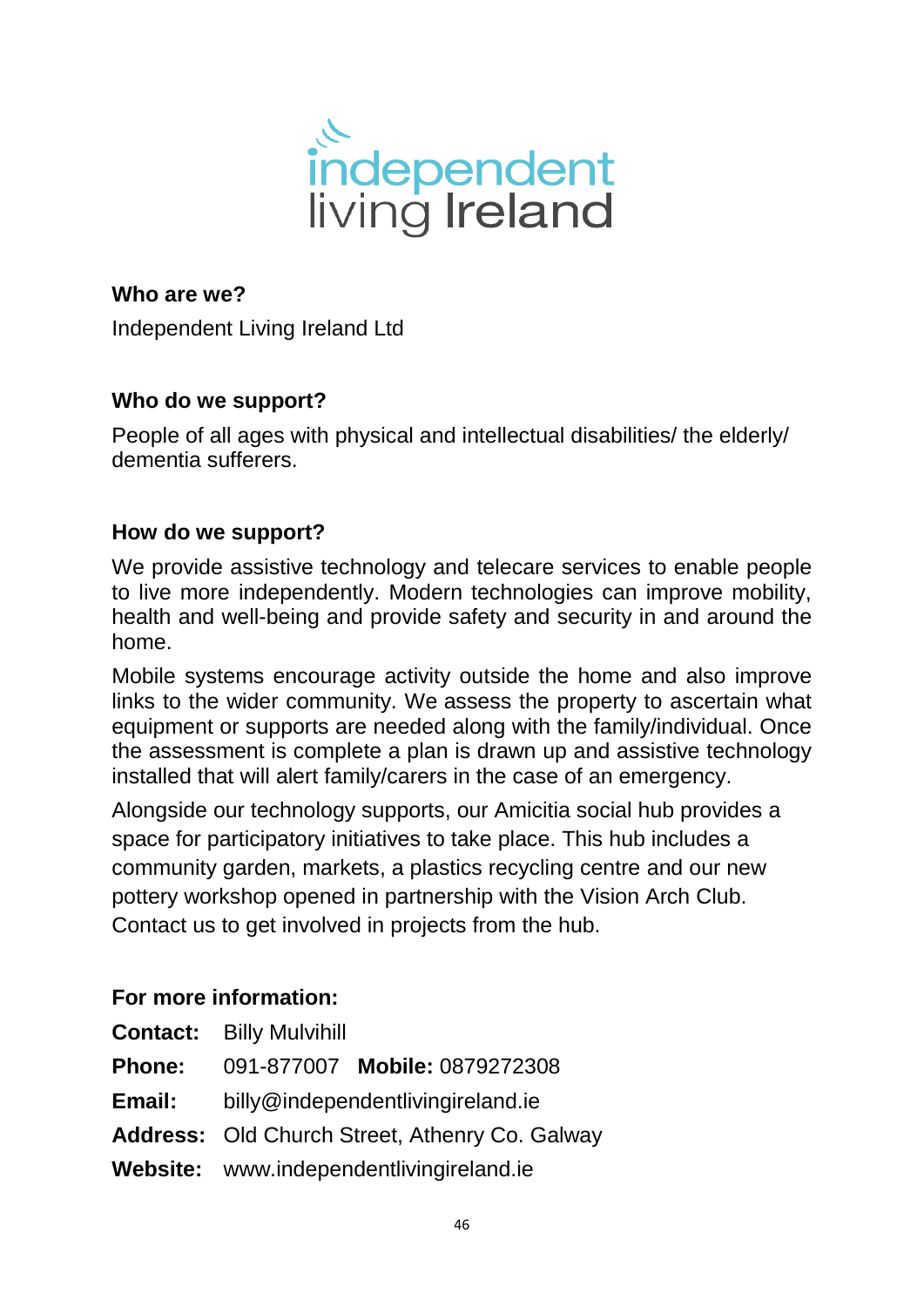

Galway Rural Development was established in July 1994. It is a limited company and its Directors represent statutory agencies, social partners, business, farming, community and voluntary sectors. Our staff are based in Athenry, and out of other locations throughout the County.

# **Who do we support?**

Galway Rural Development supports groups and individuals who experience social exclusion, marginalisation and discrimination by providing with the opportunity for training, education and employment.

# **How do we support?**

Galway Rural Development offers a number of programmes which include:

#### Social Inclusion and Community Activation Programme (SICAP)

SICAP is a social inclusion programme, which currently runs from 2018 – 2022. SICAP addresses high and persistent levels of deprivation through targeted and innovative, locally-led approaches. It targets and supports those who are disadvantaged in Irish society and less likely to use mainstream services and assists both individuals and groups. It has a Youth Employment Officer whose remit is to work with 15 – 24 year old young people.

# LEADER

LEADER (Liaison Entre Actions pour le Development d'lEconomie Rurale) is an EU Rural Development Programme to support activities and improve the quality of life in rural areas. GRD has been managing LEADER since 1991, providing funding supports to community groups and innovative small businesses. The LEADER (2014-2020) Programme is 63% funded by the EU & 37% by the Irish exchequer.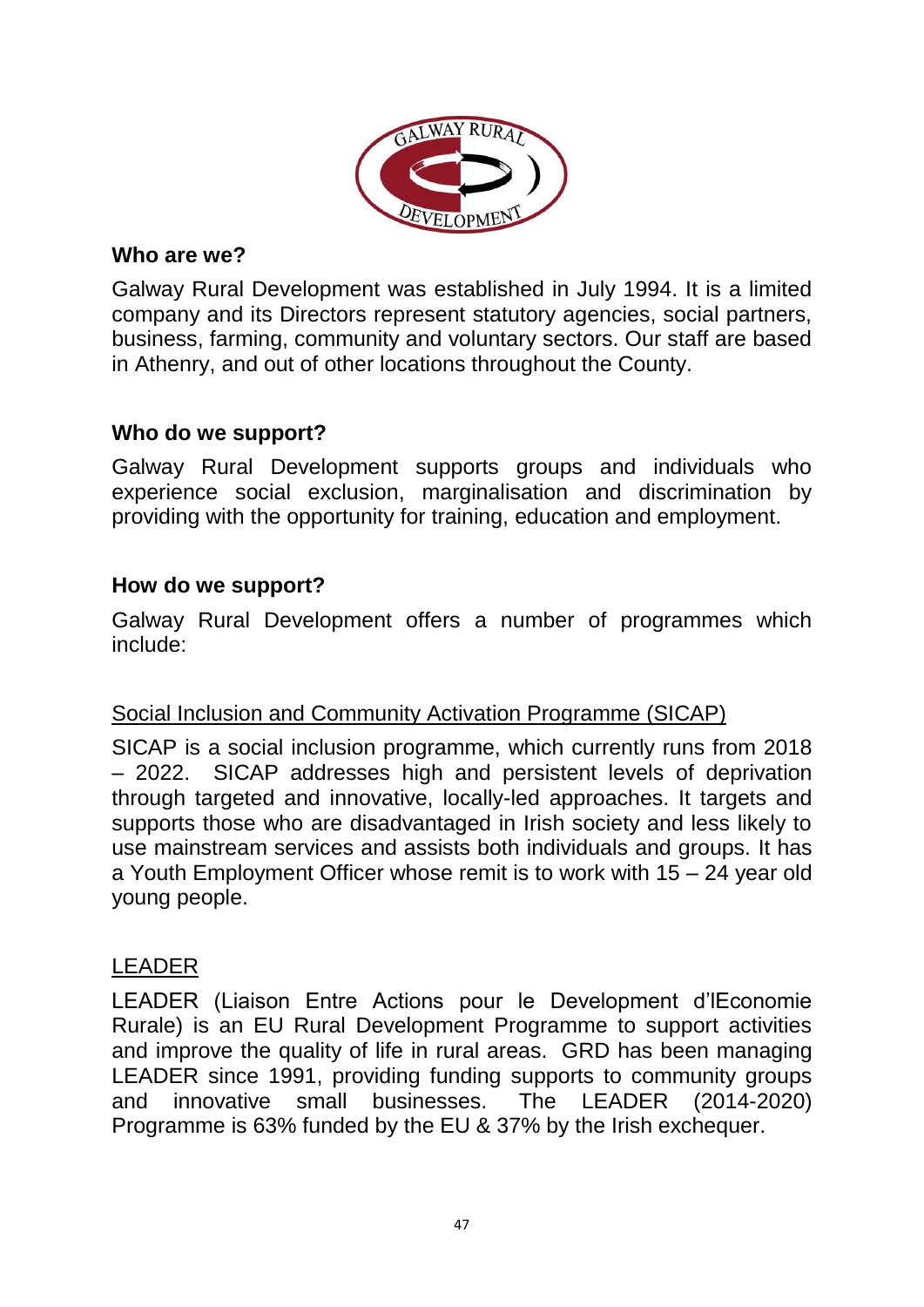#### Rural Social Scheme

The Rural Social Scheme (RSS) is aimed at low-income farmers and fishermen/women. To qualify for the RSS, you must be getting a social welfare payment. You then work 19.5 hours per week with a top up on your payments. In return, people participating in the RSS provide services that benefit rural communities. If permission is given by the herd owner, then partners, sons and daughters who are also in receipt of any of the above payments may also qualify. Please note that the herd number may only be used once.

# Tús

Tús is an activation initiative for those who are unemployed and aims to provide short term quality working opportunities for a year for people who are unemployed, while at the same time carrying out beneficial work within the community. The Department of Social Protection will identify and contact persons on the Live Register who satisfy the criteria and offer them the opportunity to be considered for placement as opportunities arise. GRD maintains a panel from which persons will be recruited and as the placement opportunities arise those on the panel will be matched with the work and recruited.

#### Community Employment Scheme

The CE Scheme is designed to help people who are in receipt of a social welfare payment for one year or more to re-enter the active workforce. One of the main features of the CE Scheme is that it offers participants the opportunity to engage in accredited training, while at the same time partaking in useful work for Community Groups.

#### **For more information:**

**Phone:** 091 844335 **Email:** info@grd.ie **Address:** Mellows Campus, Athenry, Co Galway. **Website:** www.grd.ie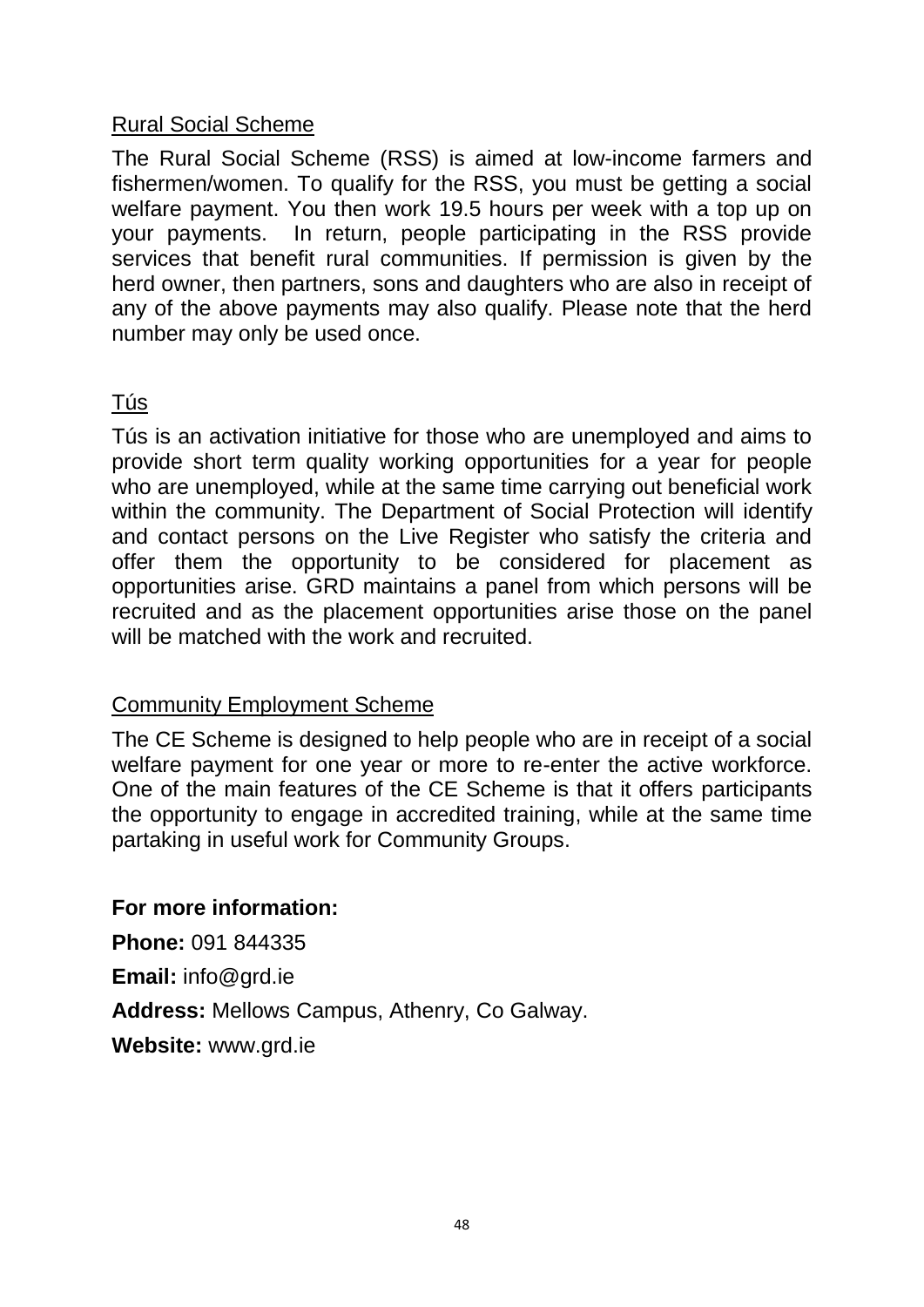

**Who are we?** Horses Connect

# **Who do we support?**

People of all ages with a range of challenges

# **How do we support?**

- Equine-assisted Personal Development
- Therapeutic Horse-Riding (one-to-one)

| <b>Contact:</b> Eileen Bennett or Mary Mitchell                   |
|-------------------------------------------------------------------|
| <b>Phone:</b> 089 4332922 or 087 2023590                          |
| <b>Email:</b> horsesconnect@gmail.com                             |
| <b>Address:</b> Western Stables, Ballagh Rd, Bushypark, Co Galway |
| Website: www.horsesconnect.com                                    |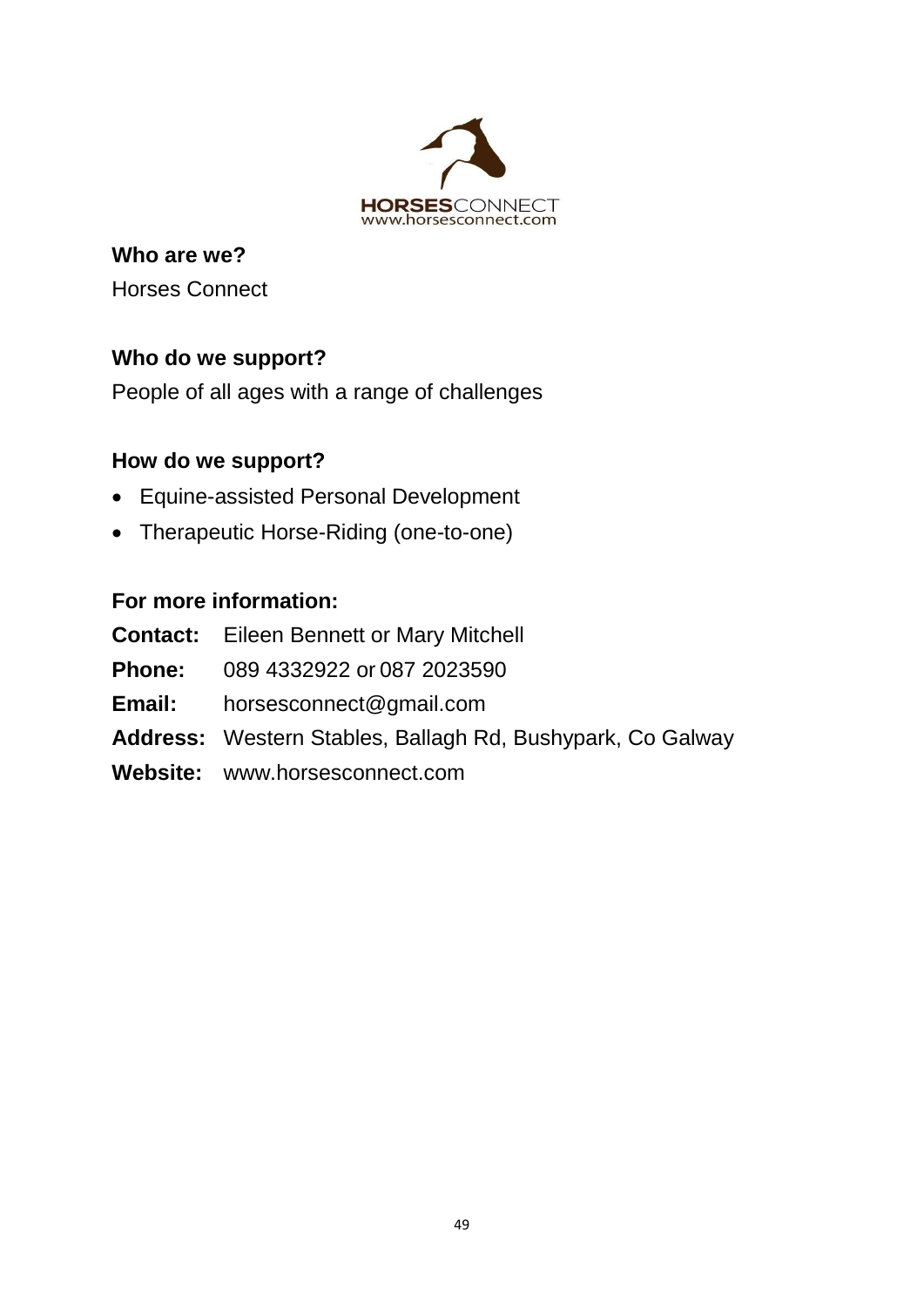# **ADDITIONAL RESOURCES**

#### **Useful Publications:**

Post-School Education and Training: Information on Options for Adults and School Leavers with Disabilities Pamphlets (2018) [www.ncse.ie/information-booklets](http://www.ncse.ie/information-booklets-pamphlets-2)[pamphlets-2](http://www.ncse.ie/information-booklets-pamphlets-2)

- Information on Post-School Options for School Leavers and other Adults with Disabilities: [Further Education and Training](http://ncse.ie/wp-content/uploads/2018/04/NCSE-Further-Education-Post-School-Options1.pdf)
- Information on Post-School Options for School Leavers and other Adults with Disabilities: [Higher Education](http://ncse.ie/wp-content/uploads/2018/04/NCSE-High-Education-Post-School-Options.pdf)
- Information on Post-School Options for Rehabilitative Training and Adult Day [Services](http://ncse.ie/wp-content/uploads/2018/04/NCSE-Post-School-Options.pdf)

'New Directions – Personal Support Services for Adults with Disabilities' – HSE, 2014. For more information: [www.hse.ie/eng/services/list/4/disability/newdirections/](http://www.hse.ie/eng/services/list/4/disability/newdirections/) 

#### **Useful Websites:**

- Qualifax is Ireland's National Learners' Database. It is the "one stop shop" for learners and the public and is maintained and managed by QQI. Qualifax offers comprehensive information on further and higher education and training courses available in Ireland and further afield. [www.qualifax.ie](http://www.qualifax.ie/)
- Careers Portal a web-based guidance resource [www.careersportal.ie](http://www.careersportal.ie/)
- The National Council for Special Education (NCSE) was set up to improve the delivery of education services to persons with special educational needs arising from disabilities with particular emphasis on children. [www.ncse.ie](http://www.ncse.ie/)
- The Fund for Students with Disabilities The Fund for Students with Disabilities allocates funding to further and higher education colleges for the provision of services and supports to full-time students with disabilities. The fund aims to ensure that students can participate fully in their academic programmes and are not disadvantaged by reason of a disability. www.studentfinance.je
- AHEAD, the Association for Higher Education Access and Disability is an independent non-profit organisation working to promote full access to and participation in further and higher education for students with disabilities and to enhance their employment prospects on graduation. [www.ahead.ie](http://www.ahead.ie/)
- The Disability Access Route to Education (DARE) is a third level alternative admissions scheme for school-leavers whose disabilities have had a negative impact on their second level education. DARE offers reduced points places to school leavers, who as a result of having a disability; have experienced additional educational challenges in second level education. www.accesscollege.ie